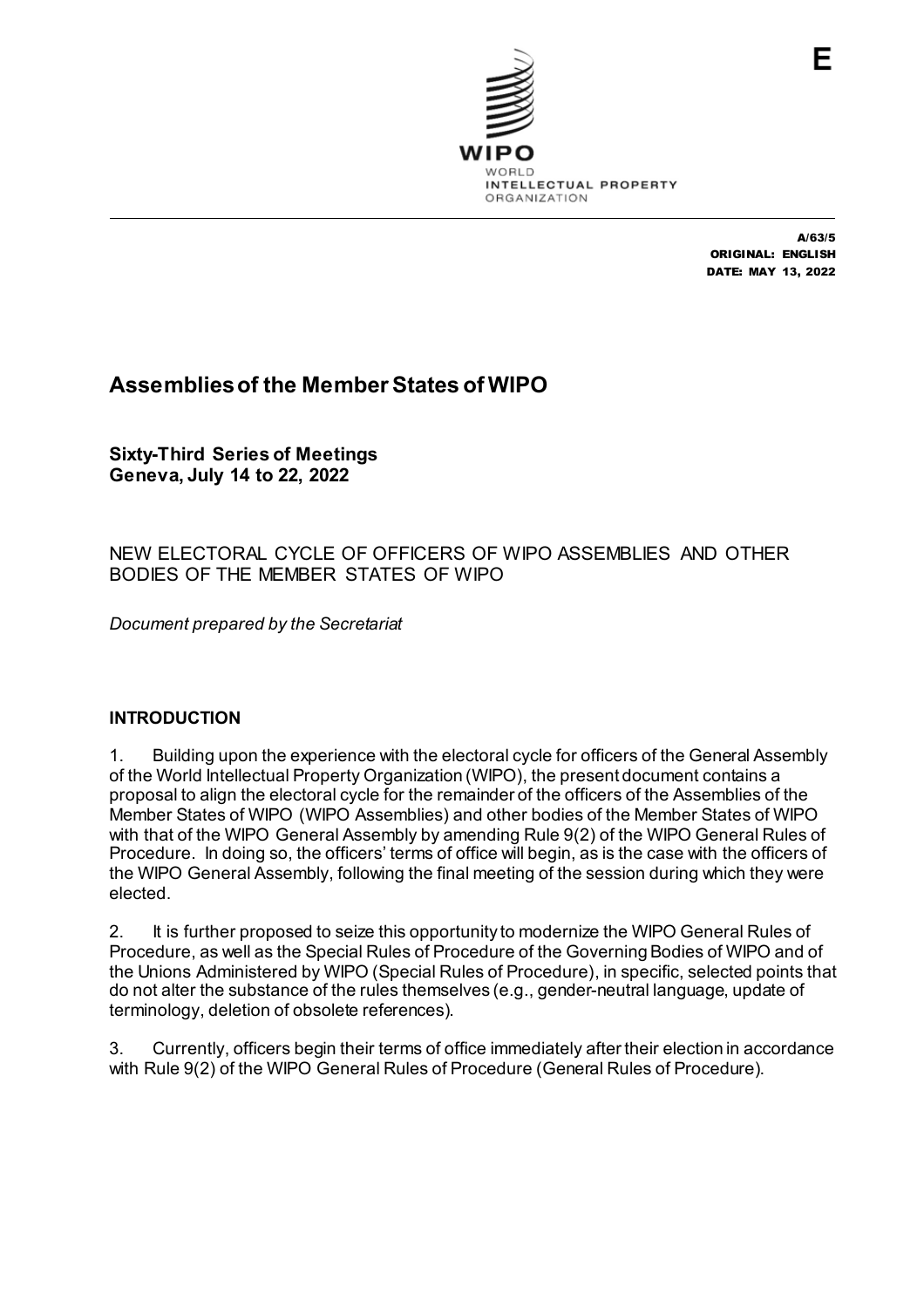4. This approach differs from the electoral cycle in place for the officers of the WIPO General Assembly. These officers begin their terms of office, in accordance with Rule 6 of the Special Rules of Procedure of the WIPO General Assembly, following the final meeting of the session during which they were elected. The aforementioned rule was introduced through a consensus decision taken by the WIPO General Assembly in 2016 (see document WO/GA/48/17, paragraphs 17 and 18). With the benefit of nearly six years of experience with this shift in election cycle, it is considered that the shift has proven to be a successful one, the benefits of which are now proposed to be replicated throughout the bodies of WIPO Member States.

# **RATIONALE FOR A NEW ELECTORAL CYCLE OF OFFICERS**

5. The rationale for the proposed change to the electoral cycle is based upon the same justification that was discussed in the context of the decision taken by the WIPO General Assembly in 2016 (see document WO/GA/48/17 paragraphs 17 and 18), and which applies equally to other officer elections.

6. First and foremost, such a change would allow the officers of the relevant bodies the necessary time to efficiently and effectively prepare the respective meetings, and to have more time to familiarize themselves with the often highly technical issues under consideration.

7. The additional preparation time for officers would also facilitate consensus-building, providing additional time for any necessary consultations, and result in more effective and efficient meetings.

8. Finally, the two different legal frameworks for the election of officers at the WIPO Assemblies described above, which currently exist in parallel, would be streamlined into one consistent, electoral cycle for all officers, thus simplifying and making more coherent the governance structure of WIPO.

# **IMPLICATION REGARDING OFFICERS' TERMS OF OFFICE**

9. If the proposed decision to change the electoral cycle of the remainder of the officers is adopted by the 2022 WIPO Assemblies, it will not affect the terms of office of those officers to be elected at the start of the 2022 WIPO Assemblies. They will begin their terms of office, as usual, immediately upon their election. All officers to be elected subsequently thereafter, that is, *after* the closing of the 2022 WIPO Assemblies, would be affected by the proposed change in the electoral cycle.

10. The following table indicates the beginning and the end of the terms of office for officers that were elected at the WIPO Assemblies in 2021, or will be elected, in 2022 and 2023, respectively.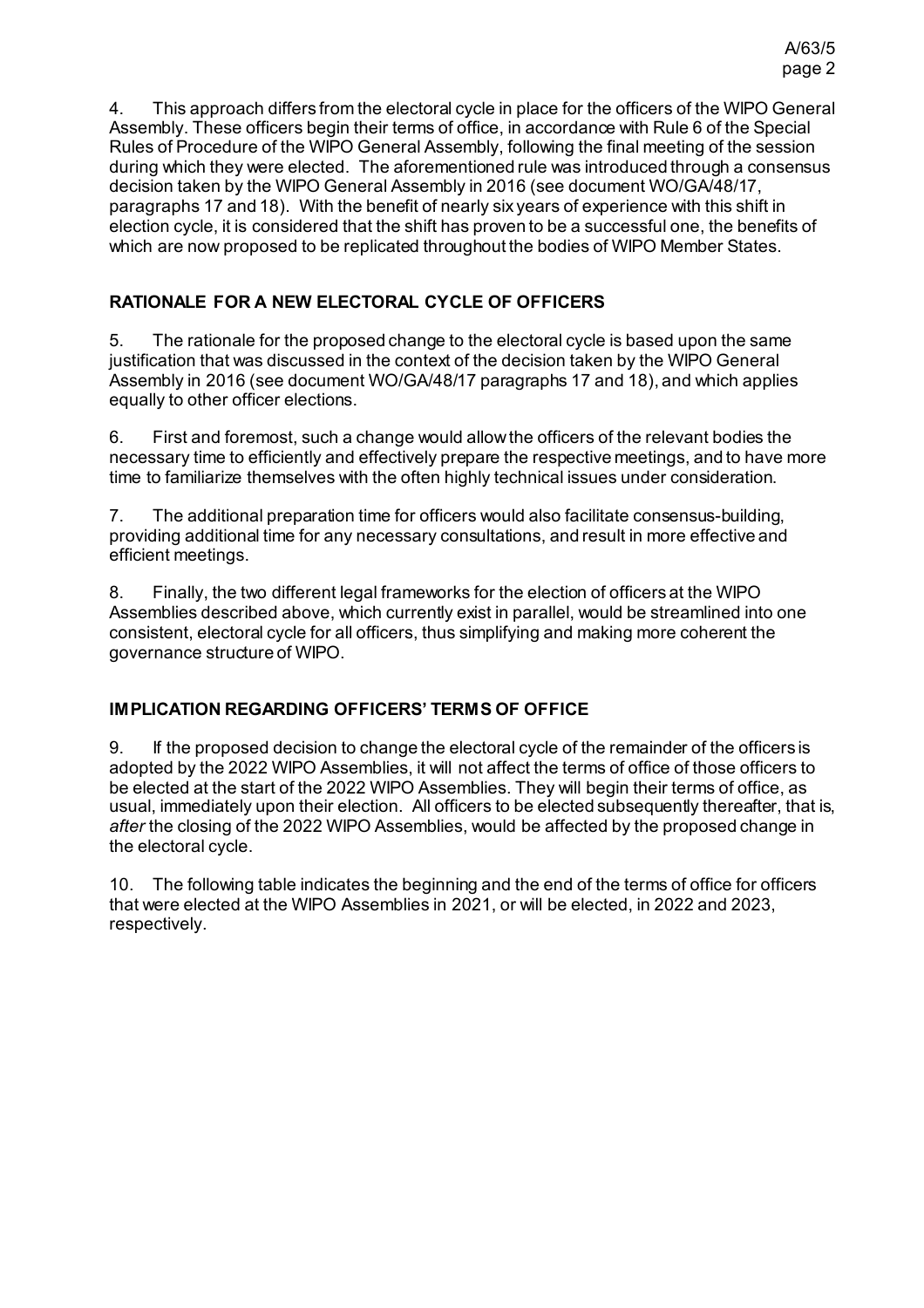|                      | Year of election                                                          | <b>Beginning of terms of office</b>                                                                                                                                                                                                                                                                                                                      | <b>End of terms of office</b>                                                                                                                                                                                                                                                                                                                                                                             |
|----------------------|---------------------------------------------------------------------------|----------------------------------------------------------------------------------------------------------------------------------------------------------------------------------------------------------------------------------------------------------------------------------------------------------------------------------------------------------|-----------------------------------------------------------------------------------------------------------------------------------------------------------------------------------------------------------------------------------------------------------------------------------------------------------------------------------------------------------------------------------------------------------|
| Current Rule         | Officers elected at<br>the<br><b>2021 WIPO</b><br><b>Assemblies</b>       | Officers elected in 2021 began<br>their terms of office immediately<br>upon election, i.e., at the start of<br>the session of the WIPO<br>Assemblies, with the notable<br>exception of the Chair and Vice-<br><b>Chairs of the WIPO General</b><br>Assembly, whose election cycles<br>were changed in 2016, as<br>recalled above.                        | Officers of the Coordination<br>Committee and of the Paris and<br>Berne Executive Committees,<br>who serve one-year terms, will<br>conclude their terms with the<br>election of new officers at the<br>2022 WIPO Assemblies <sup>1</sup><br>Officers of other Assemblies or<br>bodies, who serve two-year<br>terms, will conclude their terms<br>at the close of the 2023 WIPO<br>Assemblies <sup>2</sup> |
|                      | Officers to be<br>elected at the<br><b>2022 WIPO</b><br><b>Assemblies</b> | The only officers to be elected in<br>2022 are the officers of the<br>Coordination Committee and of<br>the Paris and Berne Executive<br>Committees, who will begin their<br>terms, consistent with the<br>current General Rule of<br>Procedure, immediately after<br>their election; i.e., at the start of<br>the session of the 2022 WIPO<br>Assemblies | The officers of the Coordination<br>Committee and of the Paris and<br><b>Berne Executive Committees,</b><br>who serve one-year terms, will<br>conclude their terms at the close<br>of the 2023 WIPO Assemblies <sup>3</sup>                                                                                                                                                                               |
| <b>Proposed Rule</b> | Officers to be<br>elected at 2023<br><b>WIPO Assemblies</b>               | Following the final meeting of<br>the 2023 WIPO Assemblies<br>session.                                                                                                                                                                                                                                                                                   | <b>Officers of the Coordination</b><br>Committee and the Paris and<br><b>Berne Executive Committees:</b><br>Closing of the 2024 WIPO<br><b>Assemblies</b><br>Officers of other Assemblies or<br>bodies: Closing of the 2025<br>WIPO Assemblies.                                                                                                                                                           |

<span id="page-2-0"></span><sup>&</sup>lt;sup>1</sup> Assuming that the decision proposed in this w orking document is adopted, such decision regarding the change of the electoral cycle w ould only enter into force after the closing of the 2022 WIPO Assemblies. 2 One-time extension of the terms of office in the transition period because officers elected at the 2023 WIPO

<span id="page-2-1"></span>Assemblies w ill start their terms of office after the closing of the session only.

<span id="page-2-2"></span> $3$  One-time extension of the terms of office in the transition period because officers elected at the 2023 WIPO Assemblies w ill start their terms of office after the closing of the session only.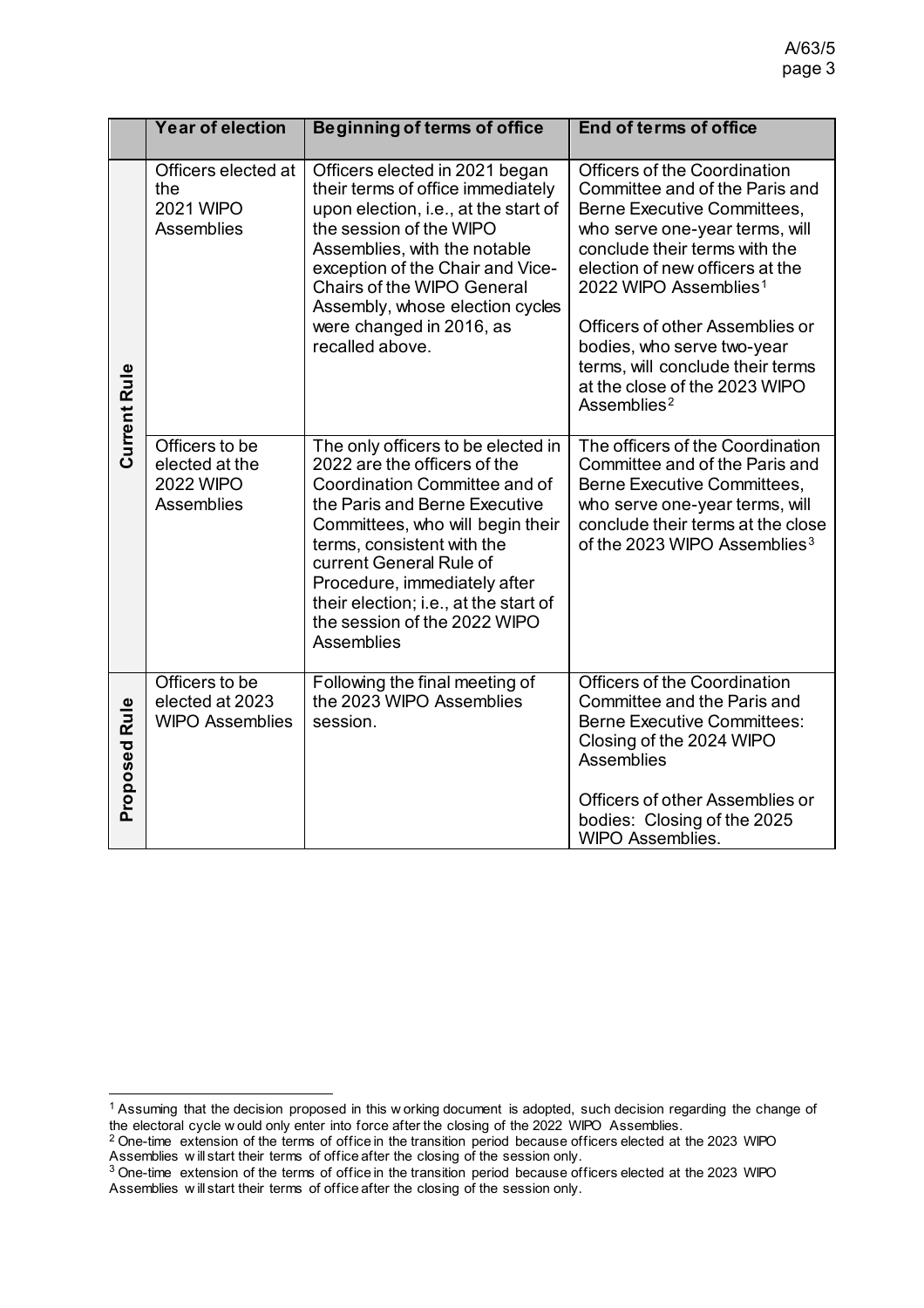# **PROPOSED DECISION**

11. In order to change the electoral cycle as proposed above, the same approach, *mutatis mutandis*, that was pursued in 2016 for the change of the electoral cycle of the WIPO General Assembly officers would be followed. That is, a decision would be taken by the Assemblies of WIPO, each as far as it is concerned, in accordance with Rule 56 of the General Rules of Procedure, regarding:

- (1) The amendment of Rule 9(2) of the General Rules of Procedure; and
- (2) The one-time extension of the terms of office of the officers elected during the 2022 WIPO Assemblies under the current Rule 9(2), to bridge the otherwise existing gap between the end of their terms of office with that of the start of the terms of office for new officers elected in 2023 under the proposed new rule.

12. In this context, it is also an opportune moment to amend the General Rules of Procedure and the Special Rules of Procedure with gender-neutral language (e.g., employing the use of the term "Chair" instead of "Chairman" in the English language version, and relevant changes in the other language versions, as required).

13. Furthermore, it is proposed to amend Rule 2 of the General Rules of Procedure, updating the definition of "body" by including bodies that came into existence after the last amendment of the General Rules of Procedure of October 2, 1979, and deleting those that have since ceased to exist, and removing the references to the United International Bureaux for the Protection of Intellectual Property (BIRPI) and to the Director thereof.

14. It is also proposed that other obsolete references be removed, namely:

(a) Those to "associate members" throughout the respective Special Rules of Procedure of the WIPO Coordination Committee, the Paris Union Executive Committee, and the Berne Union Executive Committee. As a consequence of the discontinuation of the Conference of Representatives of the Paris Union and of the Conference of Representatives of the Berne Union, [4](#page-3-0) the category of "associate member" no longer exists. The references to "associate members" in the Special Rules of Procedure have therefore ceased to apply, and the text of the provisions have required revision accordingly, the opportunity for which is now similarly timely.

(b) Those to the publication of the respective reports in the Special Rules of Procedure of the Assemblies and bodies of WIPO concerned, to reflect the fact that the reports are no longer published in the reviews *La Propriété industrielle*, *Industrial Property*, *Le Droit d'Auteur*, *Copyright*, and *Les Marques internationales,* as all these periodicals were discontinued in the 1990s. The respective reports of the WIPO Assemblies and other bodies are instead now published on the WIPO website.

(c) Those to "letter, note or telegram" in relation to the accreditation of Delegations and Observers, in Rules 7 and 8 of the General Rules of Procedure, respectively.

<span id="page-3-0"></span> <sup>4</sup> See document A/35/15, paragraphs 135 and 136.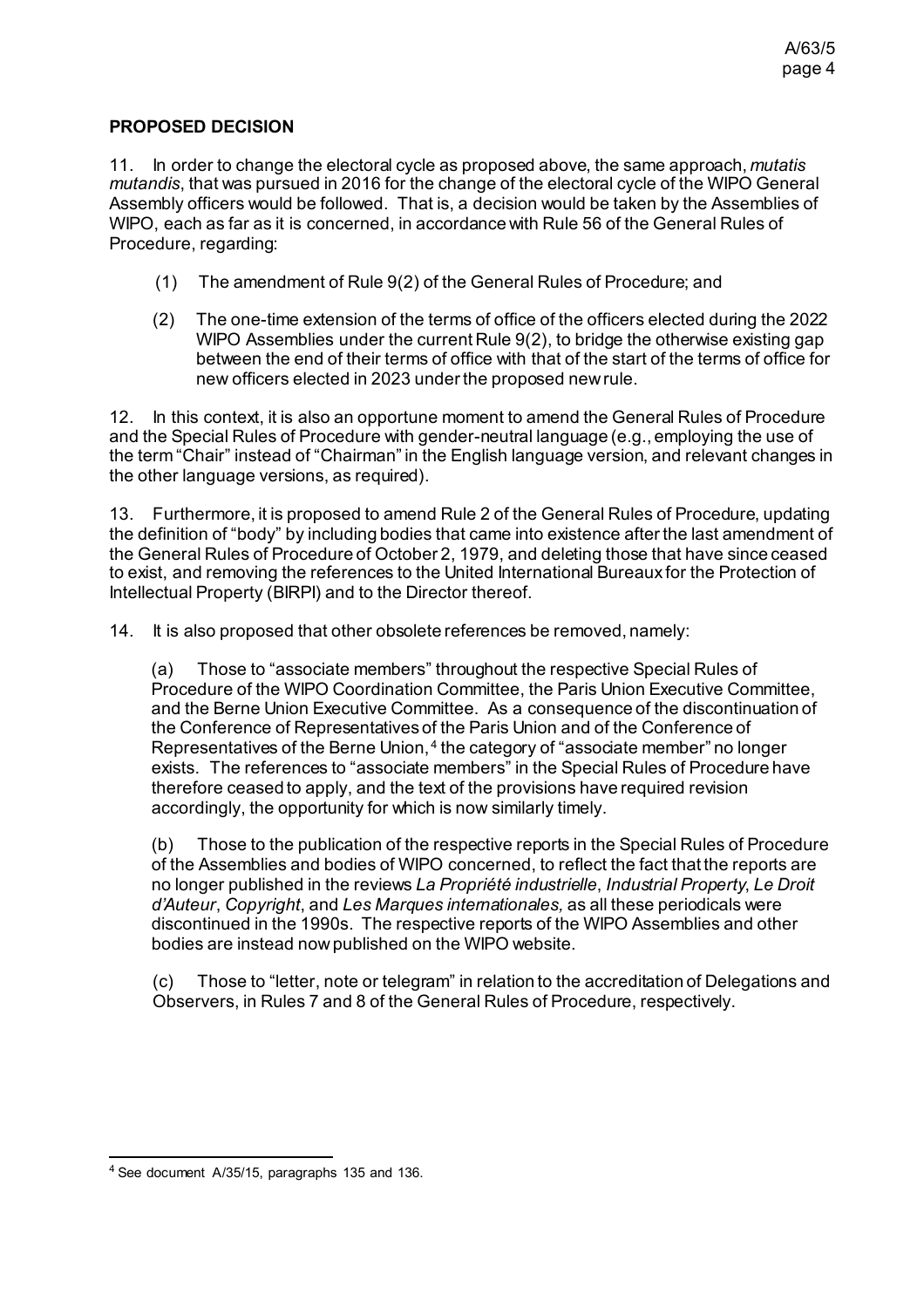15. The proposed amendments are reproduced in the Annexes to the present document. Proposed additions and deletions are indicated in Annex I. A clean version of the proposed amended provisions appears in Annex II.

> 16. *The Assemblies of WIPO, each as far as it is concerned, are invited to take a decision:*

> > *(i) to modify the electoral cycle of the officers (Chair and two Vice-Chairs) stipulated in Rule 9(2) of the General Rules of Procedure, such that their terms of office begin following the final meeting of the session during which they were elected;*

> > *(ii) to facilitate the transition to the new electoral cycle, so that the incumbent officers at this 2022 WIPO Assemblies will preside over their respective meetings during the 2023 WIPO Assemblies;*

> > *(iii) to adopt the amendments of the respective General Rules of Procedure and Special Rules of Procedure, as set forth in the Annexes to document A/63/5, implementing the decision listed in (i), and the proposed changes described in paragraphs 12 to 14.*

[Annexes follow]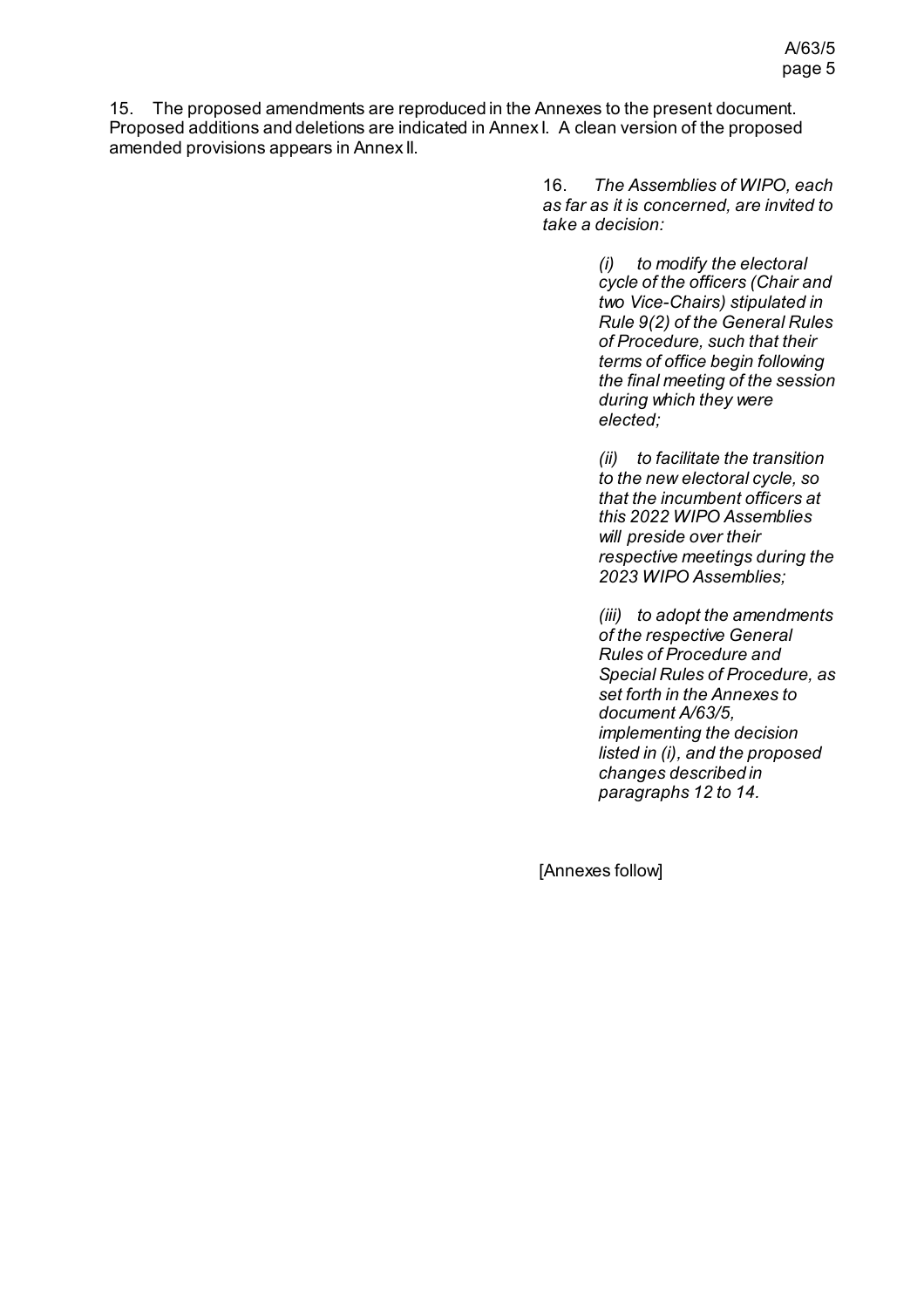## **PROPOSED AMENDMENTS**

| <b>Current Rule(s) in General Rules of</b><br><b>Procedure</b>                                                                                                                                                                                                                                                                                                                                                                                                                                                                                                                                                                                                                                                                                                                                                                                | <b>New Rule(s) in General Rules of</b><br><b>Procedure</b>                                                                                                                                                                                                                                                                                                                                                                                                                                                                                                                                                                                                                                                          |
|-----------------------------------------------------------------------------------------------------------------------------------------------------------------------------------------------------------------------------------------------------------------------------------------------------------------------------------------------------------------------------------------------------------------------------------------------------------------------------------------------------------------------------------------------------------------------------------------------------------------------------------------------------------------------------------------------------------------------------------------------------------------------------------------------------------------------------------------------|---------------------------------------------------------------------------------------------------------------------------------------------------------------------------------------------------------------------------------------------------------------------------------------------------------------------------------------------------------------------------------------------------------------------------------------------------------------------------------------------------------------------------------------------------------------------------------------------------------------------------------------------------------------------------------------------------------------------|
| Rule 2: Definitions                                                                                                                                                                                                                                                                                                                                                                                                                                                                                                                                                                                                                                                                                                                                                                                                                           | Rule 2: Definitions                                                                                                                                                                                                                                                                                                                                                                                                                                                                                                                                                                                                                                                                                                 |
| For the purposes of these General Rules of<br>Procedure and the rules of procedure of the<br>bodies and committees referred to in Rule<br>$1(1)$ :                                                                                                                                                                                                                                                                                                                                                                                                                                                                                                                                                                                                                                                                                            | For the purposes of these General Rules of<br>Procedure and the rules of procedure of the<br>bodies and committees referred to in Rule 1<br>$(1)$ :                                                                                                                                                                                                                                                                                                                                                                                                                                                                                                                                                                 |
| []                                                                                                                                                                                                                                                                                                                                                                                                                                                                                                                                                                                                                                                                                                                                                                                                                                            | []                                                                                                                                                                                                                                                                                                                                                                                                                                                                                                                                                                                                                                                                                                                  |
| "body" shall mean the General Assembly,<br>the Conference and the Coordination<br>Committee of WIPO, as well as the<br>Assemblies, the Conferences of<br>Representatives and the Executive<br>Committees of the Unions, the Council of<br>the Lisbon Union for the Protection of<br>Appellations of Origin and their<br>International Registration, the Committee of<br>Directors of National Industrial Property<br>Offices of the Madrid Union for the<br>International Registration of Marks, the<br>Committee of Experts of the Locarno Union<br>for the International Classification of<br>Industrial Designs, the Committee of<br>Experts of the Nice Union for the<br>International Classification of Goods and<br>Services for the Purposes of the<br>Registration of Marks, the Committee of<br>Experts of the Special Union for the | "body" shall mean the General Assembly,<br>the Conference and the Coordination<br>Committee of WIPO, as well as the<br>Assemblies, the Conferences of<br>Representatives and the Executive<br>Committees of the Unions, the Council of<br><u>a Lighan Llnian for the Protectio</u><br>the International<br>Registration of Marks, the Committee of<br>Experts of the Locarno Union for the<br>International Classification of Industrial<br>Designs, the Committee of Experts of the<br>Nice Union for the International<br>Classification of Goods and Services for the<br>Purposes of the Registration of Marks, the<br>Committee of Experts of the Special Union<br>for the International Patent Classification, |
| International Patent Classification, the                                                                                                                                                                                                                                                                                                                                                                                                                                                                                                                                                                                                                                                                                                                                                                                                      | the Committee of Experts of the Special                                                                                                                                                                                                                                                                                                                                                                                                                                                                                                                                                                                                                                                                             |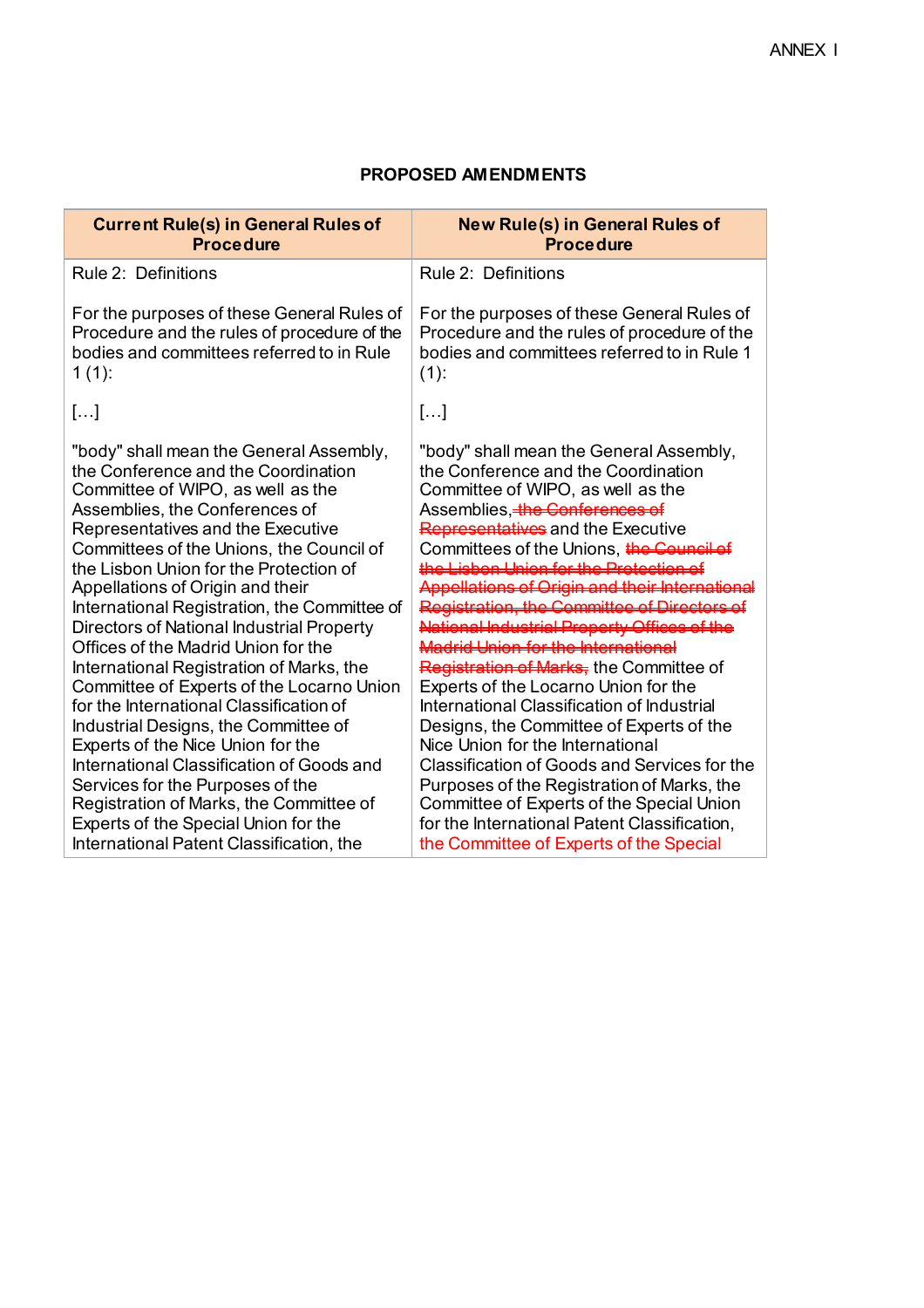| <b>Current Rule(s) in General Rules of</b><br><b>Procedure</b>                                                                                                                                                                                                                    | <b>New Rule(s) in General Rules of</b><br><b>Procedure</b>                                                                                                                                                                                                                                                                                                                                                                                                                                                                                                                                                                                                                                                                      |
|-----------------------------------------------------------------------------------------------------------------------------------------------------------------------------------------------------------------------------------------------------------------------------------|---------------------------------------------------------------------------------------------------------------------------------------------------------------------------------------------------------------------------------------------------------------------------------------------------------------------------------------------------------------------------------------------------------------------------------------------------------------------------------------------------------------------------------------------------------------------------------------------------------------------------------------------------------------------------------------------------------------------------------|
| <b>WIPO Permanent Committee for</b><br>Development Cooperation Related to<br>Industrial Property, the WIPO Permanent<br><b>Committee for Development Cooperation</b><br>Related to Copyright and Neighboring<br>Rights and the WIPO Permanent<br>Committee on Patent Information. | Union for the International Classification of<br>the Figurative Elements of Marks, the WIPO<br><b>Permanent Committee for Development</b><br><b>Information</b> , the Program and Budget<br>Committee, Advisory Committee on<br><b>Enforcement, Committee on Development</b><br>and Intellectual Property, Committee on<br><b>WIPO Standards, Intergovernmental</b><br>Committee on Intellectual Property and<br><b>Genetic Resources, Traditional Knowledge</b><br>and Folklore, Standing Committee on<br><b>Copyright and Related Rights, Standing</b><br>Committee on the Law of Patents, Standing<br>Committee on the Law of Trademarks,<br><b>Industrial Designs and Geographical</b><br>Indications, Working Group on the |
|                                                                                                                                                                                                                                                                                   | Development of the Lisbon System, Working<br>Group on the Legal Development of the<br>Hague System for the International                                                                                                                                                                                                                                                                                                                                                                                                                                                                                                                                                                                                        |
|                                                                                                                                                                                                                                                                                   | <b>Registration of Industrial Designs, Working</b><br>Group on the Legal Development of the<br><b>Madrid System for the International</b>                                                                                                                                                                                                                                                                                                                                                                                                                                                                                                                                                                                       |
|                                                                                                                                                                                                                                                                                   | <b>Registration of Marks, Patent Cooperation</b><br>Treaty (PCT) Working Group, Meeting of<br>International Authorities under the Patent<br><b>Cooperation Treaty (PCT), PCT Committee</b>                                                                                                                                                                                                                                                                                                                                                                                                                                                                                                                                      |
|                                                                                                                                                                                                                                                                                   | for Technical Cooperation, and all other<br>subsidiary bodies established by one of the                                                                                                                                                                                                                                                                                                                                                                                                                                                                                                                                                                                                                                         |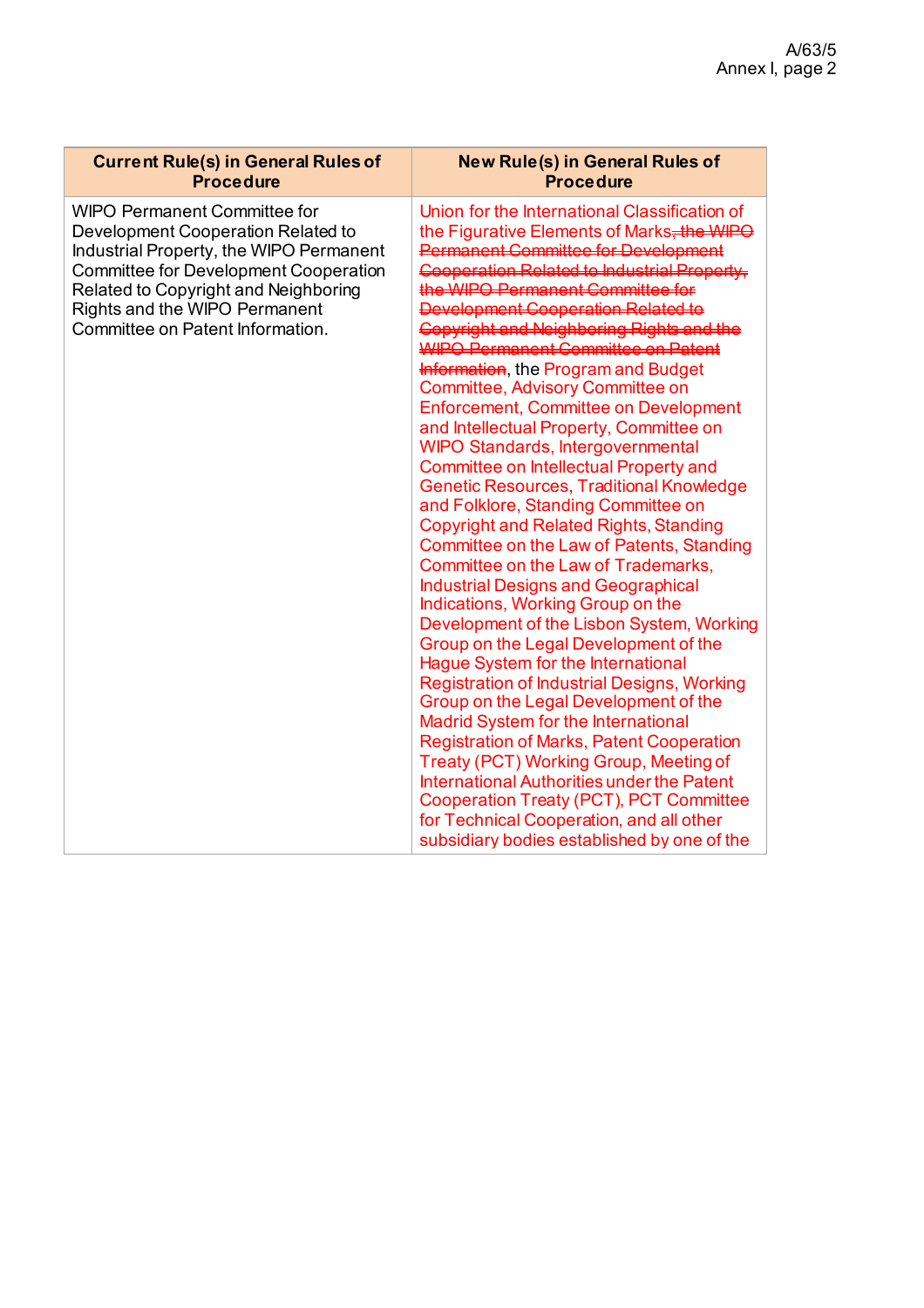| <b>Current Rule(s) in General Rules of</b><br><b>Procedure</b>                                                                                    | <b>New Rule(s) in General Rules of</b><br><b>Procedure</b>                                                                                        |
|---------------------------------------------------------------------------------------------------------------------------------------------------|---------------------------------------------------------------------------------------------------------------------------------------------------|
| "Director General" shall mean the Director<br>General of WIPO; in all cases where Acts<br>earlier than the Stockholm Acts are still               | main organs, a Committee or Committee of<br>Experts.                                                                                              |
| applicable, "Director General" shall mean<br>the Director of BIRPI:                                                                               | "Director General" shall mean the Director<br>General of WIPO, $\frac{1}{2}$ including in all cases<br>where Acts earlier than the Stockholm Acts |
| "International Bureau" shall mean the<br>International Bureau of Intellectual Property<br>established by Article 9 (1) of the WIPO                | are still applicable, "Director General" shall<br>mean the Director of BIRPI                                                                      |
| Convention; in all cases where Acts earlier<br>than the Stockholm Acts are still applicable,                                                      | "International Bureau" shall mean the<br>International Bureau of Intellectual Property<br>established by Article 9 (1) of the WIPO                |
| "International Bureau" shall also mean the<br>United International Bureaux for the<br>Protection of Intellectual Property (BIRPI);                | Convention, $\frac{1}{2}$ including in all cases where<br>Acts earlier than the Stockholm Acts are still<br>applicable; $\frac{1}{7}$             |
|                                                                                                                                                   | مولم المطور البيوميييا المعمز المعامليا المستحدث<br><b>Haited International Rureaux for the</b>                                                   |
| []                                                                                                                                                | Protection of Intellectual Property (BIRPI);                                                                                                      |
|                                                                                                                                                   | $\left[\ldots\right]$                                                                                                                             |
| Rule 7: Delegations                                                                                                                               | Rule 7: Delegations                                                                                                                               |
| (1) Each State member of a body shall be<br>represented by one or more delegates, who<br>may be assisted by alternates, advisors,<br>and experts. | (1) Each State member of a body shall be<br>represented by one or more delegates, who<br>may be assisted by alternates, advisors, and<br>experts. |
| (2) Each delegation shall have a head of<br>delegation.                                                                                           | (2) Each delegation shall have a head of<br>delegation.                                                                                           |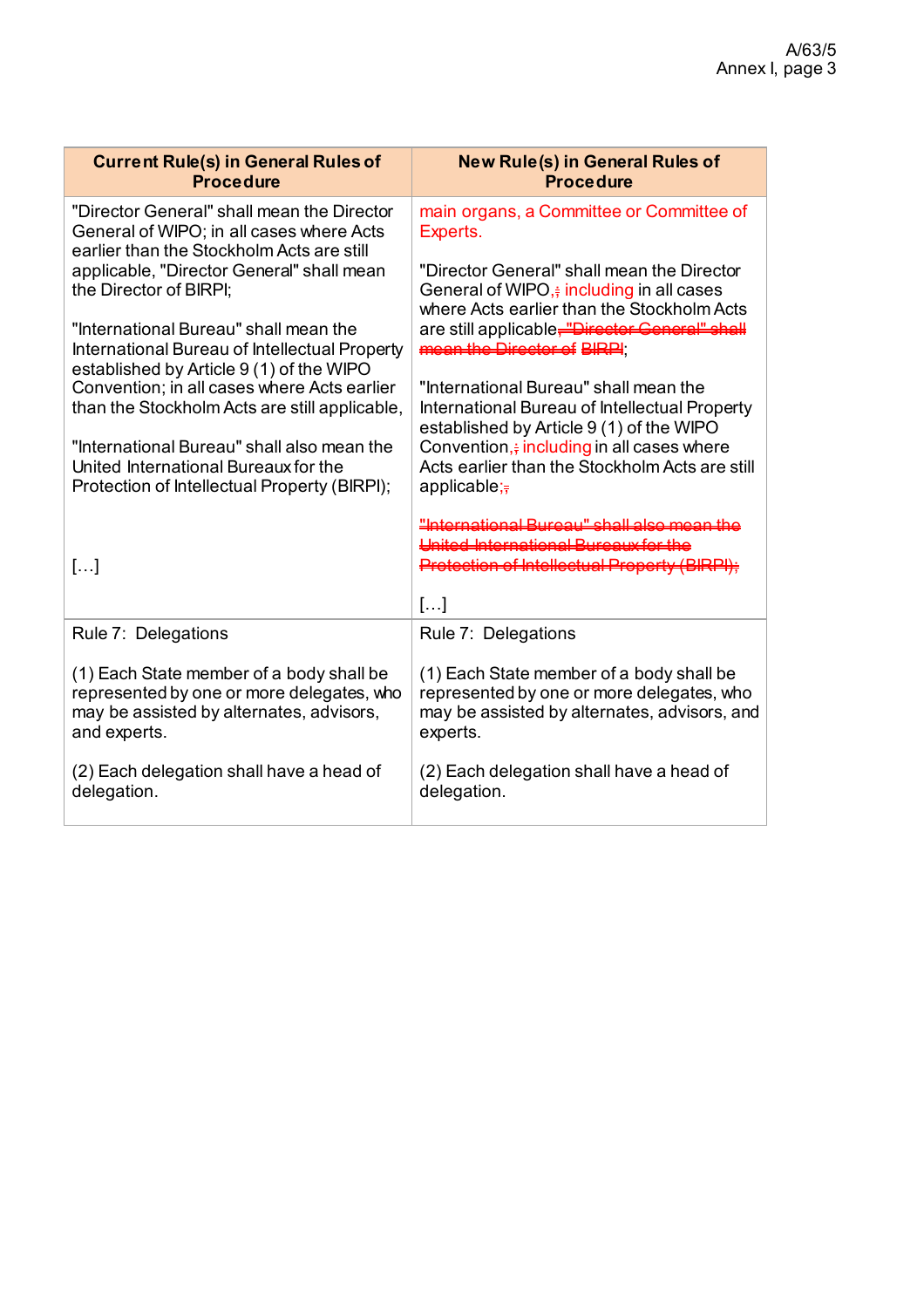| <b>Current Rule(s) in General Rules of</b>                                                                                                                                                                                                                                                                      | <b>New Rule(s) in General Rules of</b>                                                                                                                                                                                                                                                                                               |
|-----------------------------------------------------------------------------------------------------------------------------------------------------------------------------------------------------------------------------------------------------------------------------------------------------------------|--------------------------------------------------------------------------------------------------------------------------------------------------------------------------------------------------------------------------------------------------------------------------------------------------------------------------------------|
| <b>Procedure</b>                                                                                                                                                                                                                                                                                                | <b>Procedure</b>                                                                                                                                                                                                                                                                                                                     |
| (3) Any alternate, advisor or expert may act                                                                                                                                                                                                                                                                    | (3) Any alternate, advisor or expert may act                                                                                                                                                                                                                                                                                         |
| as delegate by order of the head of his                                                                                                                                                                                                                                                                         | as delegate by order of the head of the his                                                                                                                                                                                                                                                                                          |
| delegation.                                                                                                                                                                                                                                                                                                     | delegation.                                                                                                                                                                                                                                                                                                                          |
| (4) Each delegate or alternate shall be<br>accredited by the competent authority of<br>the State which he represents. The Director<br>General shall be notified of the appointment<br>of delegates and alternates in a letter, note<br>or telegram, issuing preferably from the<br>Ministry of Foreign Affairs. | (4) Esch dDelegates and eralternates shall<br>be accredited by the competent authority of<br>the State which they represents. The<br>Director General shall be notified of their<br>appointment of delegates and alternates in<br>writing a letter, note or telegram, issuing<br>preferably from the Ministry of Foreign<br>Affairs. |
| Rule 8: Observers                                                                                                                                                                                                                                                                                               | Rule 8: Observers                                                                                                                                                                                                                                                                                                                    |
| (1) The Director General shall invite such                                                                                                                                                                                                                                                                      | (1) The Director General shall invite such                                                                                                                                                                                                                                                                                           |
| States and intergovernmental organizations                                                                                                                                                                                                                                                                      | States and intergovernmental organizations                                                                                                                                                                                                                                                                                           |
| to be represented by observers as are                                                                                                                                                                                                                                                                           | to be represented by observers as are                                                                                                                                                                                                                                                                                                |
| entitled to observer status under a treaty or                                                                                                                                                                                                                                                                   | entitled to observer status under a treaty or                                                                                                                                                                                                                                                                                        |
| agreement.                                                                                                                                                                                                                                                                                                      | agreement.                                                                                                                                                                                                                                                                                                                           |
| (2) In addition, each body shall decide, in a                                                                                                                                                                                                                                                                   | (2) In addition, each body shall decide, in a                                                                                                                                                                                                                                                                                        |
| general way or for any particular session or                                                                                                                                                                                                                                                                    | general way or for any particular session or                                                                                                                                                                                                                                                                                         |
| meeting, which other States and                                                                                                                                                                                                                                                                                 | meeting, which other States and                                                                                                                                                                                                                                                                                                      |
| organizations shall be invited to be                                                                                                                                                                                                                                                                            | organizations shall be invited to be                                                                                                                                                                                                                                                                                                 |
| represented by observers.                                                                                                                                                                                                                                                                                       | represented by observers.                                                                                                                                                                                                                                                                                                            |
| (3) Observers shall be accredited by the                                                                                                                                                                                                                                                                        | (3) Observers shall be accredited by the                                                                                                                                                                                                                                                                                             |
| competent authority of their State or the                                                                                                                                                                                                                                                                       | competent authority of their State or the                                                                                                                                                                                                                                                                                            |
| competent representative of their                                                                                                                                                                                                                                                                               | competent representative of their                                                                                                                                                                                                                                                                                                    |
| organization, in a letter, note or telegram                                                                                                                                                                                                                                                                     | organization, in writing-alletter, note or                                                                                                                                                                                                                                                                                           |
| addressed to the Director General; if they                                                                                                                                                                                                                                                                      | telegram-addressed to the Director General;                                                                                                                                                                                                                                                                                          |
| represent a State, such communication                                                                                                                                                                                                                                                                           | if they represent a State, such                                                                                                                                                                                                                                                                                                      |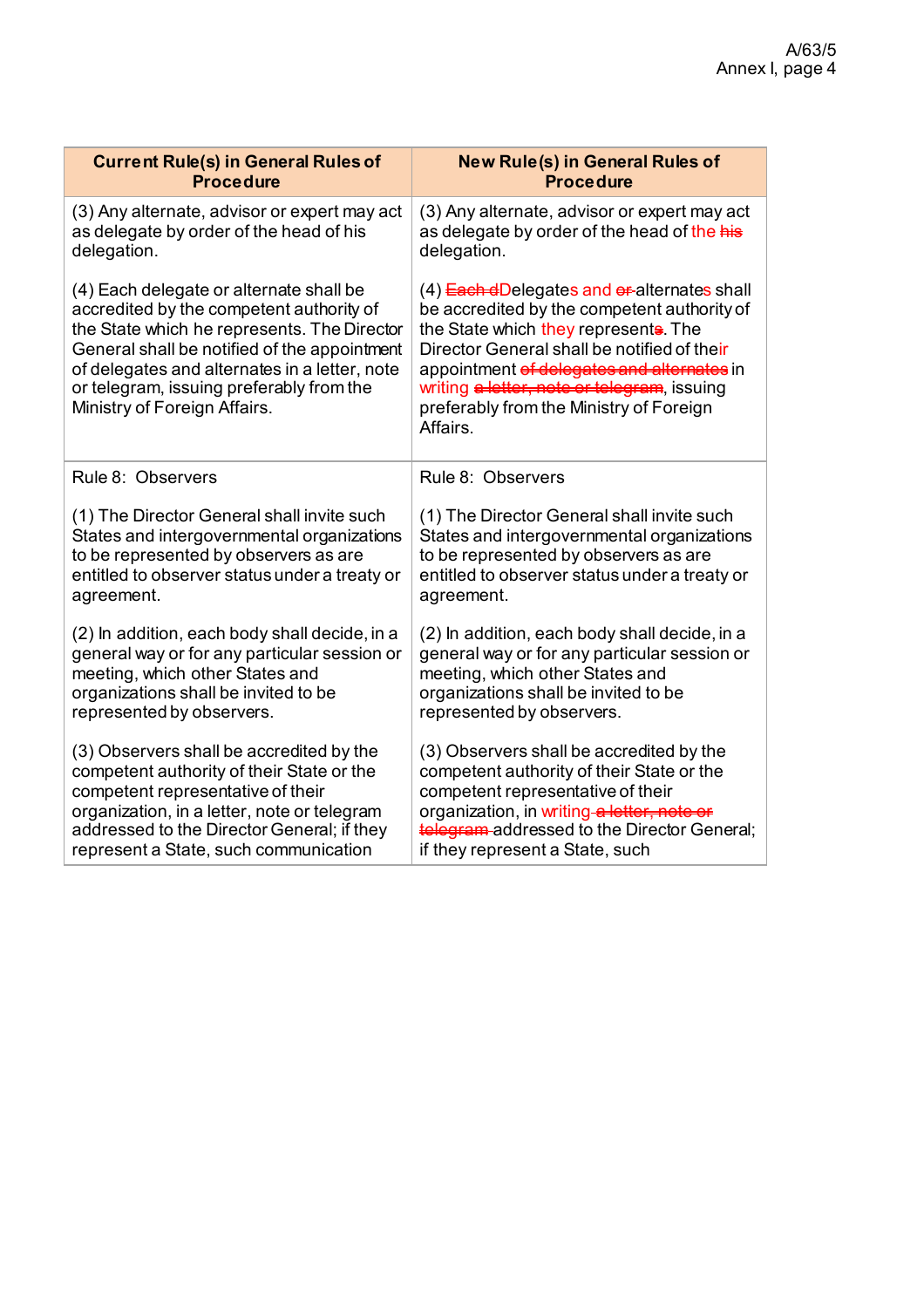| <b>Current Rule(s) in General Rules of</b>                                                                                            | <b>New Rule(s) in General Rules of</b>                                                                                                                                                                                                                   |
|---------------------------------------------------------------------------------------------------------------------------------------|----------------------------------------------------------------------------------------------------------------------------------------------------------------------------------------------------------------------------------------------------------|
| <b>Procedure</b>                                                                                                                      | <b>Procedure</b>                                                                                                                                                                                                                                         |
| shall preferably be effected by the Ministry                                                                                          | communication shall preferably be effected                                                                                                                                                                                                               |
| of Foreign Affairs.                                                                                                                   | by the Ministry of Foreign Affairs.                                                                                                                                                                                                                      |
| Rule 9: Officers                                                                                                                      | Rule 9: Officers                                                                                                                                                                                                                                         |
| (1) In the first meeting of each ordinary                                                                                             | (1) In the first meeting of each ordinary                                                                                                                                                                                                                |
| session, each body shall elect a Chairman                                                                                             | session, each body shall elect a Chairman                                                                                                                                                                                                                |
| and two Vice-Chairmen.                                                                                                                | and two Vice-Chairsmen.                                                                                                                                                                                                                                  |
| (2) Officers shall remain in office until the<br>election of new officers.                                                            | (2) Officers' terms of office shall begin<br>following the final meeting of the session<br>during which they were elected. Officers<br>shall remain in office until the election of<br>new officers. terms of office of newly elected<br>officers begin. |
| (3) The outgoing Chairman and Vice-                                                                                                   | (3) The outgoing Chairman and Vice-                                                                                                                                                                                                                      |
| Chairmen shall not be immediately eligible                                                                                            | Chairsmen shall not be immediately eligible                                                                                                                                                                                                              |
| for re-election to the office which they have                                                                                         | for re-election to the office which they have                                                                                                                                                                                                            |
| held.                                                                                                                                 | held.                                                                                                                                                                                                                                                    |
| Rule 10: Acting Chairmen                                                                                                              | Rule 10: Acting Chairsmen                                                                                                                                                                                                                                |
| (1) If the Chairman dies, if he finds it                                                                                              | (1) If the Chair <del>man</del> dies or, if he finds it                                                                                                                                                                                                  |
| necessary to be absent, or if the State he                                                                                            | necessary to be absent, or if the State he or                                                                                                                                                                                                            |
| represents ceases to be a member of the                                                                                               | she represents ceases to be a member of                                                                                                                                                                                                                  |
| body concerned, the older of the two Vice-                                                                                            | the body concerned, the older of the two                                                                                                                                                                                                                 |
| Chairmen shall act in his place.                                                                                                      | Vice-Chairsmen shall act in his or her place.                                                                                                                                                                                                            |
| (2) If, for any of the reasons mentioned in<br>the preceding paragraph, none of the Vice-<br>Chairmen is able to act as Chairman, the | (2) If, for any of the reasons mentioned in<br>the preceding paragraph, none of the                                                                                                                                                                      |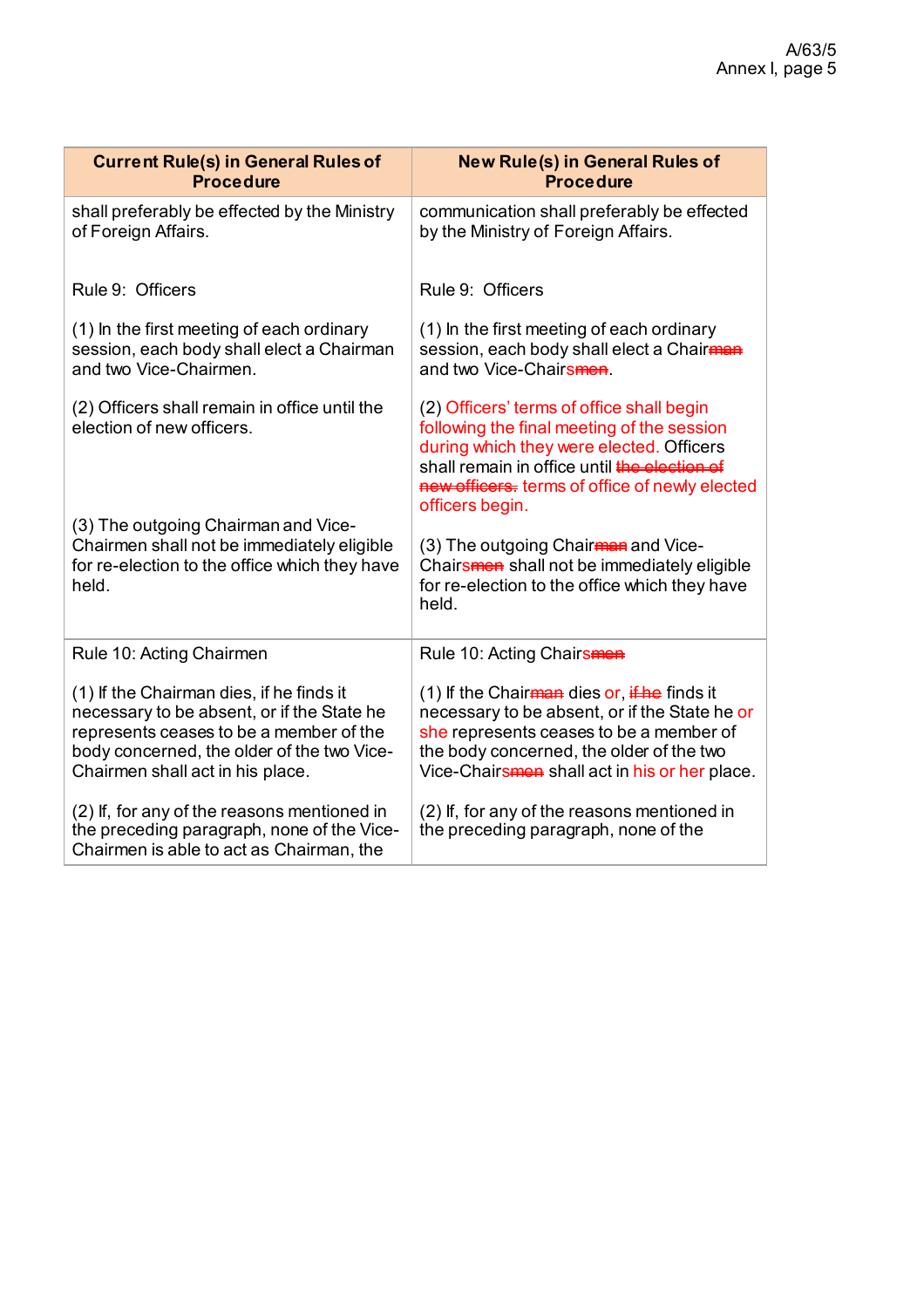| <b>New Rule(s) in General Rules of</b><br><b>Procedure</b>                                                                                                                                                                                                                                                                                                                                                                                                                                                                                                                                                                                                              |
|-------------------------------------------------------------------------------------------------------------------------------------------------------------------------------------------------------------------------------------------------------------------------------------------------------------------------------------------------------------------------------------------------------------------------------------------------------------------------------------------------------------------------------------------------------------------------------------------------------------------------------------------------------------------------|
| Vice-Chairsmen is able to act as Chairman,<br>the body concerned shall elect an Acting<br>Chair <del>man</del>                                                                                                                                                                                                                                                                                                                                                                                                                                                                                                                                                          |
| Rule 11: Secretariat<br>(1) The Director General, or a staff member<br>of the International Bureau designated by<br>the Director General him, shall act as<br>Secretary for all meetings, including those of<br>subsidiary bodies.<br>(2) The International Bureau shall receive,<br>translate and distribute documents, provide<br>for the interpretation of oral interventions,<br>prepare the draft reports of the sessions, be<br>responsible for the safekeeping of<br>documents in its archives, and, generally,<br>perform all the tasks which the meetings of<br>the body concerned may require and for<br>which it has the necessary means at its<br>disposal. |
|                                                                                                                                                                                                                                                                                                                                                                                                                                                                                                                                                                                                                                                                         |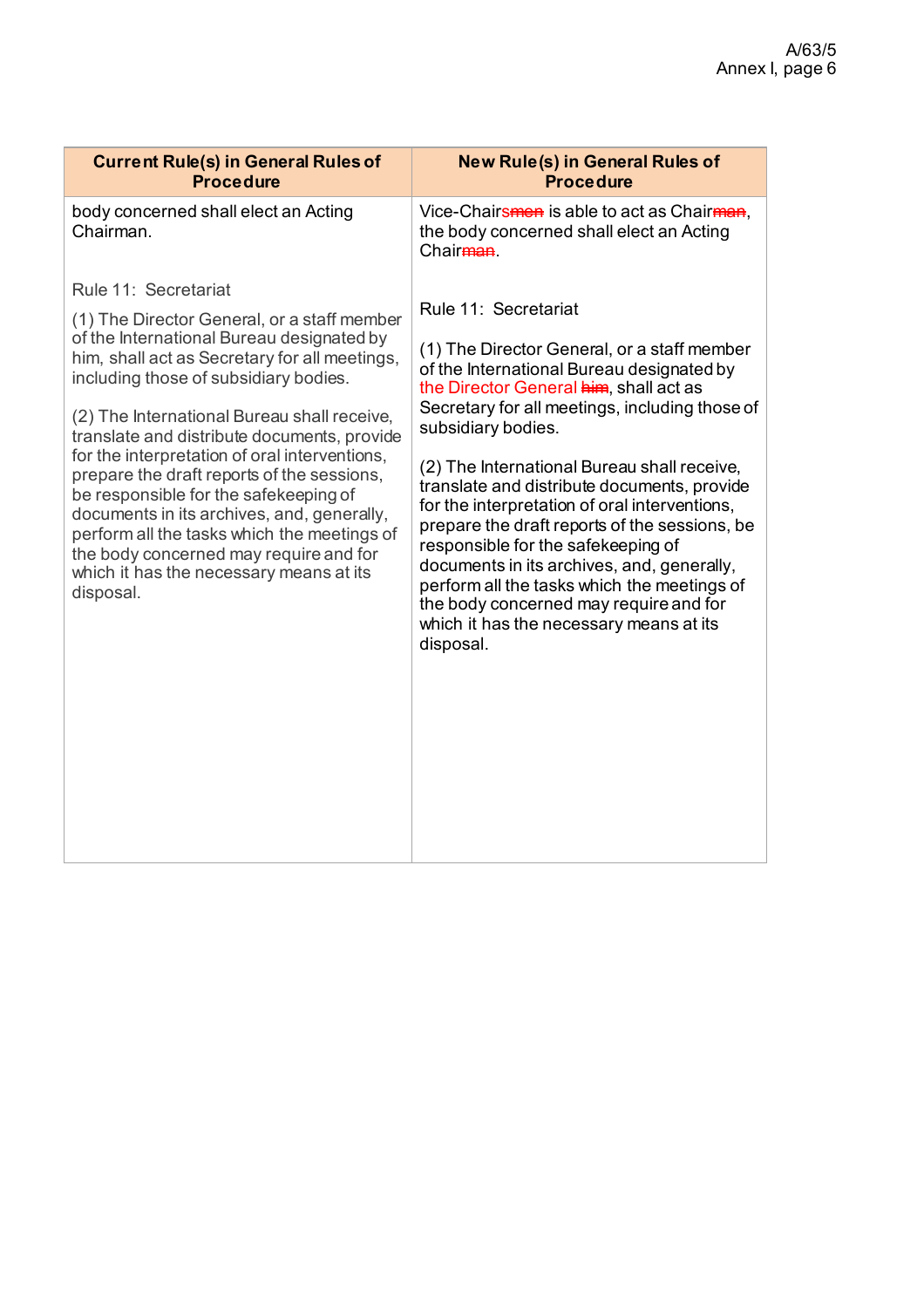| <b>Current Rule(s) in General Rules of</b>  | <b>New Rule(s) in General Rules of</b>                 |
|---------------------------------------------|--------------------------------------------------------|
| <b>Procedure</b>                            | <b>Procedure</b>                                       |
| Rule 13: General Powers of the Chairman     | Rule 13: General Powers of the Chairman                |
| (1) The Chairman shall declare the opening  | (1) The Chair <del>man</del> shall declare the opening |
| and closing of the meetings, direct the     | and closing of the meetings, direct the                |
| discussions, accord the right to speak, put | discussions, accord the right to speak, put            |
| questions to the vote, and announce         | questions to the vote, and announce                    |
| decisions.                                  | decisions.                                             |
| (2) He shall rule on points of order and    | $(2)$ He The Chair shall rule on points of order       |
| shall have complete control of the          | and shall have complete control of the                 |
| proceedings and over the maintenance of     | proceedings and over the maintenance of                |
| order thereat.                              | order thereat.                                         |
| (3) He may propose limiting the time to be  | $(3)$ He-The Chair may propose limiting the            |
| allowed to each speaker, limiting the       | time to be allowed to each speaker, limiting           |
| number of times each delegation may         | the number of times each delegation may                |
| speak on any question, closing the list of  | speak on any question, closing the list of             |
| speakers, and closing the debate.           | speakers, and closing the debate.                      |
| (4) He may propose the suspension or        | $(4)$ He The Chair may propose the                     |
| adjournment of the debate on the question   | suspension or adjournment of the debate on             |
| under discussion, or the suspension or      | the question under discussion, or the                  |
| adjournment of the meeting.                 | suspension or adjournment of the meeting.              |
|                                             |                                                        |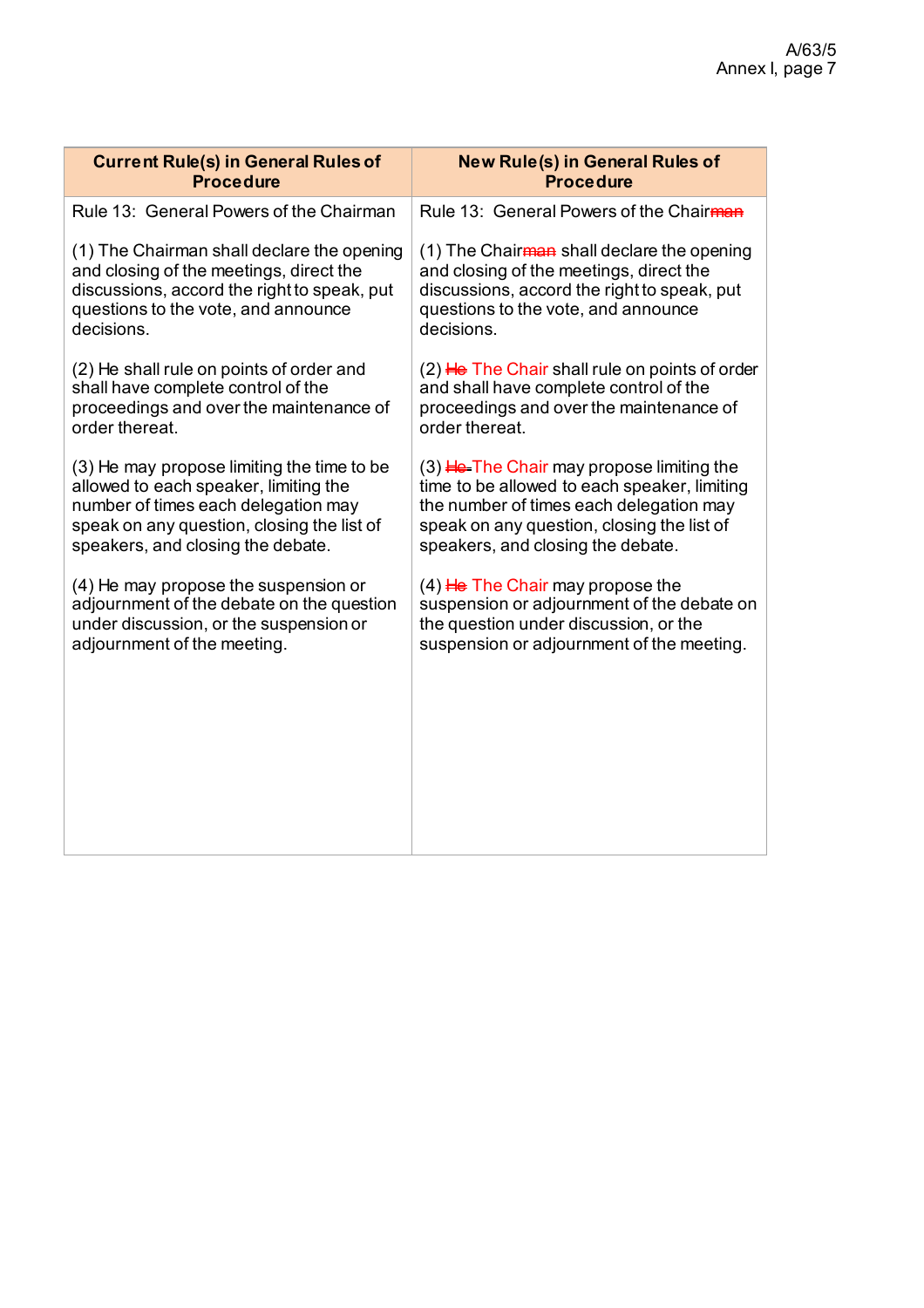| <b>Current Rule(s) in General Rules of</b>  | <b>New Rule(s) in General Rules of</b>            |
|---------------------------------------------|---------------------------------------------------|
| <b>Procedure</b>                            | <b>Procedure</b>                                  |
| Rule 14: Points of Order                    | Rule 14: Points of Order                          |
| (1) In the course of a debate, any          | (1) In the course of a debate, any delegation     |
| delegation may raise a point of order. It   | may raise a point of order. It may not speak      |
| may not speak at the same time on the       | at the same time on the substance of the          |
| substance of the matter under discussion.   | matter under discussion.                          |
| (2) Such points of order shall be           | (2) Such points of order shall be immediately     |
| immediately decided by the Chairman.        | decided by the Chairman.                          |
| (3) Any delegation may appeal against the   | (3) Any delegation may appeal against the         |
| ruling of the Chairman. The appeal shall be | ruling of the Chairman. The appeal shall be       |
| immediately put to the vote and the         | immediately put to the vote and the               |
| Chairman's ruling shall stand unless        | Chair <sub>man</sub> 's ruling shall stand unless |
| overruled by a majority of the delegations. | overruled by a majority of the delegations.       |
|                                             |                                                   |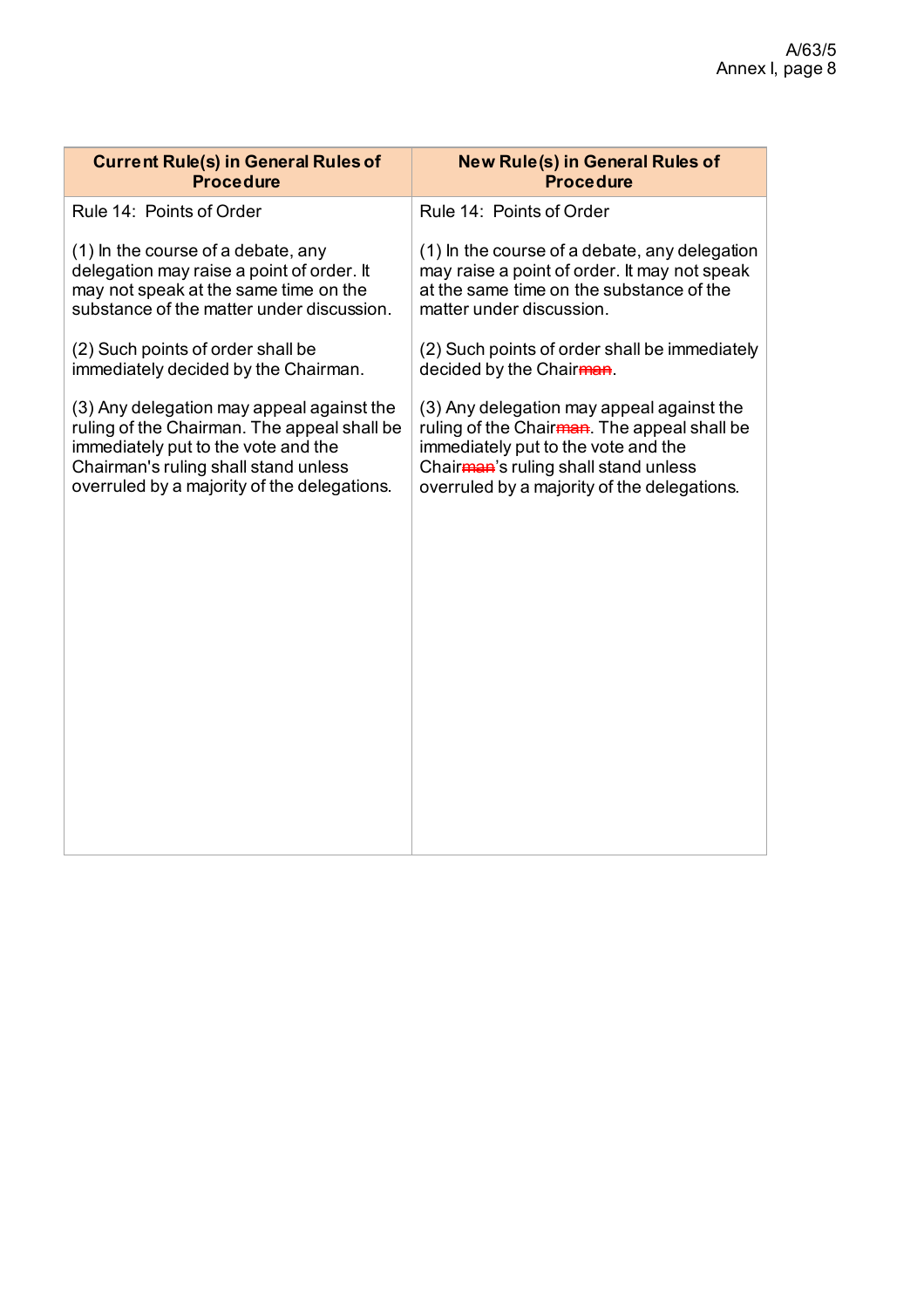| <b>Current Rule(s) in General Rules of</b>   | <b>New Rule(s) in General Rules of</b>             |
|----------------------------------------------|----------------------------------------------------|
| <b>Procedure</b>                             | <b>Procedure</b>                                   |
| Rule 15: Right to Speak                      | Rule 15: Right to Speak                            |
| (1) No person may speak without having       | (1) No person may speak without having             |
| previously obtained the permission of the    | previously obtained the permission of the          |
| Chairman.                                    | Chair <del>man</del>                               |
| (2) The Chairman shall call upon speakers    | (2) The Chairman shall call upon speakers          |
| in the order in which they signify their     | in the order in which they signify their desire    |
| desire to speak. The Secretariat shall be    | to speak. The Secretariat shall be                 |
| responsible for drawing up a list of such    | responsible for drawing up a list of such          |
| speakers.                                    | speakers.                                          |
| (3) The Chairman of a subsidiary body may    | (3) The Chairman of a subsidiary body may          |
| be accorded precedence for the purpose of    | be accorded precedence for the purpose of          |
| explaining the conclusions arrived at by     | explaining the conclusions arrived at by that      |
| that subsidiary body.                        | subsidiary body.                                   |
| (4) The Director General, or a staff member  | (4) The Director General, or a staff member        |
| of the International Bureau designated by    | of the International Bureau designated by          |
| him, may at any time, with the approval of   | him the Director General, may at any time,         |
| the Chairman, make statements on any         | with the approval of the Chairman, make            |
| subject under discussion.                    | statements on any subject under discussion.        |
| (5) The Chairman may call a speaker to       | (5) The Chair <del>man</del> may call a speaker to |
| order if his remarks are not relevant to the | order if his or her remarks are not relevant to    |
| subject under discussion.                    | the subject under discussion.                      |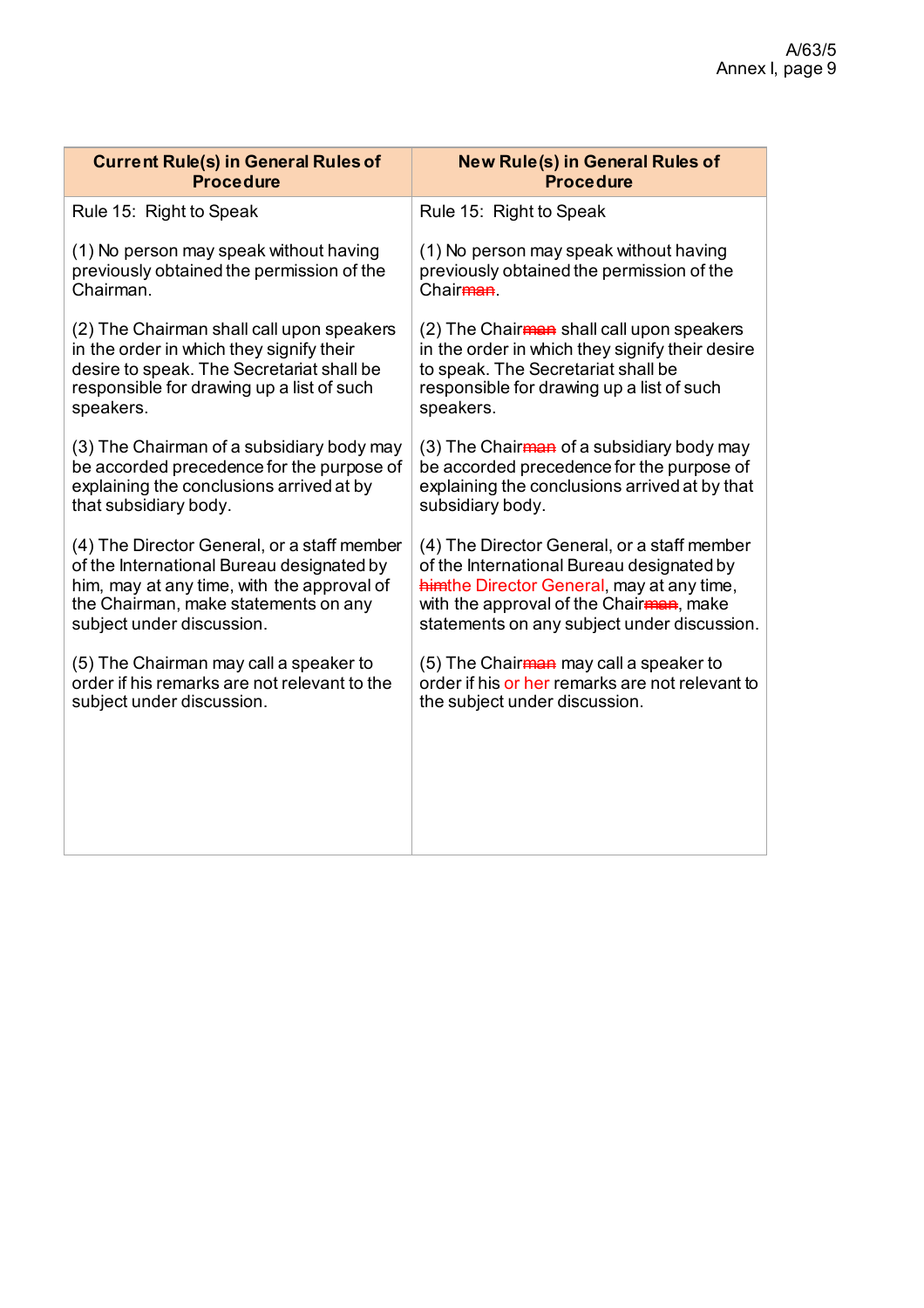| <b>Current Rule(s) in General Rules of</b>                                                                                           | <b>New Rule(s) in General Rules of</b>                                                                                                                                              |
|--------------------------------------------------------------------------------------------------------------------------------------|-------------------------------------------------------------------------------------------------------------------------------------------------------------------------------------|
| <b>Procedure</b>                                                                                                                     | <b>Procedure</b>                                                                                                                                                                    |
| Rule 16: Limitation of the Number and                                                                                                | Rule 16: Limitation of the Number and                                                                                                                                               |
| Length of Speeches                                                                                                                   | Length of Speeches                                                                                                                                                                  |
| (1) Any assembly may limit the number of                                                                                             | (1) Any assembly may limit the number of                                                                                                                                            |
| times each delegation may speak on any                                                                                               | times each delegation may speak on any                                                                                                                                              |
| question and the time to be allowed to each                                                                                          | question and the time to be allowed to each                                                                                                                                         |
| delegation.                                                                                                                          | delegation.                                                                                                                                                                         |
| (2) The Chairman may limit the time to be                                                                                            | (2) The Chairman may limit the time to be                                                                                                                                           |
| allowed to any person speaking on the                                                                                                | allowed to any person speaking on the                                                                                                                                               |
| adjournment or closure of a debate,                                                                                                  | adjournment or closure of a debate,                                                                                                                                                 |
| proposing the suspension or adjournment                                                                                              | proposing the suspension or adjournment of                                                                                                                                          |
| of the meeting, speaking on the                                                                                                      | the meeting, speaking on the                                                                                                                                                        |
| reconsideration of proposals already                                                                                                 | reconsideration of proposals already                                                                                                                                                |
| adopted or rejected, or explaining the vote                                                                                          | adopted or rejected, or explaining the vote of                                                                                                                                      |
| of his delegation.                                                                                                                   | his or her delegation.                                                                                                                                                              |
| (3) When a speaker exceeds the time                                                                                                  | (3) When a Speakers who exceeds the time                                                                                                                                            |
| allotted to him, the Chairman shall call him                                                                                         | allotted to <b>him-them</b> , shall be called to order                                                                                                                              |
| to order without delay.                                                                                                              | by the Chairman him to order without delay.                                                                                                                                         |
| Rule 17: Closing of List of Speakers                                                                                                 | Rule 17: Closing of List of Speakers                                                                                                                                                |
| (1) During the discussion of any matter, the                                                                                         | (1) During the discussion of any matter, the                                                                                                                                        |
| Chairman may announce the list of                                                                                                    | Chairman may announce the list of speakers                                                                                                                                          |
| speakers and, with the consent of the                                                                                                | and, with the consent of the meeting,                                                                                                                                               |
| meeting, declare the list closed.                                                                                                    | declare the list closed.                                                                                                                                                            |
| (2) He may, however, accord the right of<br>reply if a speech delivered after he has<br>declared the list closed makes it desirable. | $(2)$ The Chair $H_{\epsilon}$ may, however, accord the<br>right of reply if a speech delivered after<br>closure of the list he has declared the list<br>elesed makes it desirable. |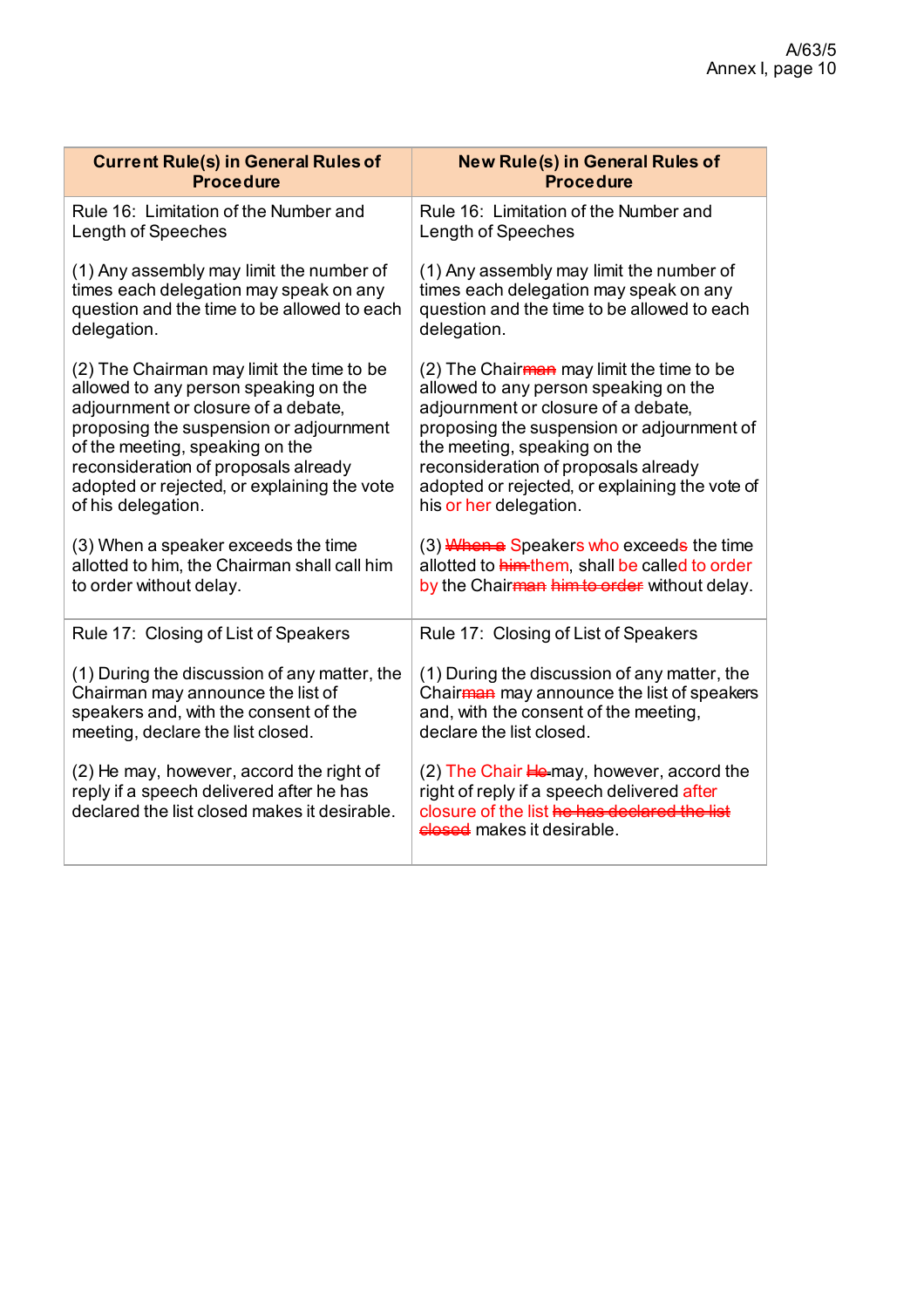| <b>Current Rule(s) in General Rules of</b>   | <b>New Rule(s) in General Rules of</b>         |
|----------------------------------------------|------------------------------------------------|
| <b>Procedure</b>                             | <b>Procedure</b>                               |
| Rule 18: Adjournment or Closure of Debate    | Rule 18: Adjournment or Closure of Debate      |
| (1) During the course of a meeting, any      | (1) During the course of a meeting, any        |
| delegation may move the adjournment or       | delegation may move the adjournment or         |
| closure of the debate on the question under  | closure of the debate on the question under    |
| discussion, whether or not any other         | discussion, whether or not any other           |
| participant has signified his wish to speak. | participant has signified a his wish to speak. |
| (2) Such motion shall be immediately         | (2) Such motion shall be immediately           |
| debated. In addition to the delegation       | debated. In addition to the delegation         |
| proposing the motion, one other delegation   | proposing the motion, one other delegation     |
| may speak in favor of the motion, and two    | may speak in favor of the motion, and two      |
| against it, after which the motion shall     | against it, after which the motion shall       |
| immediately be put to the vote.              | immediately be put to the vote.                |
| (3) If the assembly is in favor of the       | (3) If the assembly is in favor of the         |
| adjournment or closure, the Chairman shall   | adjournment or closure, the Chairman shall     |
| immediately declare the debate adjourned     | immediately declare the debate adjourned or    |
| or closed.                                   | closed.                                        |
| Rule 24: Observers                           | Rule 24: Observers                             |
| (1) Observers may take part in debates at    | (1) Observers may take part in debates at      |
| the invitation of the Chairman.              | the invitation of the Chairman.                |
| (2) They may not submit proposals,           | (2) They may not submit proposals,             |
| amendments or motions.                       | amendments or motions.                         |
|                                              |                                                |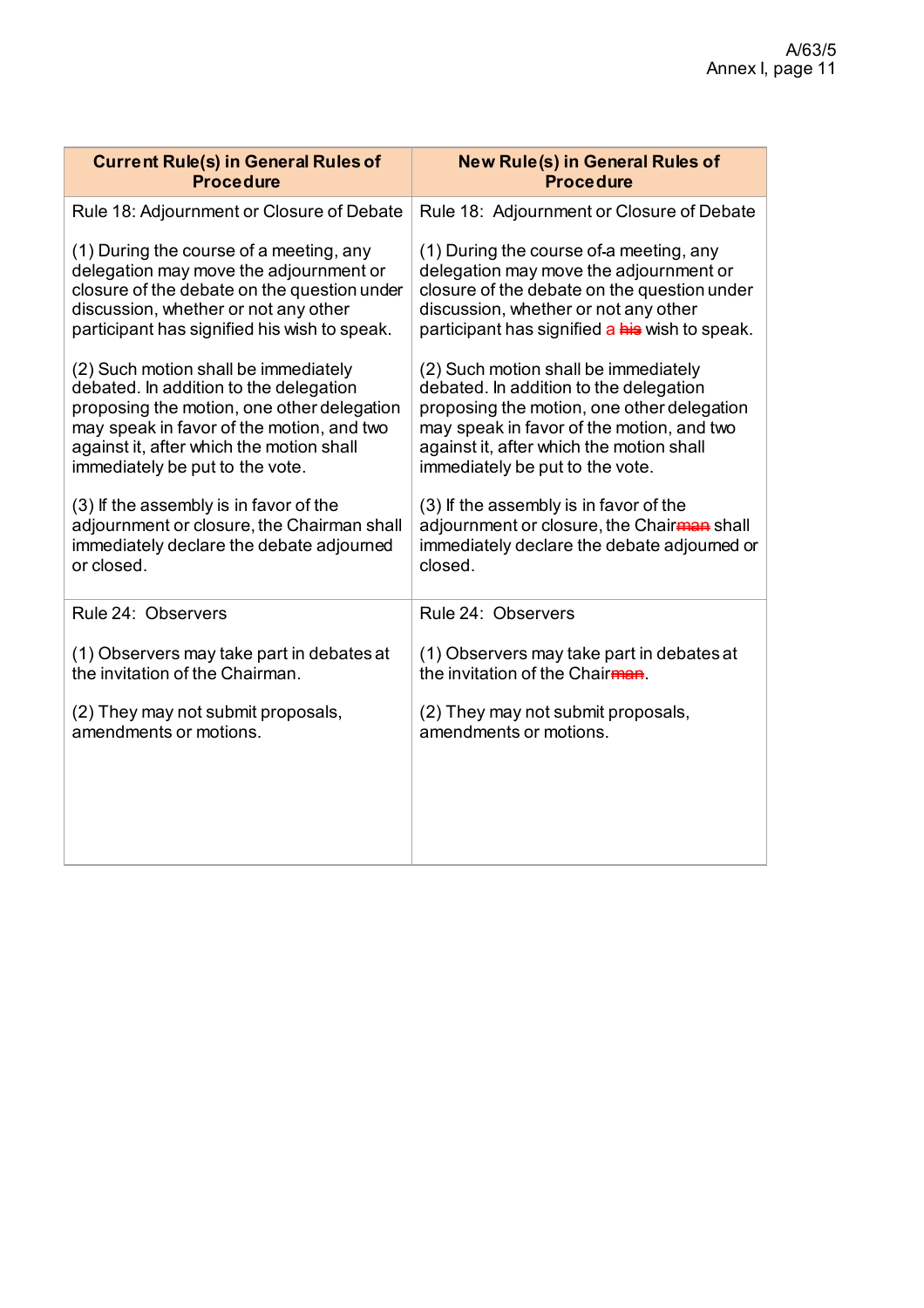| <b>Current Rule(s) in General Rules of</b><br><b>Procedure</b>                                                                                                                                                                                                                                                                                                                                                                       | <b>New Rule(s) in General Rules of</b><br><b>Procedure</b>                                                                                                                                                                                                                                                                                                                                                                                                                                   |
|--------------------------------------------------------------------------------------------------------------------------------------------------------------------------------------------------------------------------------------------------------------------------------------------------------------------------------------------------------------------------------------------------------------------------------------|----------------------------------------------------------------------------------------------------------------------------------------------------------------------------------------------------------------------------------------------------------------------------------------------------------------------------------------------------------------------------------------------------------------------------------------------------------------------------------------------|
| Rule 27: Voting by Roll-Call                                                                                                                                                                                                                                                                                                                                                                                                         | Rule 27: Voting by Roll-Call                                                                                                                                                                                                                                                                                                                                                                                                                                                                 |
| (1) Voting shall be by roll-call:                                                                                                                                                                                                                                                                                                                                                                                                    | (1) Voting shall be by roll-call:                                                                                                                                                                                                                                                                                                                                                                                                                                                            |
| (a) if, when the result of a vote by show of<br>hands is in doubt, the Chairman so<br>decides:<br>(b) if at least two delegations so request,<br>either before voting takes place or<br>immediately after a vote by show of hands.<br>(2) The roll shall be called in the<br>alphabetical order of the names in French<br>of the States represented, beginning with<br>the delegation whose name is drawn by lot<br>by the Chairman. | (a) if, when the result of a vote by show of<br>hands is in doubt, the Chairman so decides;<br>(b) if at least two delegations so request,<br>either before voting takes place or<br>immediately after a vote by show of hands.<br>(2) The roll shall be called in the alphabetical<br>order of the names in French of the States<br>represented, beginning with the delegation<br>whose name is drawn by lot by the<br>Chair <del>man</del><br>(3) When voting is by roll-call, the vote of |
| (3) When voting is by roll-call, the vote of<br>each delegation shall be recorded in the<br>report on the session.                                                                                                                                                                                                                                                                                                                   | each delegation shall be recorded in the<br>report on the session.                                                                                                                                                                                                                                                                                                                                                                                                                           |
| Rule 29: Conduct During Voting                                                                                                                                                                                                                                                                                                                                                                                                       | Rule 29: Conduct During Voting                                                                                                                                                                                                                                                                                                                                                                                                                                                               |
| After the Chairman has announced the<br>beginning of voting, no one shall interrupt<br>the voting except on a point of order in<br>connection with the actual conduct of such<br>voting.                                                                                                                                                                                                                                             | After the Chairman has announced the<br>beginning of voting, no one shall interrupt<br>the voting except on a point of order in<br>connection with the actual conduct of such<br>voting.                                                                                                                                                                                                                                                                                                     |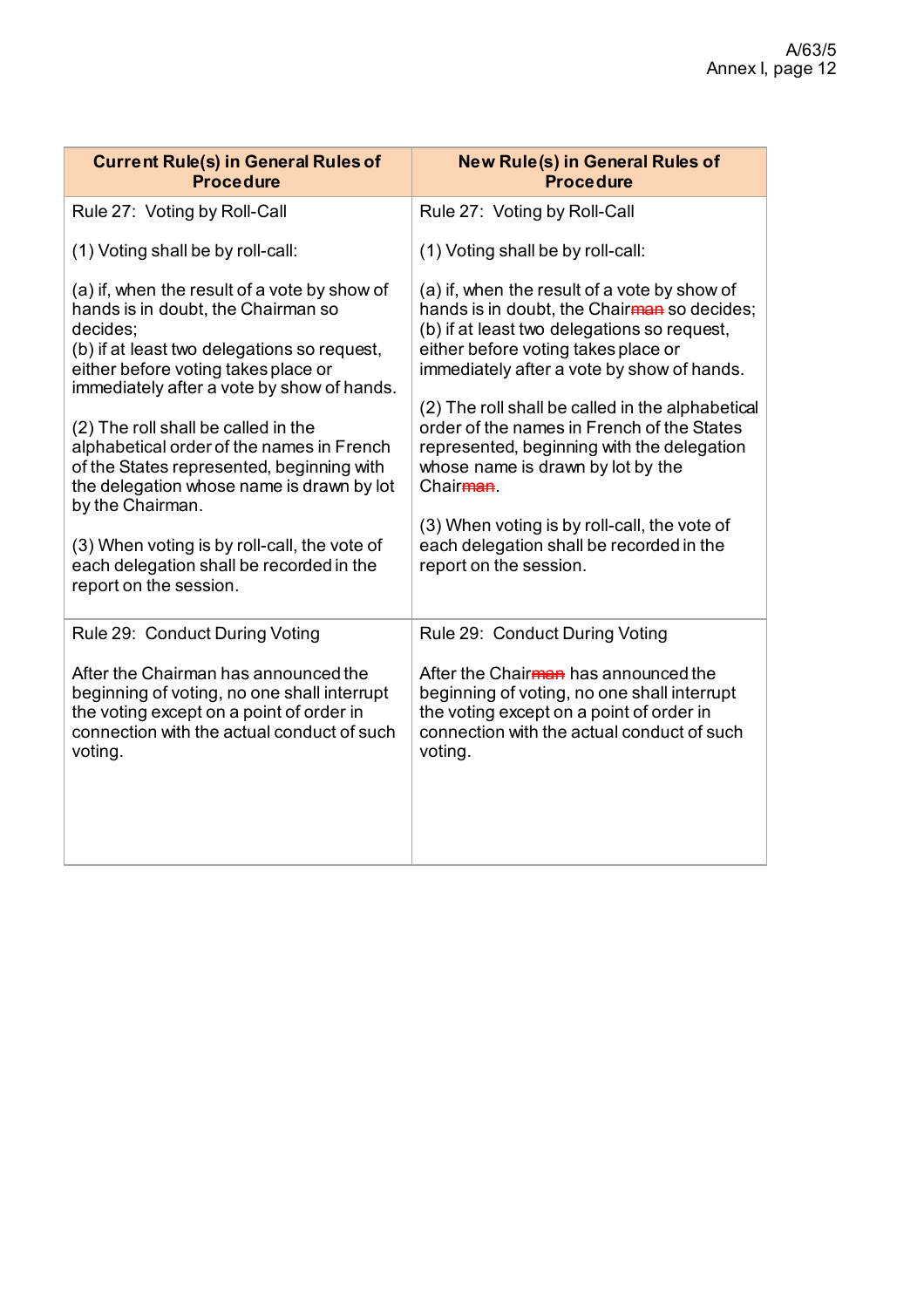| <b>Current Rule(s) in General Rules of</b>      | <b>New Rule(s) in General Rules of</b>                |
|-------------------------------------------------|-------------------------------------------------------|
| <b>Procedure</b>                                | <b>Procedure</b>                                      |
| Rule 37: Explanations of Votes Cast             | Rule 37: Explanations of Votes Cast                   |
| (1) The Chairman may allow delegations to       | (1) The Chair <del>man</del> may allow delegations to |
| explain their votes, either before or after the | explain their votes, either before or after the       |
| voting takes place, unless the vote is taken    | voting takes place, unless the vote is taken          |
| by secret ballot.                               | by secret ballot.                                     |
| (2) Explanations of votes cast shall be         | (2) Explanations of votes cast shall be               |
| recorded in the report on the session.          | recorded in the report on the session.                |
| Rule 38: Chairmen Not Entitled to Vote          | Rule 38: Chairs and Not Entitled to Vote              |
| (1) No Chairman or Acting Chairman shall        | (1) No Chair <del>man</del> or Acting Chairman shall  |
| vote.                                           | vote.                                                 |
| (2) Another member of his delegation may        | (2) Another member of their his delegations           |
| vote for the State he represents.               | may vote for the States they he represents.           |
| Rule 40: Languages of Documents                 | Rule 40: Languages of Documents                       |
| (1) Documents intended for the various          | (1) Documents intended for the various                |
| bodies shall be drawn up in English and         | bodies shall be drawn up in English and               |
| French. The Director General may, in so far     | French. The Director General may, in so far           |
| as he considers it advisable and                | as he or she considers it advisable and               |
| practicable, decide that certain documents      | practicable, decide that certain documents            |
| shall be drawn up also in Spanish or            | shall be drawn up also in Spanish or                  |
| Russian, or in both of those languages.         | Russian, or in both of those languages.               |
| (2) The Director General shall decide on        | (2) The Director General shall decide on the          |
| the language or languages in which              | language or languages in which documents              |
| documents intended for subsidiary bodies        | intended for subsidiary bodies shall be               |
| shall be drawn up.                              | drawn up.                                             |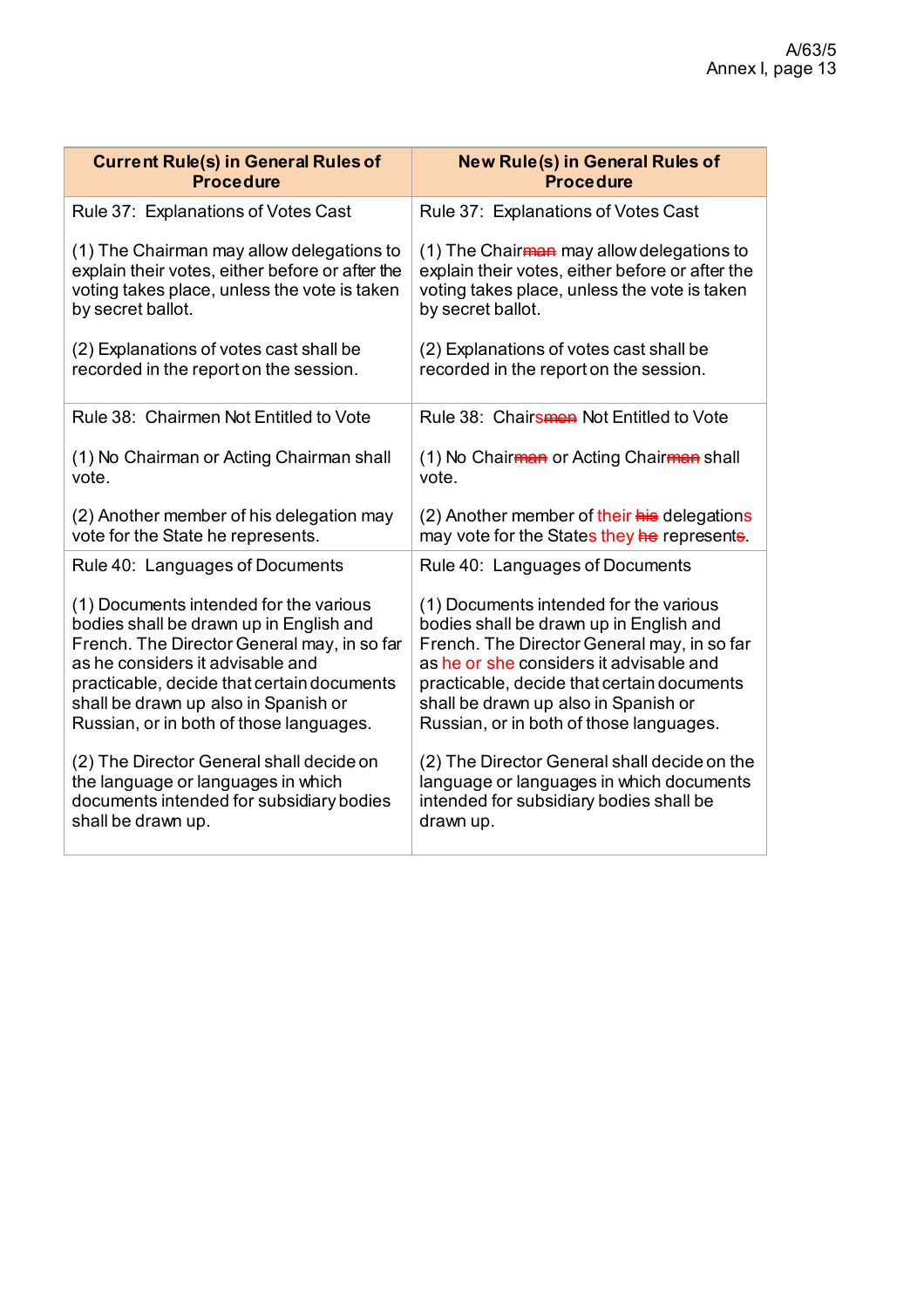| <b>Current Rule(s) in General Rules of</b>    | <b>New Rule(s) in General Rules of</b>          |
|-----------------------------------------------|-------------------------------------------------|
| <b>Procedure</b>                              | <b>Procedure</b>                                |
| Rule 41: Languages of Oral Interventions.     | Rule 41: Languages of Oral Interventions.       |
| Interpretation                                | Interpretation                                  |
| (1) Oral interventions during meetings of     | (1) Oral interventions during meetings of the   |
| the various bodies shall be in English or     | various bodies shall be in English or French,   |
| French, and interpretation shall be provided  | and interpretation shall be provided for in the |
| for in the other language. The Director       | other language. The Director General may,       |
| General may, however, decide that oral        | however, decide that oral interventions may     |
| interventions may also be made in Spanish     | also be made in Spanish or Russian, or in       |
| or Russian, or in both of those languages;    | both of those languages; in such cases,         |
| in such cases, interpretation shall be        | interpretation shall be provided for in all the |
| provided for in all the accepted languages.   | accepted languages.                             |
| (2) With regard to the subsidiary bodies,     | (2) With regard to the subsidiary bodies, the   |
| the Director General shall decide on the      | Director General shall decide on the            |
| language or languages in which oral           | language or languages in which oral             |
| interventions shall be made and for which     | interventions shall be made and for which       |
| interpretation shall be provided.             | interpretation shall be provided.               |
| (3) In any meeting in which simultaneous      | (3) In any meeting in which simultaneous        |
| interpretation is provided by the Secretariat | interpretation is provided by the Secretariat   |
| in at least two languages, any participant    | in at least two languages, any participants     |
| may make oral interventions in another        | may make oral interventions in another          |
| language in so far as he provides for         | language in so far as they he provides for      |
| simultaneous interpretation in one of the     | simultaneous interpretation in one of the       |
| languages for which interpretation is         | languages for which interpretation is           |
| provided by the Secretariat.                  | provided by the Secretariat.                    |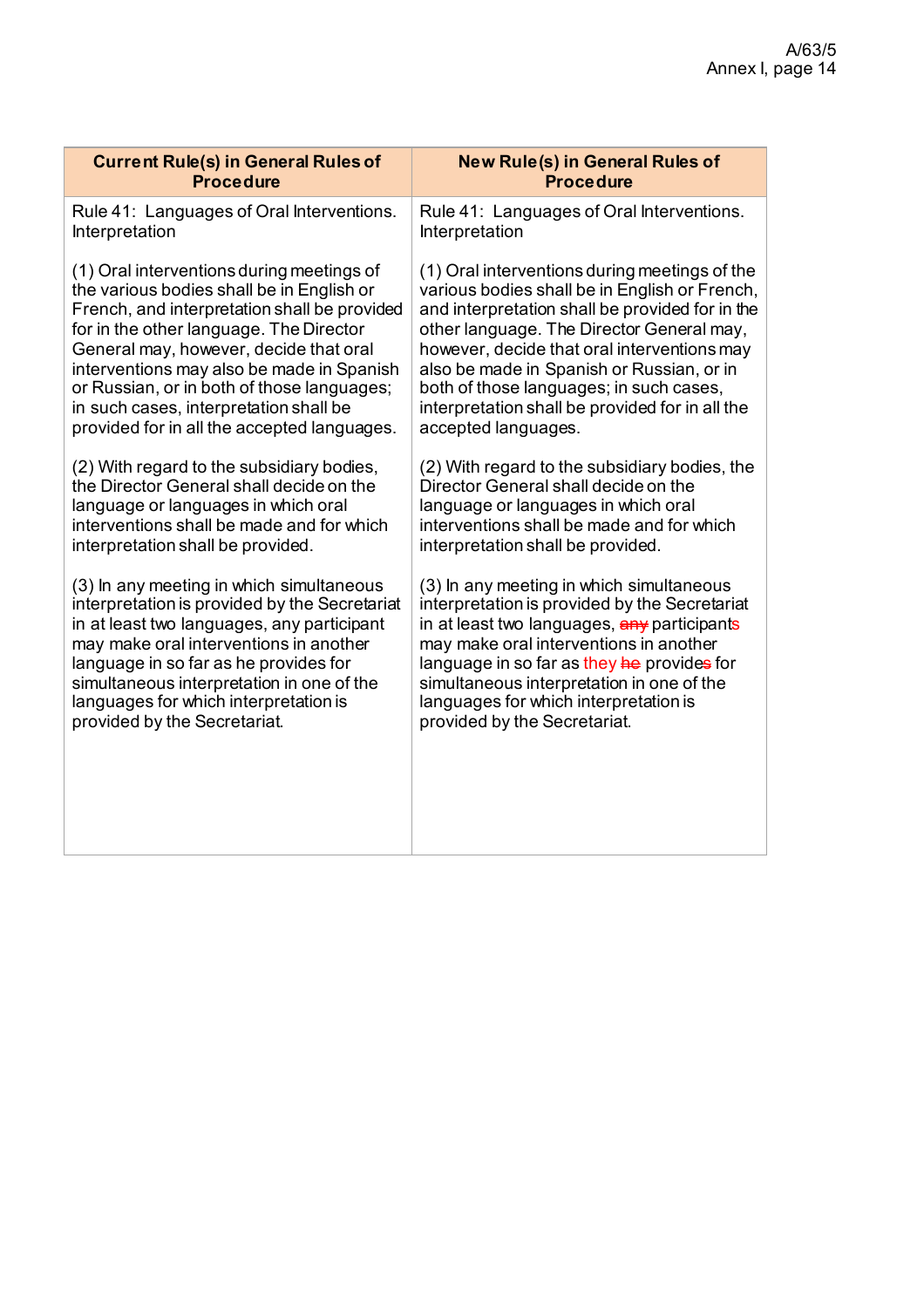| <b>Current Rule(s) in General Rules of</b> | <b>New Rule(s) in General Rules of</b>     |
|--------------------------------------------|--------------------------------------------|
| <b>Procedure</b>                           | <b>Procedure</b>                           |
| Rule 42: Joint Meetings                    | Rule 42: Joint Meetings                    |
| (1) When two or more bodies of the         | (1) When two or more bodies of the         |
| Organization or of the Unions must         | Organization or of the Unions must examine |
| examine questions of common interest to    | questions of common interest to them, they |
| them, they shall hold joint meetings.      | shall hold joint meetings.                 |
| (2) Every joint meeting shall be presided  | (2) Every joint meeting shall be presided  |
| over by the Chairman of the body which     | over by the Chairman of the body which has |
| has precedence over the others, such       | precedence over the others, such           |
| precedence being determined as follows:    | precedence being determined as follows:    |
| (i) among bodies of WIPO: 1. General       | (i) among bodies of WIPO: 1. General       |
| Assembly, 2. Conference, 3. Coordination   | Assembly, 2. Conference, 3. Coordination   |
| Committee;                                 | Committee;                                 |
| (ii) among bodies of the same Union: 1.    | (ii) among bodies of the same Union: 1.    |
| Assembly, 2. Conference of                 | Assembly, 2. Conference of                 |
| Representatives, 3. Executive Committee;   | Representatives, 2.3. Executive Committee; |
| (iii) among bodies of WIPO and one or      | (iii) among bodies of WIPO and one or more |
| more Unions: the WIPO body;                | Unions: the WIPO body;                     |
| (iv) among bodies of several Unions: the   | (iv) among bodies of several Unions: the   |
| body of the oldest Union.                  | body of the oldest Union.                  |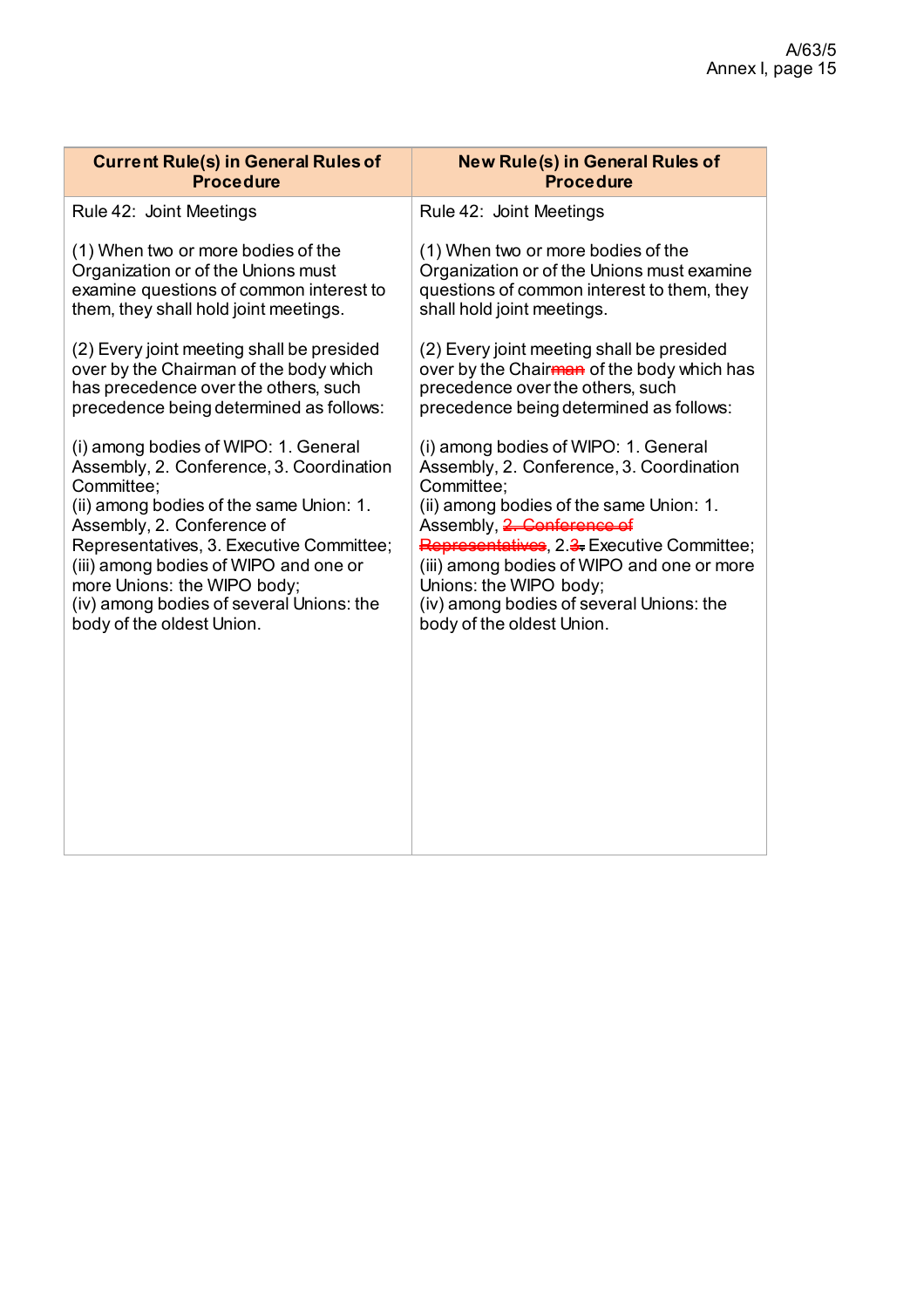| <b>Current Rule(s) in General Rules of</b>    | <b>New Rule(s) in General Rules of</b>           |
|-----------------------------------------------|--------------------------------------------------|
| <b>Procedure</b>                              | <b>Procedure</b>                                 |
| Rule 50: Agenda and Rules of Procedure        | Rule 50: Agenda and Rules of Procedure           |
| (1) The Director General shall draw up the    | (1) The Director General shall draw up the       |
| agenda of each ad hoc committee of            | agenda of each ad hoc committee of               |
| experts. He may modify it on his own          | experts. He or she may modify it on his or       |
| initiative or at the request of the ad hoc    | her own initiative or at the request of the ad   |
| committee of experts.                         | hoc committee of experts.                        |
| (2) The provisions of Part II of the General  | (2) The provisions of Part II of the General     |
| Rules of Procedure shall, as far as           | Rules of Procedure shall, as far as possible,    |
| possible, serve as rules of procedure for ad  | serve as rules of procedure for ad hoc           |
| hoc committees of experts. To the extent      | committees of experts. To the extent that        |
| that they apply to such committees, the       | they apply to such committees, the Director      |
| Director General may modify them in each      | General may modify them in each individual       |
| individual case, either on his own initiative | case, either on his or her own initiative or at  |
| or at the request of the ad hoc committee of  | the request of the ad hoc committee of           |
| experts concerned.                            | experts concerned.                               |
| Rule 52: Officers of ad hoc Committees of     | Rule 52: Officers of ad hoc Committees of        |
| <b>Experts</b>                                | <b>Experts</b>                                   |
| (1) During its first meeting, the ad hoc      | (1) During its first meeting, the ad hoc         |
| committee of experts shall elect from         | committee of experts shall elect from among      |
| among its members a Chairman and two          | its members a Chair <del>man</del> and two Vice- |
| Vice-Chairmen.                                | Chairs <del>men</del>                            |
| (2) With the consent of the Director          | (2) With the consent of the Director General,    |
| General, the ad hoc committee of experts      | the ad hoc committee of experts may elect        |
| may elect the Director General himself or     | the Director General <b>himself</b> or another   |
| another official of the International Bureau  | official of the International Bureau as          |
| as Chairman.                                  | Chair <del>man.</del>                            |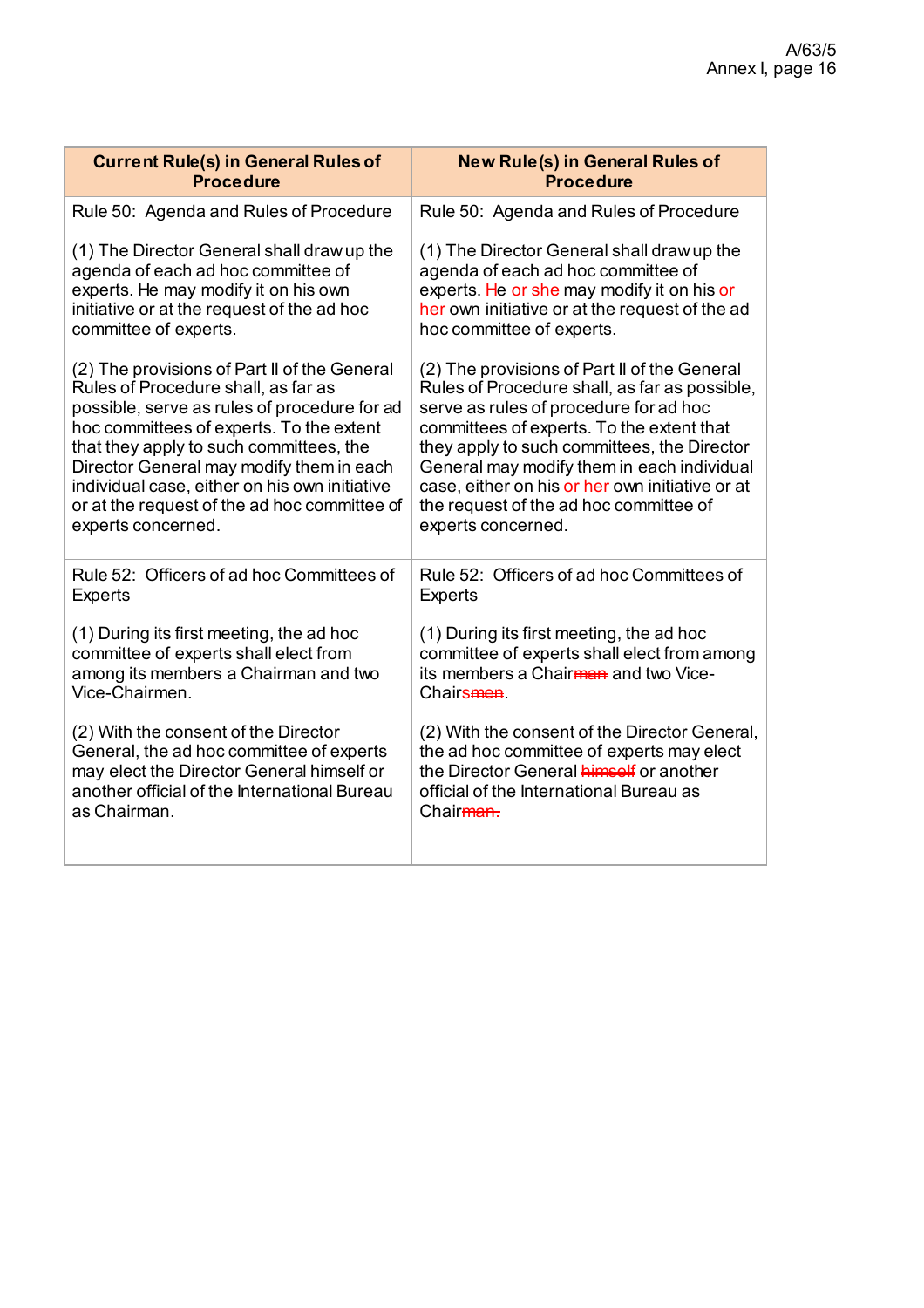| <b>Procedure</b>                                                                                                                                                     |
|----------------------------------------------------------------------------------------------------------------------------------------------------------------------|
| Rule 54: Publicity of Meetings                                                                                                                                       |
| (1) Meetings of ad hoc committees of<br>experts shall be closed.                                                                                                     |
| (2) The Director General may waive this rule<br>on his or her own initiative or at the request<br>of the ad hoc committee of experts.                                |
| Rule 55: Report                                                                                                                                                      |
| Ad hoc committees of experts shall submit<br>their reports to the Director General, who<br>shall distribute and publicize themse<br>documents as he or she sees fit. |
|                                                                                                                                                                      |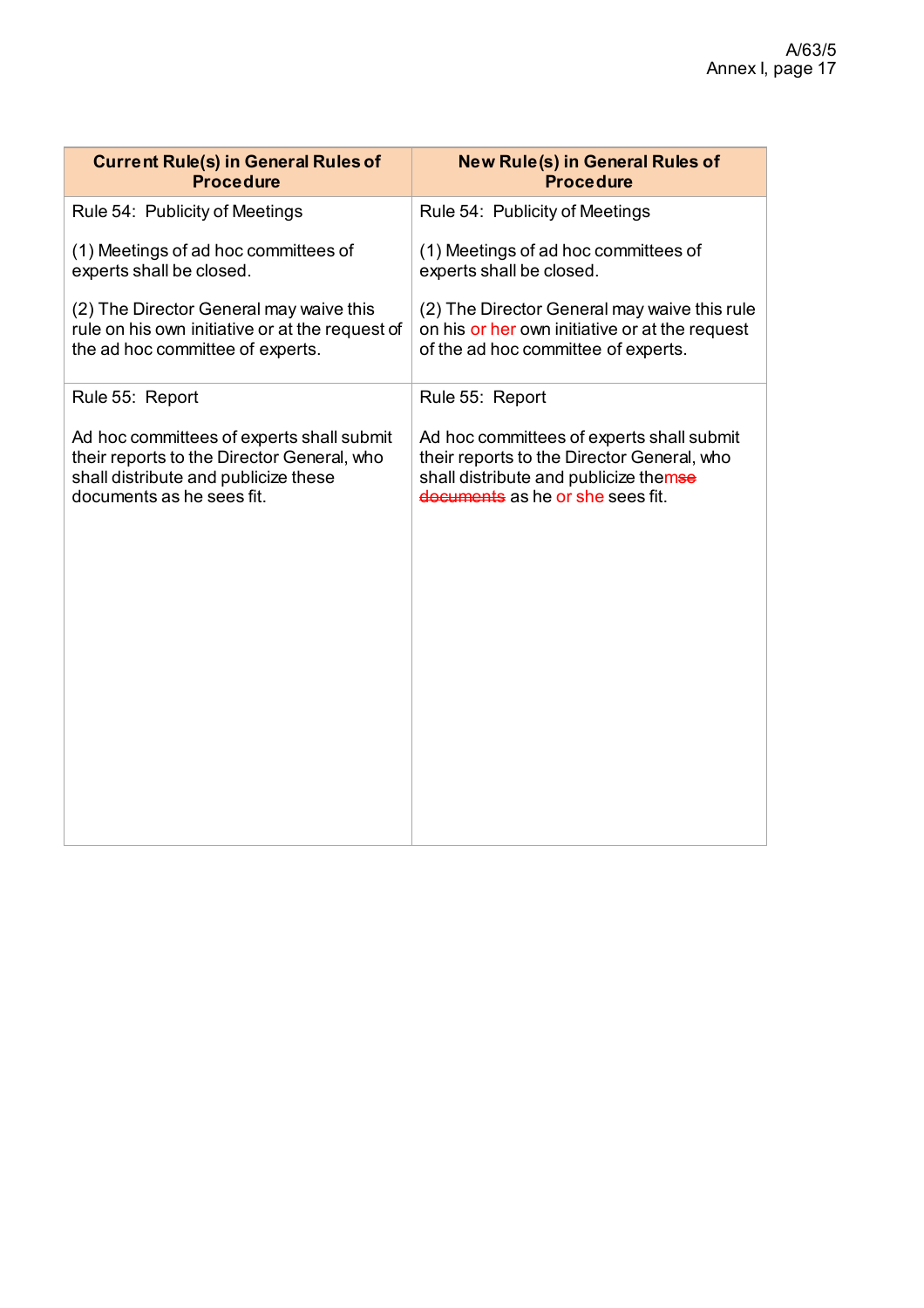| <b>Current Rule(s) in General Rules of</b>    | New Rule(s) in General Rules of                |
|-----------------------------------------------|------------------------------------------------|
| <b>Procedure</b>                              | <b>Procedure</b>                               |
| Annex to the General Rules of Procedure       | Annex to the General Rules of Procedure of     |
| of WIPO                                       | <b>WIPO</b>                                    |
| Rules for Voting by Secret Ballot             | Rules for Voting by Secret Ballot              |
| Rule 1. - In order to vote, delegations must  | Rule 1. - In order to vote, delegations must   |
| be properly accredited.                       | be properly accredited.                        |
| Rule 2. - Before the ballot begins, the       | Rule 2. - Before the ballot begins, the        |
| Chairman shall appoint two tellers from       | Chairman shall appoint two tellers from        |
| among the delegates present. He shall         | among the delegates present. The ChairHe       |
| hand them the list of delegations entitled to | shall hand them the list of delegations        |
| vote and, where applicable, the list of       | entitled to vote and, where applicable, the    |
| candidates.                                   | list of candidates.                            |
| Rule 3. - The Secretariat shall distribute    | Rule 3. - The Secretariat shall distribute     |
| ballot papers and envelopes to the            | ballot papers and envelopes to the             |
| delegations. Ballot papers and envelopes      | delegations. Ballot papers and envelopes       |
| shall be of white paper without               | shall be of white paper without distinguishing |
| distinguishing marks.                         | marks.                                         |
| Rule 4. - The tellers shall satisfy           | Rule 4. - The tellers shall satisfy themselves |
| themselves that the ballot box is empty,      | that the ballot box is empty, and, having      |
| and, having locked it, shall hand the key to  | locked it, shall hand the key to the           |
| the Chairman.                                 | Chair <sub>man</sub>                           |
| Rule 5. - Delegations shall be called in turn | Rule 5. - Delegations shall be called in turn  |
| by the Secretary of the meeting, in the       | by the Secretary of the meeting, in the        |
| alphabetical order of the names of the        | alphabetical order of the names of the         |
| member States in French, beginning with       | member States in French, beginning with        |
| the member State whose name shall have        | the member State whose name shall have         |
| been drawn by lot.                            | been drawn by lot.                             |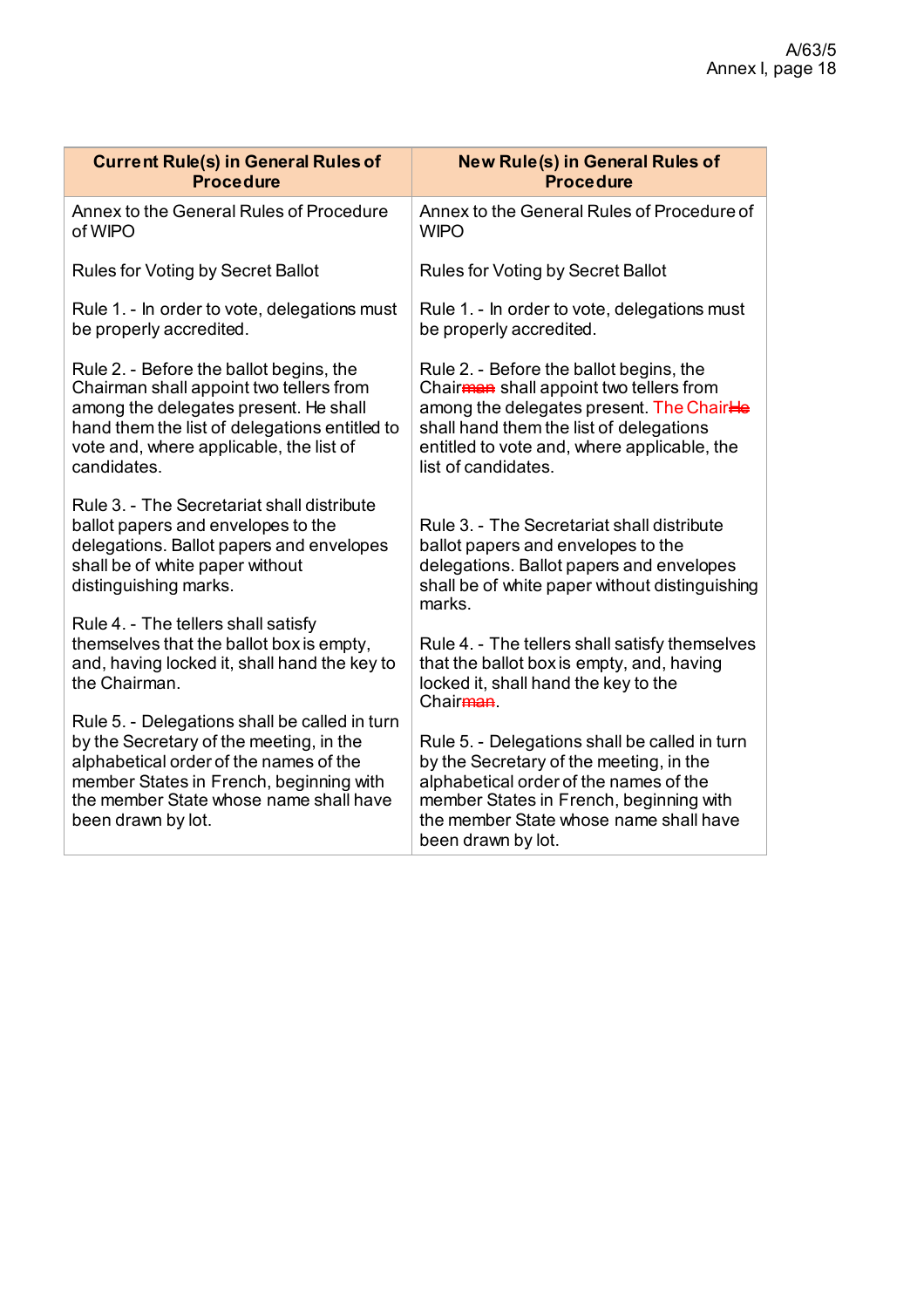| <b>Current Rule(s) in General Rules of</b>                                                                                                       | <b>New Rule(s) in General Rules of</b>                                                                                                                    |
|--------------------------------------------------------------------------------------------------------------------------------------------------|-----------------------------------------------------------------------------------------------------------------------------------------------------------|
| <b>Procedure</b>                                                                                                                                 | <b>Procedure</b>                                                                                                                                          |
| Rule 6. - When their names are called,                                                                                                           | Rule 6. - When their names are called,                                                                                                                    |
| delegations shall hand their ballot papers,                                                                                                      | delegations shall hand their ballot papers, in                                                                                                            |
| in the envelopes, to a teller, who shall place                                                                                                   | the envelopes, to a teller, who shall place                                                                                                               |
| them in the ballot box.                                                                                                                          | them in the ballot box.                                                                                                                                   |
| Rule 7. - To indicate the recording of each                                                                                                      | Rule 7. - To indicate the recording of each                                                                                                               |
| member State's vote, the Secretary of the                                                                                                        | member State's vote, the Secretary of the                                                                                                                 |
| meeting and one of the tellers shall sign or                                                                                                     | meeting and one of the tellers shall sign or                                                                                                              |
| initial the list in the margin opposite the                                                                                                      | initial the list in the margin opposite the                                                                                                               |
| name of the member State in question                                                                                                             | name of the member State in question.                                                                                                                     |
| Rule 8. - At the conclusion of the calling,<br>the Chairman shall declare the ballot<br>closed and announce that the votes are to<br>be counted. | Rule 8. - At the conclusion of the calling, the<br>Chair <del>man</del> shall declare the ballot closed and<br>announce that the votes are to be counted. |
| Rule 9.- When the Chairman has opened                                                                                                            | Rule 9.- When the Chairman has opened                                                                                                                     |
| the ballot box, the tellers shall check the                                                                                                      | the ballot box, the tellers shall check the                                                                                                               |
| number of envelopes. If the number is                                                                                                            | number of envelopes. If the number is                                                                                                                     |
| greater or less than that of the voters, the                                                                                                     | greater or less than that of the voters, the                                                                                                              |
| Chairman shall be informed, and shall then                                                                                                       | Chairman shall be informed, and shall then                                                                                                                |
| declare the vote invalid and announce that                                                                                                       | declare the vote invalid and announce that it                                                                                                             |
| it is necessary to re-open the ballot.                                                                                                           | is necessary to re-open the ballot.                                                                                                                       |
| Rule 10. - One of the tellers shall open the                                                                                                     | Rule 10. - One of the tellers shall open the                                                                                                              |
| envelopes, one by one, read aloud what is                                                                                                        | envelopes, one by one, read aloud what is                                                                                                                 |
| written on the ballot paper, and pass it to                                                                                                      | written on the ballot paper, and pass it to the                                                                                                           |
| the other teller. The votes inscribed on the                                                                                                     | other teller. The votes inscribed on the ballot                                                                                                           |
| ballot papers shall be entered on lists                                                                                                          | papers shall be entered on lists prepared for                                                                                                             |
| prepared for that purpose.                                                                                                                       | that purpose.                                                                                                                                             |
| Rule 11. - Blank ballot papers shall be                                                                                                          | Rule 11. - Blank ballot papers shall be                                                                                                                   |
| considered to be abstentions.                                                                                                                    | considered to be abstentions.                                                                                                                             |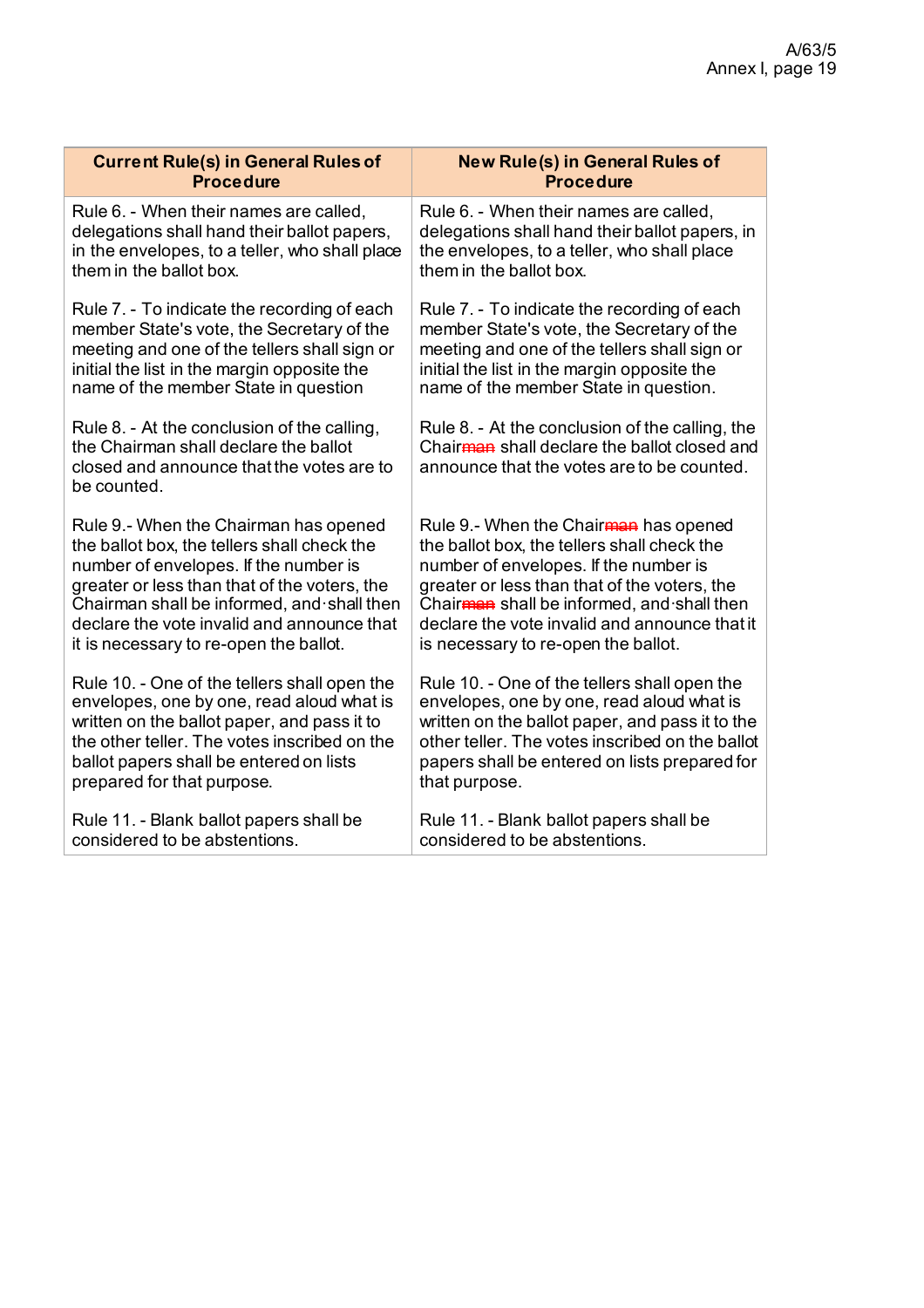| <b>Current Rule(s) in General Rules of</b><br><b>Procedure</b>                                                                                                                                                                                                                                                                                                                                                                                  | <b>New Rule(s) in General Rules of</b><br><b>Procedure</b>                                                                                                                                                                                                                                                                                                                                                                                   |
|-------------------------------------------------------------------------------------------------------------------------------------------------------------------------------------------------------------------------------------------------------------------------------------------------------------------------------------------------------------------------------------------------------------------------------------------------|----------------------------------------------------------------------------------------------------------------------------------------------------------------------------------------------------------------------------------------------------------------------------------------------------------------------------------------------------------------------------------------------------------------------------------------------|
| Rule 12. - The following shall be<br>considered invalid:<br>ballot papers on which there are more<br>(a)<br>names than there are States or persons to<br>be elected;<br>ballot papers in which the voters have<br>(b)<br>revealed their identity, in particular, by<br>apposing their signature or mentioning the<br>name of the member State they represent;<br>ballot papers which do not give a<br>(c)<br>clear reply to the question asked. | Rule 12. - The following shall be considered<br>invalid:<br>ballot papers on which there are more<br>(a)<br>names than there are States or persons to<br>be elected;<br>(b) ballot papers in which the voters have<br>revealed their identity, in particular, by<br>apposing their signature or mentioning the<br>name of the member State they represent;<br>ballot papers which do not give a clear<br>(c)<br>reply to the question asked. |
| Rule 13. - A candidate is entitled to only<br>one vote per ballot paper, even if his name<br>appears more than once thereon.                                                                                                                                                                                                                                                                                                                    | Rule 13. - A e Candidates is are entitled to<br>only one vote each per ballot paper, even if<br>their his names appears more than once<br>thereon.                                                                                                                                                                                                                                                                                           |
| Rule 14. - When the counting of the votes is<br>completed, the Chairman shall announce<br>the results of the ballot in the following<br>order:                                                                                                                                                                                                                                                                                                  | Rule 14. - When the counting of the votes is<br>completed, the Chairman shall announce<br>the results of the ballot in the following<br>order:                                                                                                                                                                                                                                                                                               |
| number of member States entitled to vote<br>at the session;<br>number absent;<br>number of abstentions;<br>number of invalid ballot papers;<br>number of votes recorded;<br>number of votes constituting the required<br>majority;<br>number of votes for or against the proposal<br>or names of the candidates and number of<br>votes secured by each of them, in<br>descending order of the number of votes.                                  | number of member States entitled to vote at<br>the session;<br>number absent;<br>number of abstentions;<br>number of invalid ballot papers;<br>number of votes recorded;<br>number of votes constituting the required<br>majority;<br>number of votes for or against the proposal<br>or names of the candidates and number of                                                                                                                |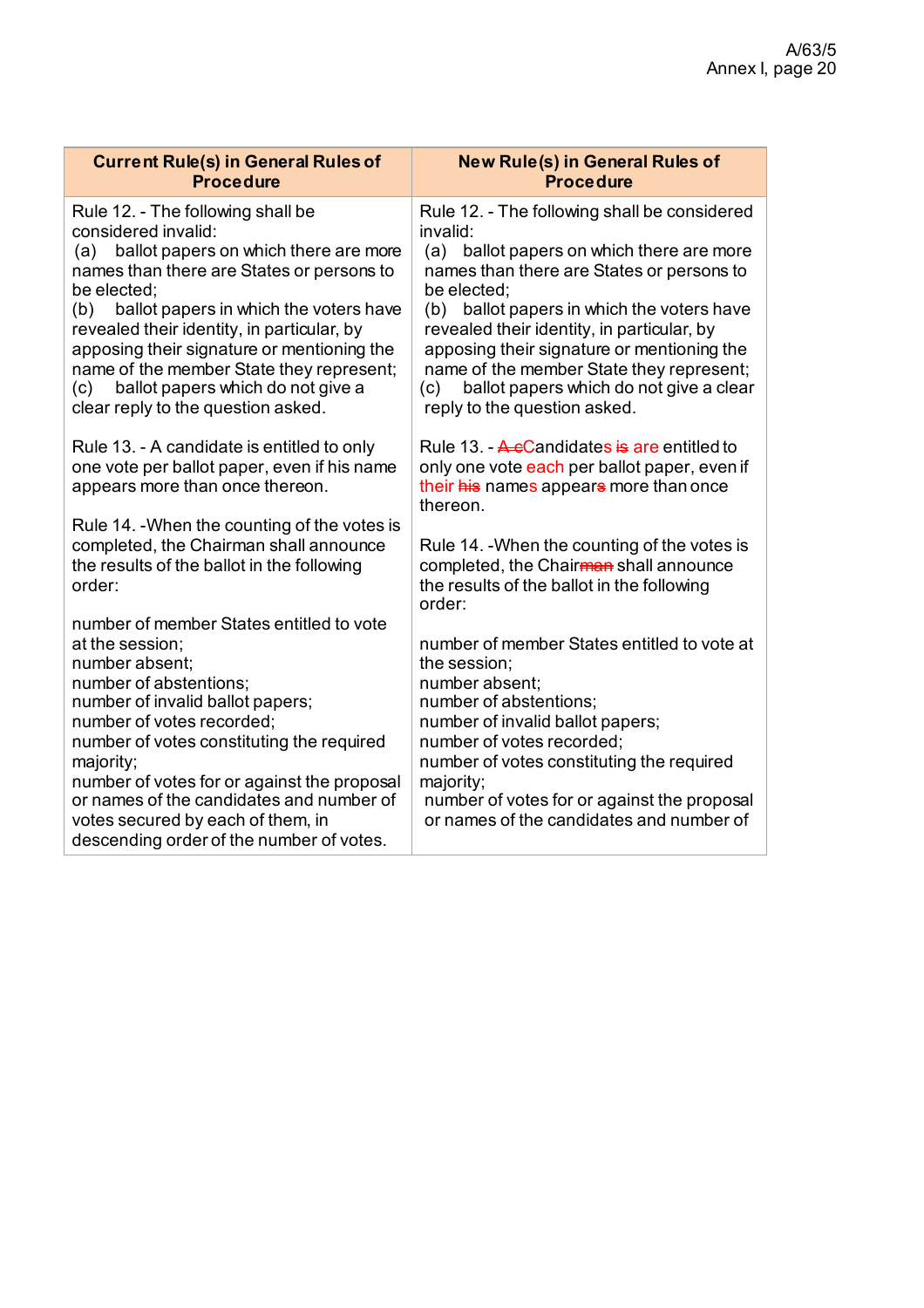| <b>Current Rule(s) in General Rules of</b>                                                                                                                                                 | <b>New Rule(s) in General Rules of</b>                                                                                                                                                                                                                                      |
|--------------------------------------------------------------------------------------------------------------------------------------------------------------------------------------------|-----------------------------------------------------------------------------------------------------------------------------------------------------------------------------------------------------------------------------------------------------------------------------|
| <b>Procedure</b>                                                                                                                                                                           | <b>Procedure</b>                                                                                                                                                                                                                                                            |
| Rule 15. - The Chairman shall announce<br>the decision resulting from the vote. In<br>particular, he shall declare elected those<br>candidates who have obtained the required<br>majority. | votes secured by each of them, in<br>descending order of the number of votes.<br>Rule 15. - The Chair <del>man</del> shall announce the<br>decision resulting from the vote. In<br>particular, he the Chair shall declare elected<br>those candidates who have obtained the |
| Rule 16. - Immediately after the<br>announcement of the results of the ballot,<br>the ballot papers shall be burnt in the<br>presence of the tellers.                                      | required majority.<br>Rule 16. - Immediately after the<br>announcement of the results of the ballot,<br>the ballot papers shall be burnt in the<br>presence of the tellers.                                                                                                 |
| Rule 17. - The lists on which the tellers have                                                                                                                                             | Rule 17. -The lists on which the tellers have                                                                                                                                                                                                                               |
| recorded the results of the vote shall, after                                                                                                                                              | recorded the results of the vote shall, after                                                                                                                                                                                                                               |
| signature by the Chairman and by the                                                                                                                                                       | signature by the Chairman and by the                                                                                                                                                                                                                                        |
| tellers, constitute the official record of the                                                                                                                                             | tellers, constitute the official record of the                                                                                                                                                                                                                              |
| ballot, and shall be deposited in the                                                                                                                                                      | ballot, and shall be deposited in the archives                                                                                                                                                                                                                              |
| archives of the Organization.                                                                                                                                                              | of the Organization.                                                                                                                                                                                                                                                        |
| Rule 18. - The Chairman of the meeting                                                                                                                                                     | Rule 18. - The Chairman of the meeting                                                                                                                                                                                                                                      |
| shall draw the attention of delegations to                                                                                                                                                 | shall draw the attention of delegations to                                                                                                                                                                                                                                  |
| these Rules whenever a vote is taken by                                                                                                                                                    | these Rules whenever a vote is taken by                                                                                                                                                                                                                                     |
| secret ballot.                                                                                                                                                                             | secret ballot.                                                                                                                                                                                                                                                              |
| Rule 19. -                                                                                                                                                                                 | Rule 19. -                                                                                                                                                                                                                                                                  |
| (1) These Rules shall in no way affect the                                                                                                                                                 | (1) These Rules shall in no way affect the                                                                                                                                                                                                                                  |
| provisions according to which a quorum                                                                                                                                                     | provisions according to which a quorum                                                                                                                                                                                                                                      |
| may, in certain conditions, be attained after                                                                                                                                              | may, in certain conditions, be attained after                                                                                                                                                                                                                               |
| the session.                                                                                                                                                                               | the session.                                                                                                                                                                                                                                                                |
| (2) Votes expressed by correspondence                                                                                                                                                      | (2) Votes expressed by correspondence                                                                                                                                                                                                                                       |
| shall not be secret.                                                                                                                                                                       | shall not be secret.                                                                                                                                                                                                                                                        |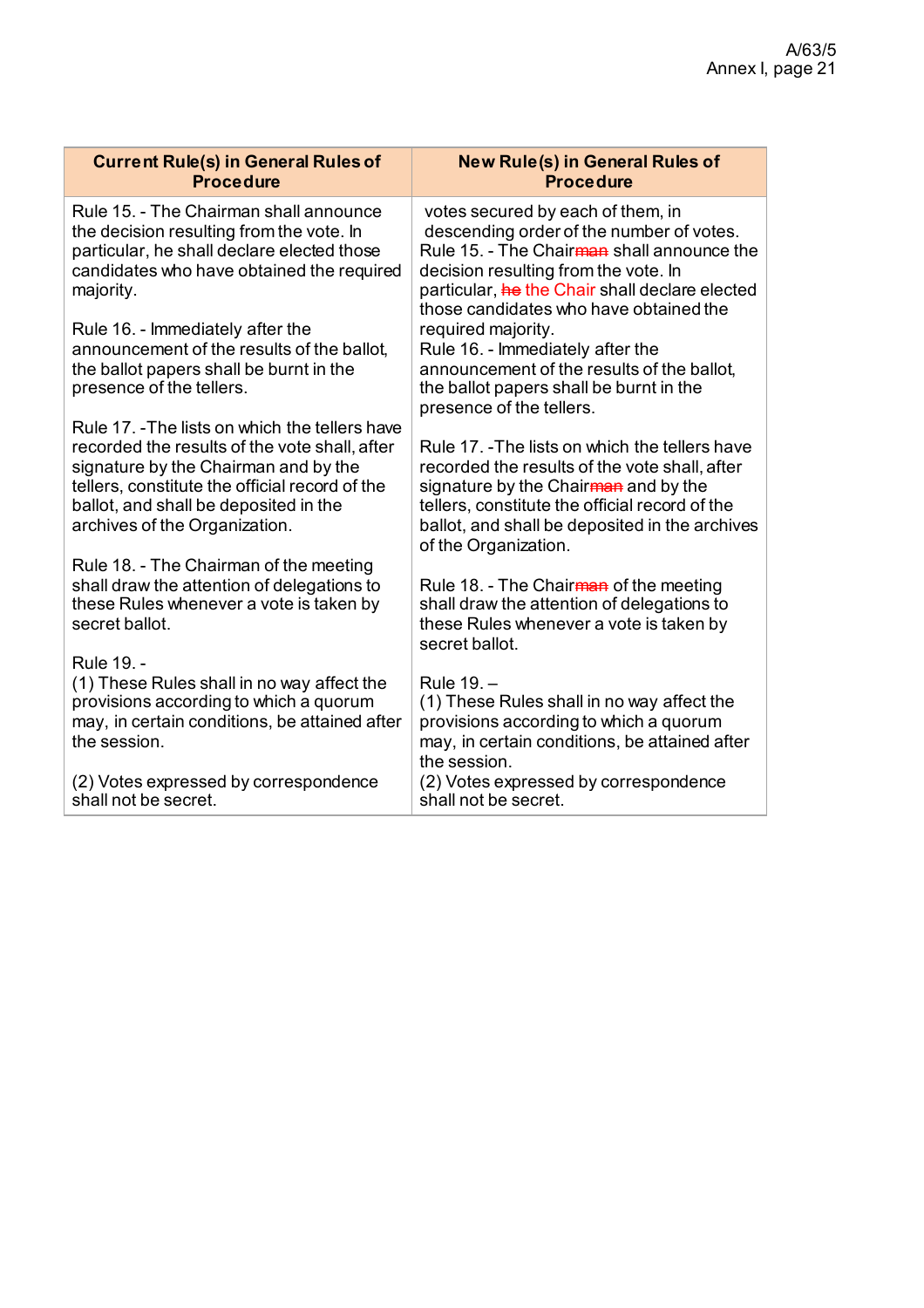| <b>WIPO Bodies</b>                     | <b>Current Rule(s) in Special Rules of</b><br><b>Procedure</b>                                                                                                                                                                                                                                                                                                                                                                                                                                                                                                                                                                                                                            | <b>New Rule(s) in Special Rules of</b><br><b>Procedure</b>                                                                                                                                                |
|----------------------------------------|-------------------------------------------------------------------------------------------------------------------------------------------------------------------------------------------------------------------------------------------------------------------------------------------------------------------------------------------------------------------------------------------------------------------------------------------------------------------------------------------------------------------------------------------------------------------------------------------------------------------------------------------------------------------------------------------|-----------------------------------------------------------------------------------------------------------------------------------------------------------------------------------------------------------|
| <b>WIPO General</b><br><b>Assembly</b> | Rule 5: Publication of the Report<br>The report on the work of each session, or<br>a summary drawn up by the International<br>Bureau, shall be published in the reviews<br>La Propriété industrielle, Industrial<br>Property, Le Droit d'Auteur, and Copyright.                                                                                                                                                                                                                                                                                                                                                                                                                           | Rule 5: Publication of the Report<br>The report on the work of each session, or<br>a summary drawn up by the International<br>Bureau, shall be published on the WIPO<br>website in the reviews La Proprié |
|                                        | Rule 6: Officers<br>(1) The Chair of the General Assembly<br>and its two Vice-Chairs will be elected at<br>the first meeting of the Assembly<br>considering approval of the biennium<br>program and budget, for the period of two<br>years, and their term of office will begin<br>following the final meeting of the said<br>Assembly.<br>(2) Incumbent General Assembly officers<br>will remain in office through the final<br>meeting of the subsequent General<br>Assembly session considering approval of<br>the biennium program and budget.<br>(3) The outgoing Chair and Vice-Chairs<br>shall not be immediately eligible for re-<br>election to the office which they have held. |                                                                                                                                                                                                           |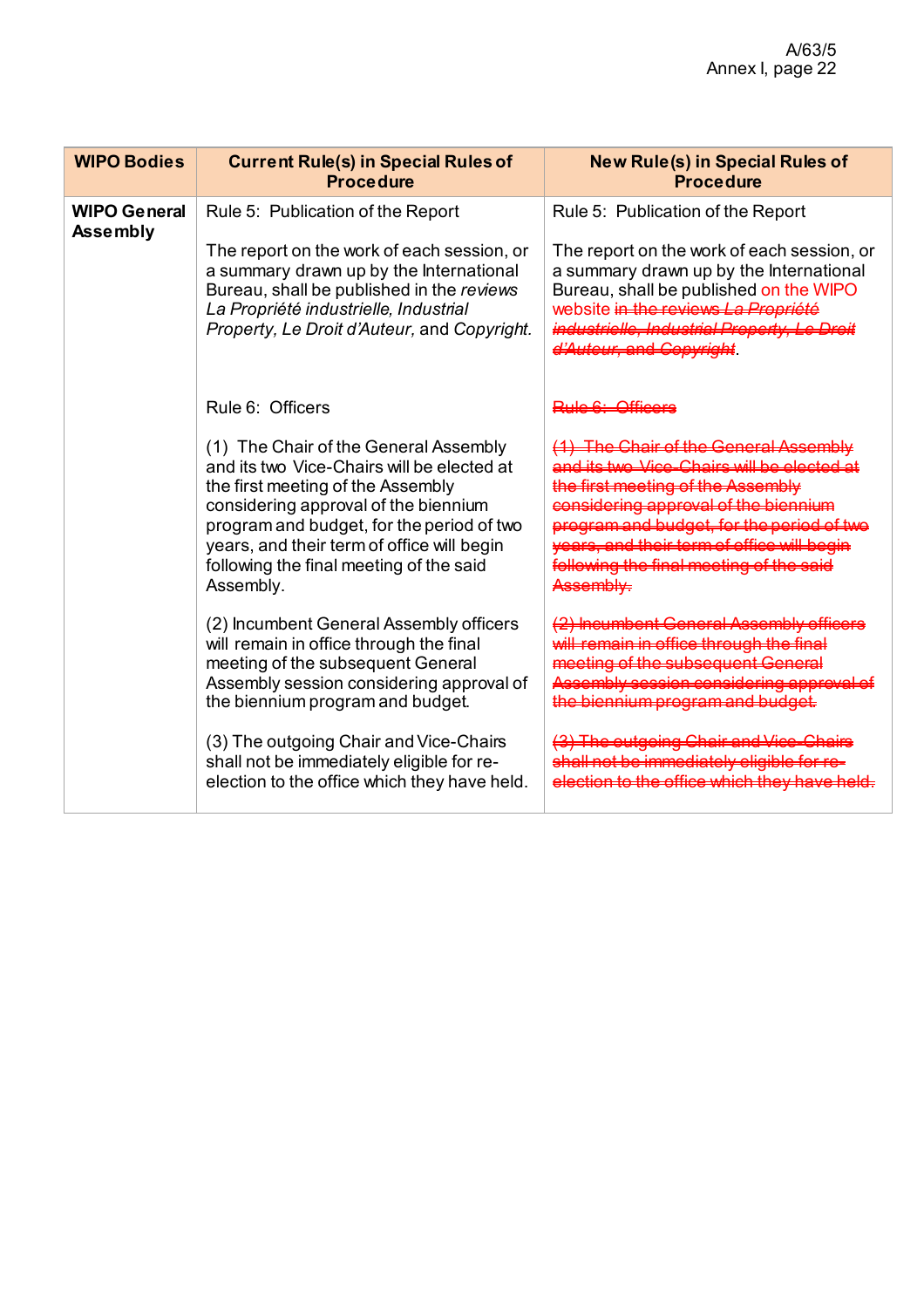| <b>WIPO Bodies</b>                              | <b>Current Rule(s) in Special Rules of</b><br><b>Procedure</b>                                                                                                                                                                                                                                                                                                                                                                                                                                                                                                                                                                                                                                                          | <b>New Rule(s) in Special Rules of</b><br><b>Procedure</b>                                                                                                                                                                                                                                                                                                                                                                                                                                                                                                                                         |
|-------------------------------------------------|-------------------------------------------------------------------------------------------------------------------------------------------------------------------------------------------------------------------------------------------------------------------------------------------------------------------------------------------------------------------------------------------------------------------------------------------------------------------------------------------------------------------------------------------------------------------------------------------------------------------------------------------------------------------------------------------------------------------------|----------------------------------------------------------------------------------------------------------------------------------------------------------------------------------------------------------------------------------------------------------------------------------------------------------------------------------------------------------------------------------------------------------------------------------------------------------------------------------------------------------------------------------------------------------------------------------------------------|
| <b>WIPO</b><br><b>Conference</b>                | Rule 4: Publication of the Report<br>The report on the work of each session, or<br>a summary drawn up by the International<br>Bureau, shall be published in the reviews<br>La Propriété industrielle, Industrial<br>Property, Le Droit d'Auteur, and Copyright.                                                                                                                                                                                                                                                                                                                                                                                                                                                         | Rule 4: Publication of the Report<br>The report on the work of each session, or<br>a summary drawn up by the International<br>Bureau, shall be published on the WIPO<br>website in the reviews                                                                                                                                                                                                                                                                                                                                                                                                     |
| <b>WIPO</b><br>Coordination<br><b>Committee</b> | Rule 2: Composition<br>(1) The Coordination Committee shall be<br>composed of ordinary members, associate<br>members, and ad hoc members.<br>(2) Ordinary members shall be States<br>which are ordinary members of the<br>Executive Committee of the Paris Union, or<br>of the Executive Committee of the Berne<br>Union, or of both of the said Committees.<br>(3) Associate members shall be States<br>which are associate members of the<br>Executive Committee of the Paris Union, or<br>of the Executive Committee of the Berne<br>Union, or of both of the said Committees.<br>(4) Ad hoc members shall be States<br>elected by the Conference in accordance<br>with Article $8(1)(c)$ of the WIPO<br>Convention. | Rule 2: Composition<br>(1) The Coordination Committee shall be<br>composed of ordinary members <del>, associate</del><br>members, and ad hoc members.<br>(2) Ordinary members shall be States<br>which are ordinary members of the<br>Executive Committee of the Paris Union, or<br>of the Executive Committee of the Berne<br>Union, or of both of the said Committees.<br>of the Executive Committee of the<br><b>Hajon ar of both of the said Comp</b><br>$(43)$ Ad hoc members shall be States<br>elected by the Conference in accordance<br>with Article $8(1)(c)$ of the WIPO<br>Convention. |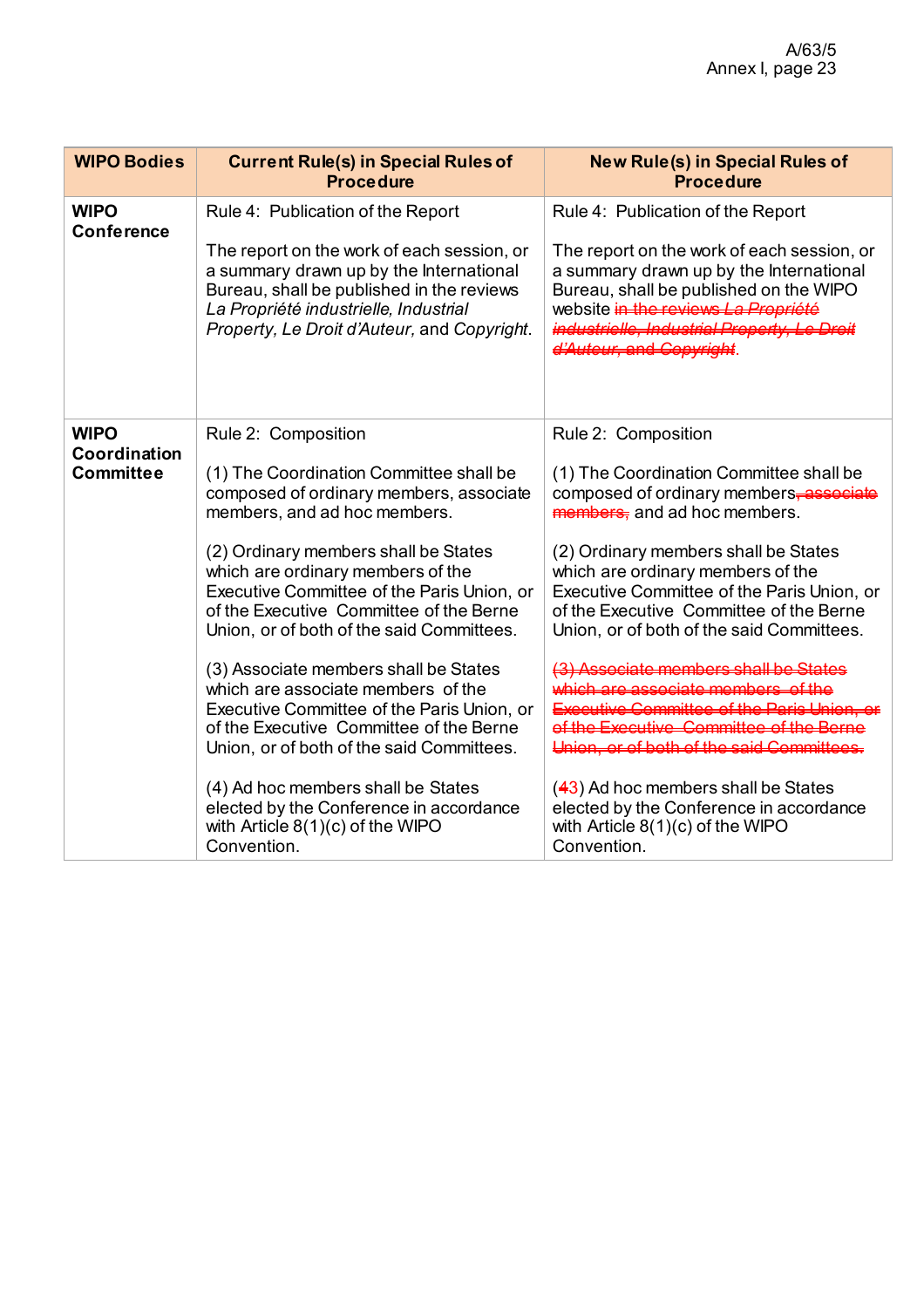| <b>WIPO Bodies</b> | <b>Current Rule(s) in Special Rules of</b><br><b>Procedure</b>                                                                                                                                                                                                                                                                                                                                                                                                                                                                                                                                                                                   | <b>New Rule(s) in Special Rules of</b><br><b>Procedure</b>                                                                                                                                                                                                                                                                                                                                                                                                                                    |
|--------------------|--------------------------------------------------------------------------------------------------------------------------------------------------------------------------------------------------------------------------------------------------------------------------------------------------------------------------------------------------------------------------------------------------------------------------------------------------------------------------------------------------------------------------------------------------------------------------------------------------------------------------------------------------|-----------------------------------------------------------------------------------------------------------------------------------------------------------------------------------------------------------------------------------------------------------------------------------------------------------------------------------------------------------------------------------------------------------------------------------------------------------------------------------------------|
|                    | Rule 3: Officers                                                                                                                                                                                                                                                                                                                                                                                                                                                                                                                                                                                                                                 | Rule 3: Officers                                                                                                                                                                                                                                                                                                                                                                                                                                                                              |
|                    | (1) At the first meeting of each ordinary<br>session, the Coordination Committee shall<br>elect a Chairman and two Vice-Chairmen.                                                                                                                                                                                                                                                                                                                                                                                                                                                                                                                | (1) At the first meeting of each ordinary<br>session, the Coordination Committee shall<br>elect a Chair <del>man</del> and two Vice-Chairsmen.                                                                                                                                                                                                                                                                                                                                                |
|                    | (2) (a) At each ordinary session of odd<br>number [1st, 3rd, 5th, etc.], the Chairman<br>and the second Vice-Chairman shall be<br>elected from among the delegates of the<br>ordinary members of the Executive<br>Committee of the Paris Union and the first<br>Vice-Chairman shall be elected from<br>among the delegates of the ordinary<br>members of the Executive Committee of<br>the Berne Union, provided that as long as<br>the number of associate members of the<br>Executive Committee of the Paris Union is<br>four or more, the second Vice-Chairman<br>shall be elected from among the delegates<br>of the said associate members. | (2) (a) At each ordinary session of odd<br>number [1st, 3rd, 5th, etc.], the Chairman<br>and the second Vice-Chair <sub>man</sub> shall be<br>elected from among the delegates of the<br>ordinary members of the Executive<br>Committee of the Paris Union and the first<br>Vice-Chair <del>man</del> shall be elected from<br>among the delegates of the ordinary<br>members of the Executive Committee of<br>the Berne Union <del>, provided tha</del><br>Expositive Committee of the Derio |
|                    | (b) At each ordinary session of even<br>number [2nd, 4th, 6th, etc.], the Chairman<br>and the second Vice-Chairman shall be<br>elected from among the delegates of the<br>ordinary members of the Executive<br>Committee of the Berne Union and the first<br>Vice-Chairman shall be elected from<br>among the delegates of the ordinary<br>members of the Executive Committee of<br>the Paris Union, provided that as long as<br>the number of associate members of the                                                                                                                                                                          | (b) At each ordinary session of even<br>number [2nd, 4th, 6th, etc.], the Chairman<br>and the second Vice-Chairman shall be<br>elected from among the delegates of the<br>ordinary members of the Executive<br>Committee of the Berne Union and the first<br>Vice-Chair <del>man</del> shall be elected from<br>among the delegates of the ordinary<br>members of the Executive Committee of<br>the Paris Union <del>, provided that as</del>                                                 |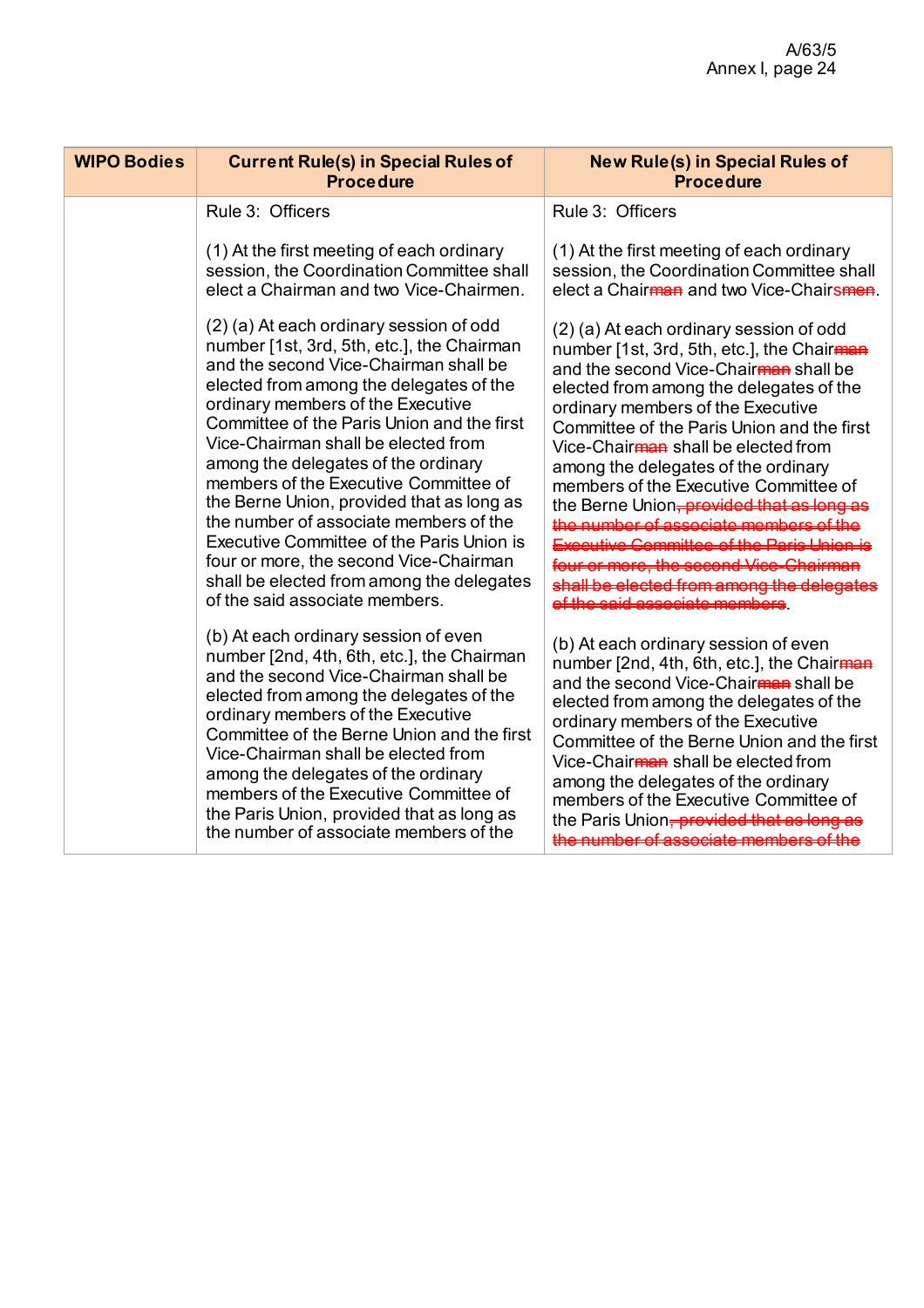| <b>WIPO Bodies</b> | <b>Current Rule(s) in Special Rules of</b><br><b>Procedure</b>                                                                                                                                                                                   | <b>New Rule(s) in Special Rules of</b><br><b>Procedure</b>                                                                                                                                                                                               |
|--------------------|--------------------------------------------------------------------------------------------------------------------------------------------------------------------------------------------------------------------------------------------------|----------------------------------------------------------------------------------------------------------------------------------------------------------------------------------------------------------------------------------------------------------|
|                    | Executive Committee of the Berne Union is<br>four or more, the second Vice-Chairman<br>shall be elected from among the delegates<br>of the said associate members.                                                                               | autive Committee of the Perne U                                                                                                                                                                                                                          |
|                    | Rule 4: Separate Voting                                                                                                                                                                                                                          | Rule 4: Separate Voting                                                                                                                                                                                                                                  |
|                    | (1) When a vote is not unanimous and it is<br>necessary to know the respective decisions<br>or opinions of ordinary members, associate<br>members, and ad hoc members, the vote<br>shall be taken again separately within each<br>of the groups. | (1) When a vote is not unanimous and it is<br>necessary to know the respective decisions<br>or opinions of ordinary members, associate<br><b>members</b> , and ad hoc members, the vote<br>shall be taken again separately within each<br>of the groups. |
|                    | (2) When any question is clearly not within<br>the competence of all the groups of<br>members, the vote shall be taken only<br>within the competent group or groups.                                                                             | (2) When any question is clearly not within<br>the competence of all the groups of<br>members, the vote shall be taken only<br>within the competent group or groups.                                                                                     |
|                    | Rule 5: Publication of the Report                                                                                                                                                                                                                | Rule 5: Publication of the Report                                                                                                                                                                                                                        |
|                    | The report on the work of each session, or<br>a summary drawn up by the International<br>Bureau, shall be published in the reviews<br>La Propriété industrielle, Industrial<br>Property, Le Droit d'Auteur, and Copyright.                       | The report on the work of each session, or<br>a summary drawn up by the International<br>Bureau, shall be published on the WIPO<br>website in the reviews La Prepriété<br>triollo Industrial Property Le Dr<br><del>/teur, and Co</del>                  |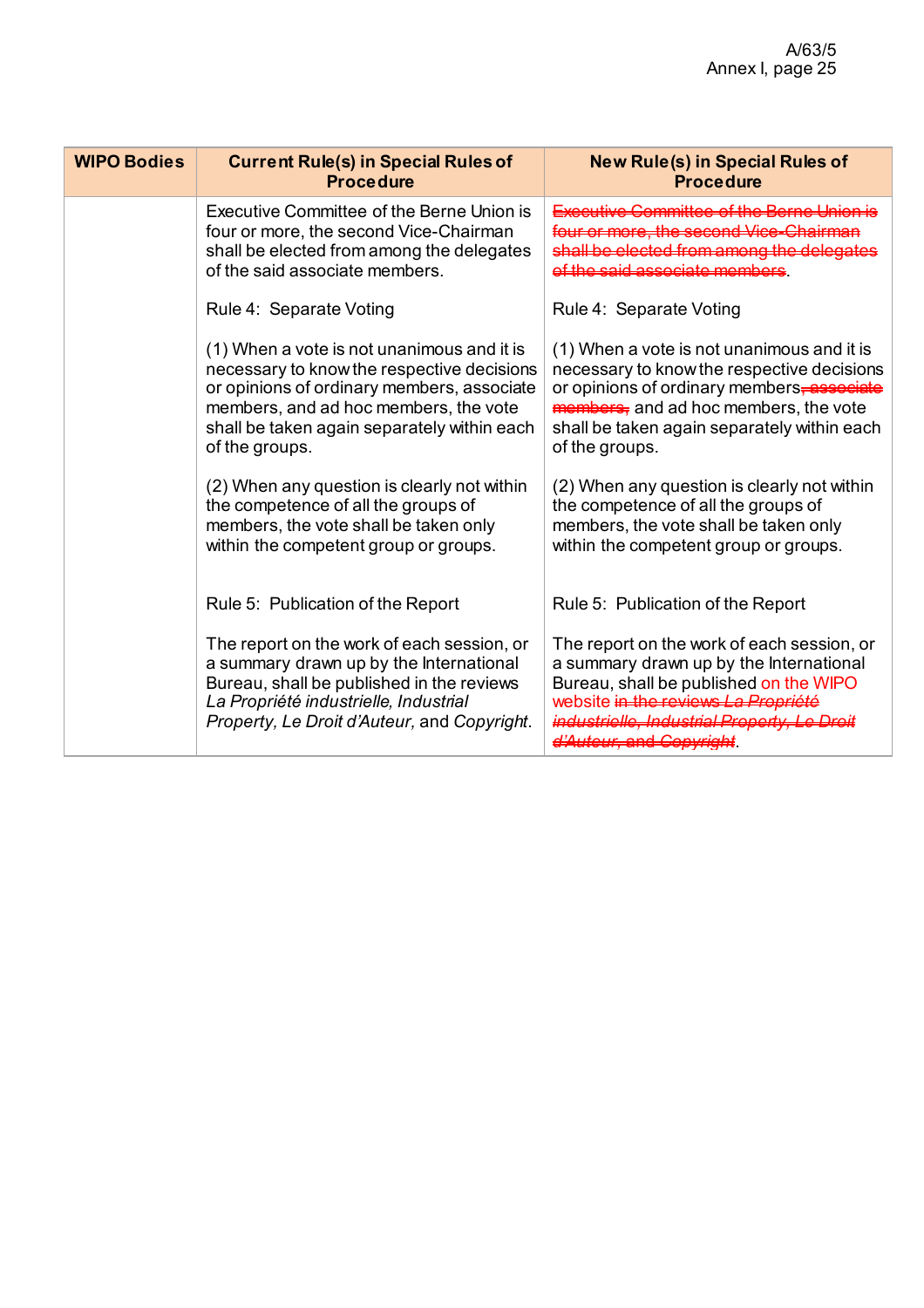| <b>WIPO Bodies</b>                    | <b>Current Rule(s) in Special Rules of</b><br><b>Procedure</b>                                                                                                                              | <b>New Rule(s) in Special Rules of</b><br><b>Procedure</b>                                                                                                                                                            |
|---------------------------------------|---------------------------------------------------------------------------------------------------------------------------------------------------------------------------------------------|-----------------------------------------------------------------------------------------------------------------------------------------------------------------------------------------------------------------------|
| <b>Paris Union</b><br><b>Assembly</b> | Rule 5: Publication of the Report                                                                                                                                                           | Rule 5: Publication of the Report                                                                                                                                                                                     |
|                                       | The report on the work of each session, or<br>a summary drawn up by the International<br>Bureau, shall be published in the reviews<br>La Propriété industrielle and Industrial<br>Property. | The report on the work of each session, or<br>a summary drawn up by the International<br>Bureau, shall be published on the WIPO<br>website in the reviews La Prepriété<br><del>industrielle and Industrial Pr</del> e |
|                                       |                                                                                                                                                                                             |                                                                                                                                                                                                                       |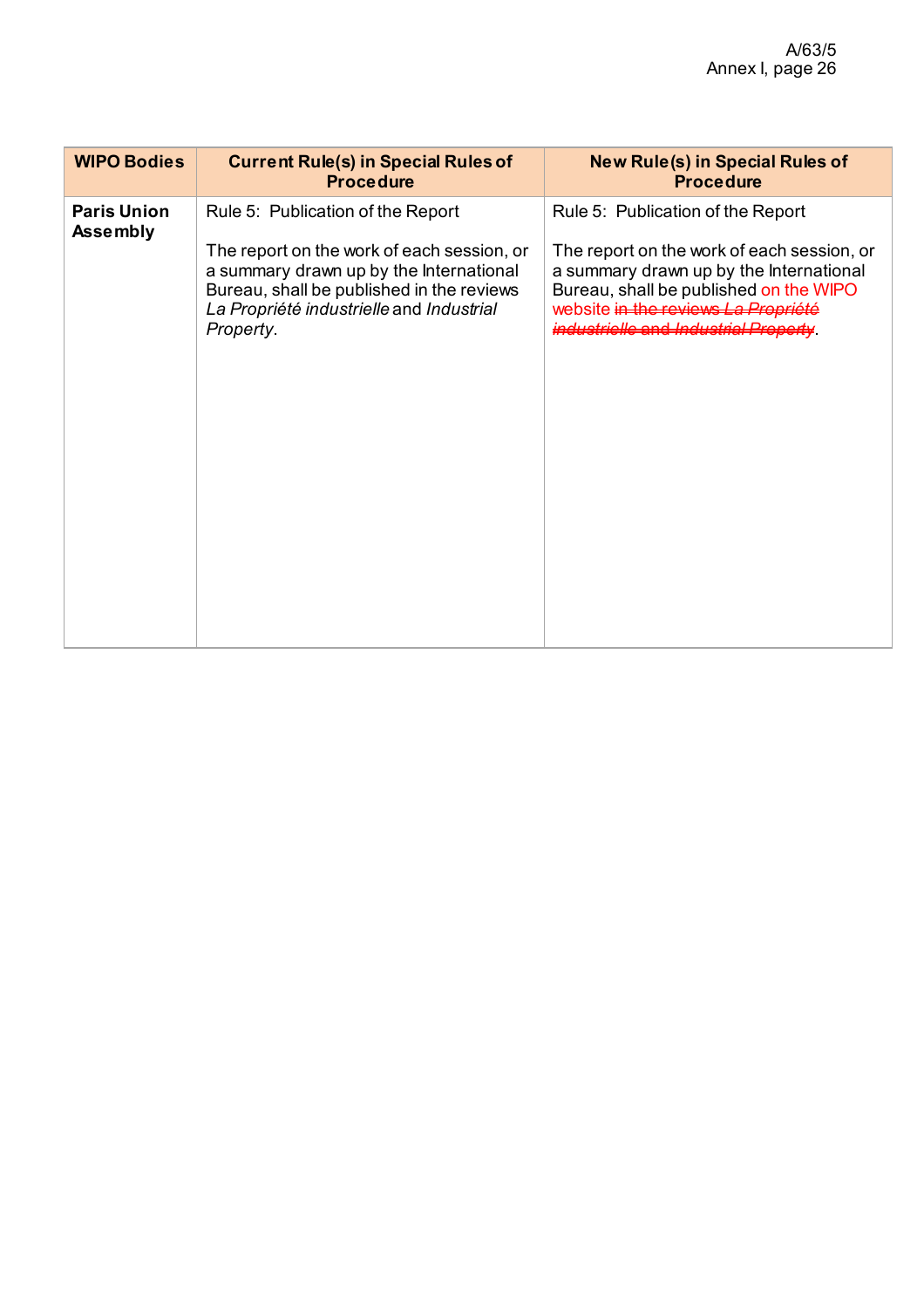| <b>WIPO Bodies</b>                                         | <b>Current Rule(s) in Special Rules of</b><br><b>Procedure</b>                                                                                                                                                                                                                                                                                                                                                            | <b>New Rule(s) in Special Rules of</b><br><b>Procedure</b>                                                                                                                                                                                                                                                                                                                                                                |
|------------------------------------------------------------|---------------------------------------------------------------------------------------------------------------------------------------------------------------------------------------------------------------------------------------------------------------------------------------------------------------------------------------------------------------------------------------------------------------------------|---------------------------------------------------------------------------------------------------------------------------------------------------------------------------------------------------------------------------------------------------------------------------------------------------------------------------------------------------------------------------------------------------------------------------|
| <b>Paris Union</b><br><b>Executive</b><br><b>Committee</b> | Rule 2: Composition<br>(1) The Executive Committee of the Paris<br>Union shall be composed of ordinary<br>members, associate members, and<br>Switzerland in the capacity of ex officio<br>ordinary member.<br>(2) Ordinary members shall be the States<br>elected by the Assembly of the Paris Union.<br>(3) Associate members shall be the States<br>elected by the Conference of<br>Representatives of the Paris Union. | Rule 2: Composition<br>(1) The Executive Committee of the Paris<br>Union shall be composed of ordinary<br>members <del>, associate members,</del> and<br>Switzerland in the capacity of ex officio<br>ordinary member.<br>(2) Ordinary members shall be the States<br>elected by the Assembly of the Paris Union.<br><u>eenoista mambare ehall ba tha Statee</u><br>by the Conferen<br>representative and the Deria Upier |
|                                                            | Rule 3: Officers<br>The Chairman and the two Vice-Chairmen<br>of the Executive Committee of the Paris<br>Union shall be elected from among the<br>delegates of the ordinary members.<br>However, as long as the number of<br>associate members is four or more, the<br>second Vice-Chairman shall be elected<br>from among the delegates of associate<br>members.                                                         | Rule 3: Officers<br>The Chair <del>man</del> and the two Vice-Chairsmen<br>of the Executive Committee of the Paris<br>Union shall be elected from among the<br>delegates of the ordinary members.<br><del>ng as the number of</del><br>mambara je four or more<br><u>eeeand Vice, Chairman ahall ha alaat</u><br><del>from among the delegates of ass</del><br>عممطممصم                                                   |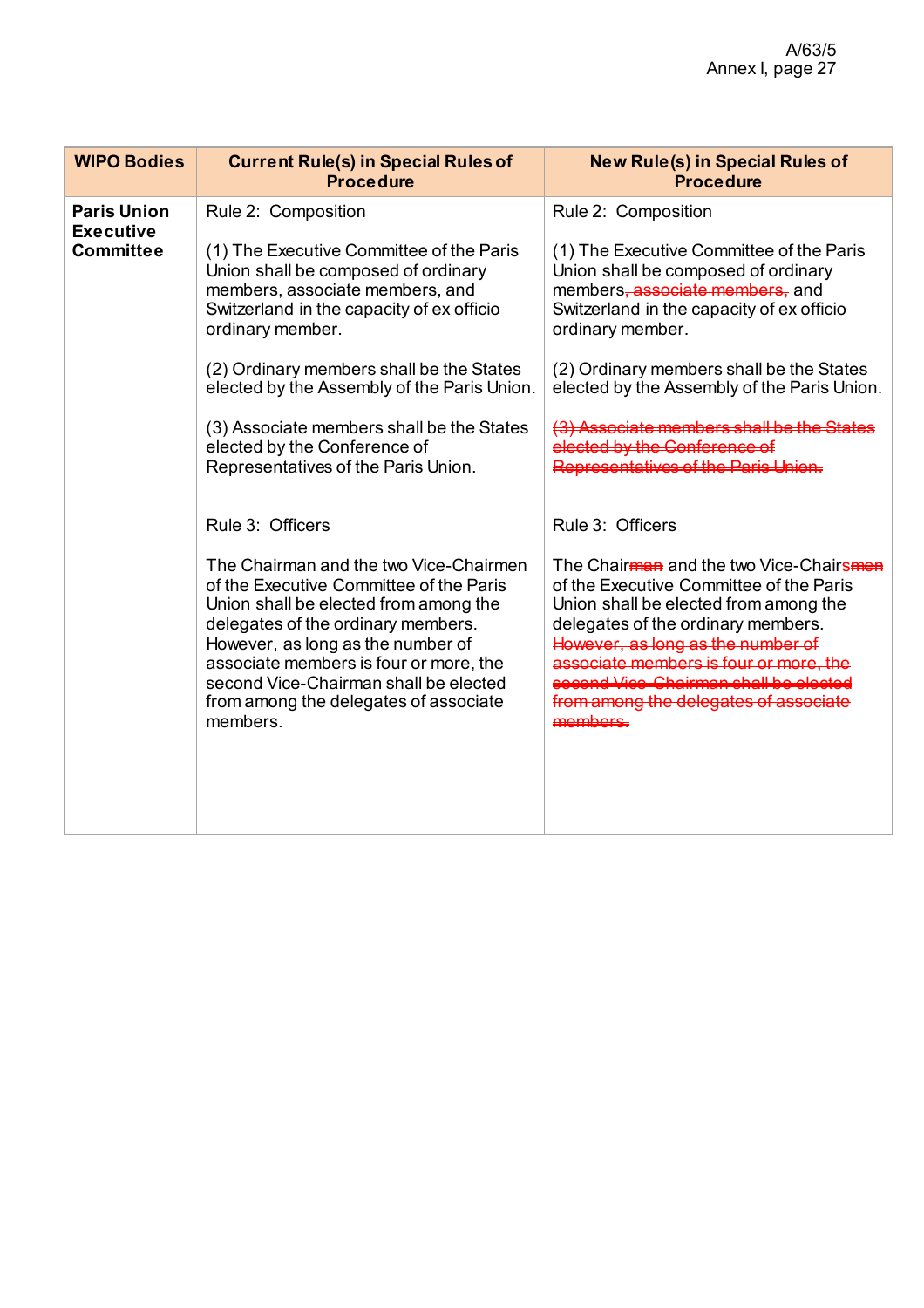| <b>WIPO Bodies</b> | <b>Current Rule(s) in Special Rules of</b><br><b>Procedure</b>                                                                                                                                                                                                                                                                                                                                                                                                                                                                                                                                   | <b>New Rule(s) in Special Rules of</b><br><b>Procedure</b> |
|--------------------|--------------------------------------------------------------------------------------------------------------------------------------------------------------------------------------------------------------------------------------------------------------------------------------------------------------------------------------------------------------------------------------------------------------------------------------------------------------------------------------------------------------------------------------------------------------------------------------------------|------------------------------------------------------------|
|                    | Rule 4: Associate Members                                                                                                                                                                                                                                                                                                                                                                                                                                                                                                                                                                        |                                                            |
|                    | (1) Associate members of the Executive<br>Committee of the Paris Union shall take<br>part in the debates of that body in an<br>advisory capacity, and shall express<br>opinions on matters within its competence.                                                                                                                                                                                                                                                                                                                                                                                |                                                            |
|                    | (2) Associate members of the Executive<br>Committee of the Paris Union shall be<br>members of the Coordination Committee in<br>the same capacity. They shall take part in<br>the debates of that body in an advisory<br>capacity, and shall express opinions on<br>matters within its competence. In particular,<br>they shall advise the Swiss Government,<br>acting as supervisory authority, on<br>administrative and financial questions and<br>other matters of common interest,<br>particularly in the cases provided for in the<br><b>Staff Regulations and Financial</b><br>Regulations. |                                                            |
|                    | Rule 5: Separate Voting                                                                                                                                                                                                                                                                                                                                                                                                                                                                                                                                                                          |                                                            |
|                    | (1) When the vote is not unanimous and it<br>is necessary to know the respective<br>decisions or opinions of the ordinary<br>members and the associate members of<br>the Executive Committee of the Paris<br>Union, the vote                                                                                                                                                                                                                                                                                                                                                                     |                                                            |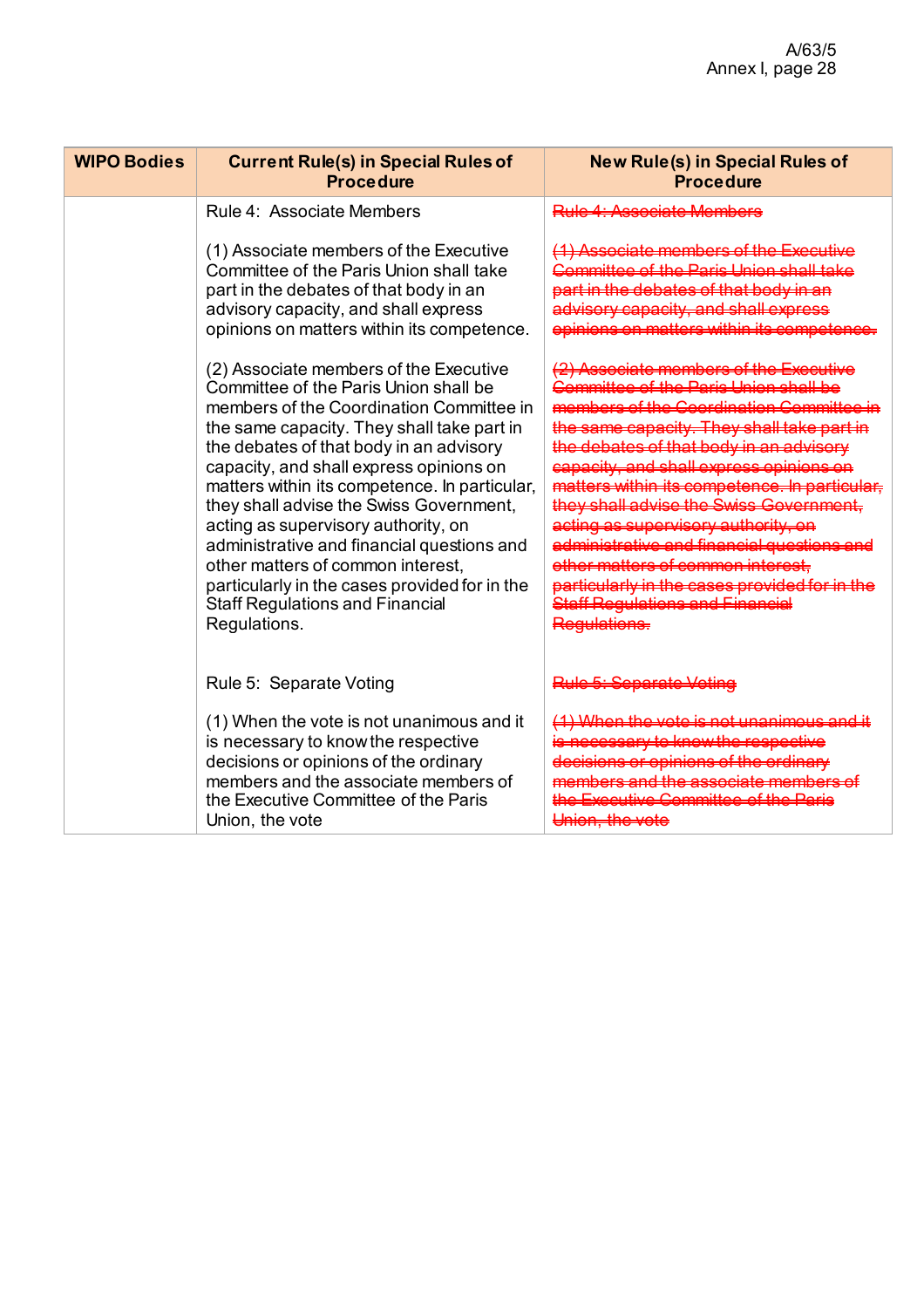| <b>WIPO Bodies</b> | <b>Current Rule(s) in Special Rules of</b><br><b>Procedure</b>                                                                                                                              | <b>New Rule(s) in Special Rules of</b><br><b>Procedure</b>                                                                                                                                                      |
|--------------------|---------------------------------------------------------------------------------------------------------------------------------------------------------------------------------------------|-----------------------------------------------------------------------------------------------------------------------------------------------------------------------------------------------------------------|
|                    | shall be taken again separately within these<br>two groups of members.                                                                                                                      | shall be taken again separately within these                                                                                                                                                                    |
|                    | (2) When any question is clearly not within<br>the competence of both groups of<br>members, the vote shall be taken only<br>within the competent group.                                     | <del>(2) When any question is clearly not within</del><br>the competence of both groups of<br>members, the vote shall be taken only<br>within the competent group.                                              |
|                    | Rule 6: Publication of the Report                                                                                                                                                           | Rule 4 <del>6</del> : Publication of the Report                                                                                                                                                                 |
|                    | The report on the work of each session, or<br>a summary drawn up by the International<br>Bureau, shall be published in the reviews<br>La Propriété industrielle and Industrial<br>Property. | The report on the work of each session, or<br>a summary drawn up by the International<br>Bureau, shall be published on the WIPO<br>website in the reviews La Prepriété<br>industrielle and Industrial Property. |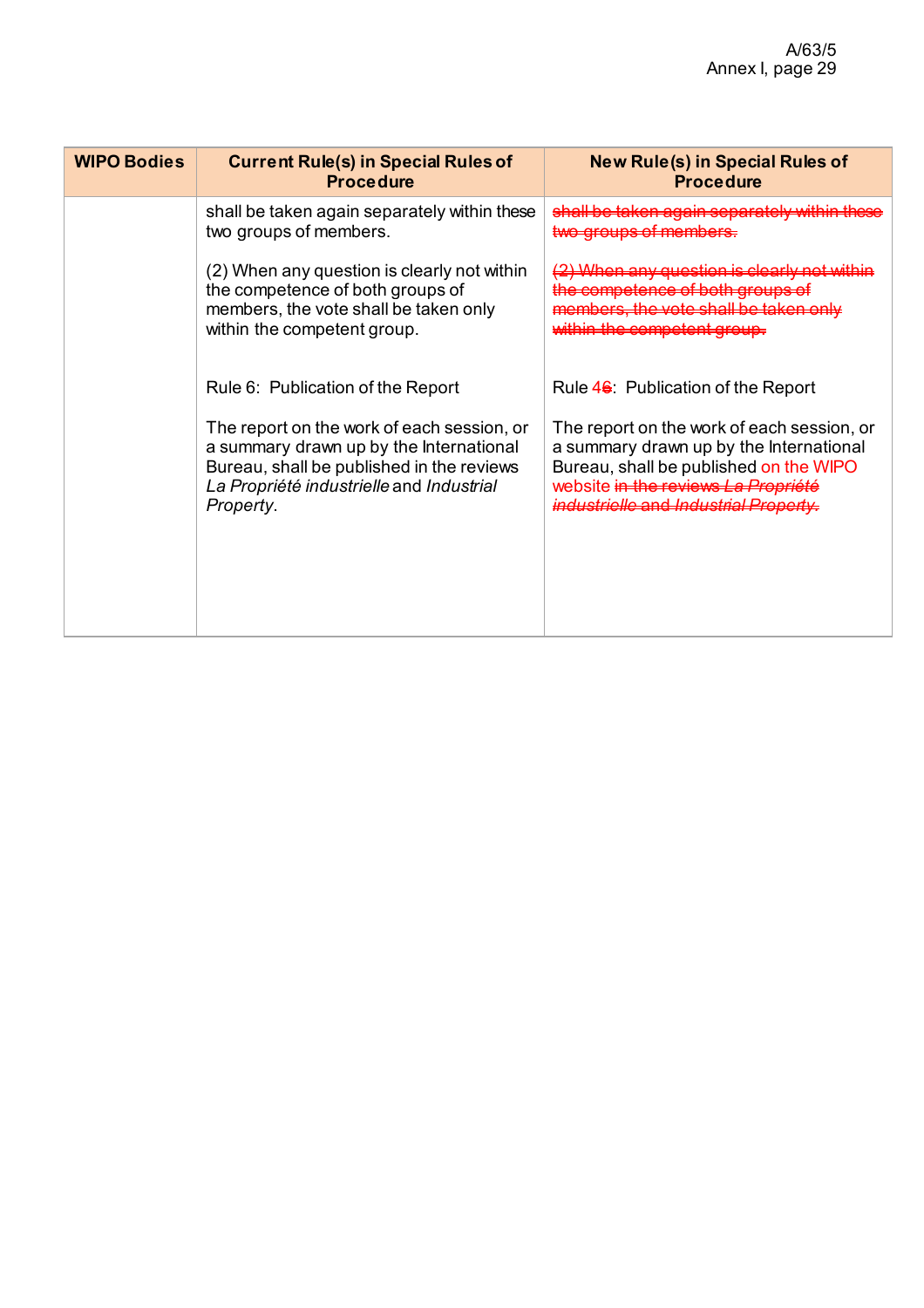| <b>WIPO Bodies</b>                    | <b>Current Rule(s) in Special Rules of</b><br><b>Procedure</b>                                                                                                                                              | <b>New Rule(s) in Special Rules of</b><br><b>Procedure</b>                                                                                                                                                                                     |
|---------------------------------------|-------------------------------------------------------------------------------------------------------------------------------------------------------------------------------------------------------------|------------------------------------------------------------------------------------------------------------------------------------------------------------------------------------------------------------------------------------------------|
| <b>Berne Union</b><br><b>Assembly</b> | Rule 5: Publication of the Report<br>The report on the work of each session, or<br>a summary drawn up by the International<br>Bureau, shall be published in the reviews<br>Le Droit d'Auteur and Copyright. | Rule 5: Publication of the Report<br>The report on the work of each session, or<br>a summary drawn up by the International<br>Bureau, shall be published on the WIPO<br>website in the reviews Le Droit d'Auteur<br><del>and Copyright</del> . |
|                                       |                                                                                                                                                                                                             |                                                                                                                                                                                                                                                |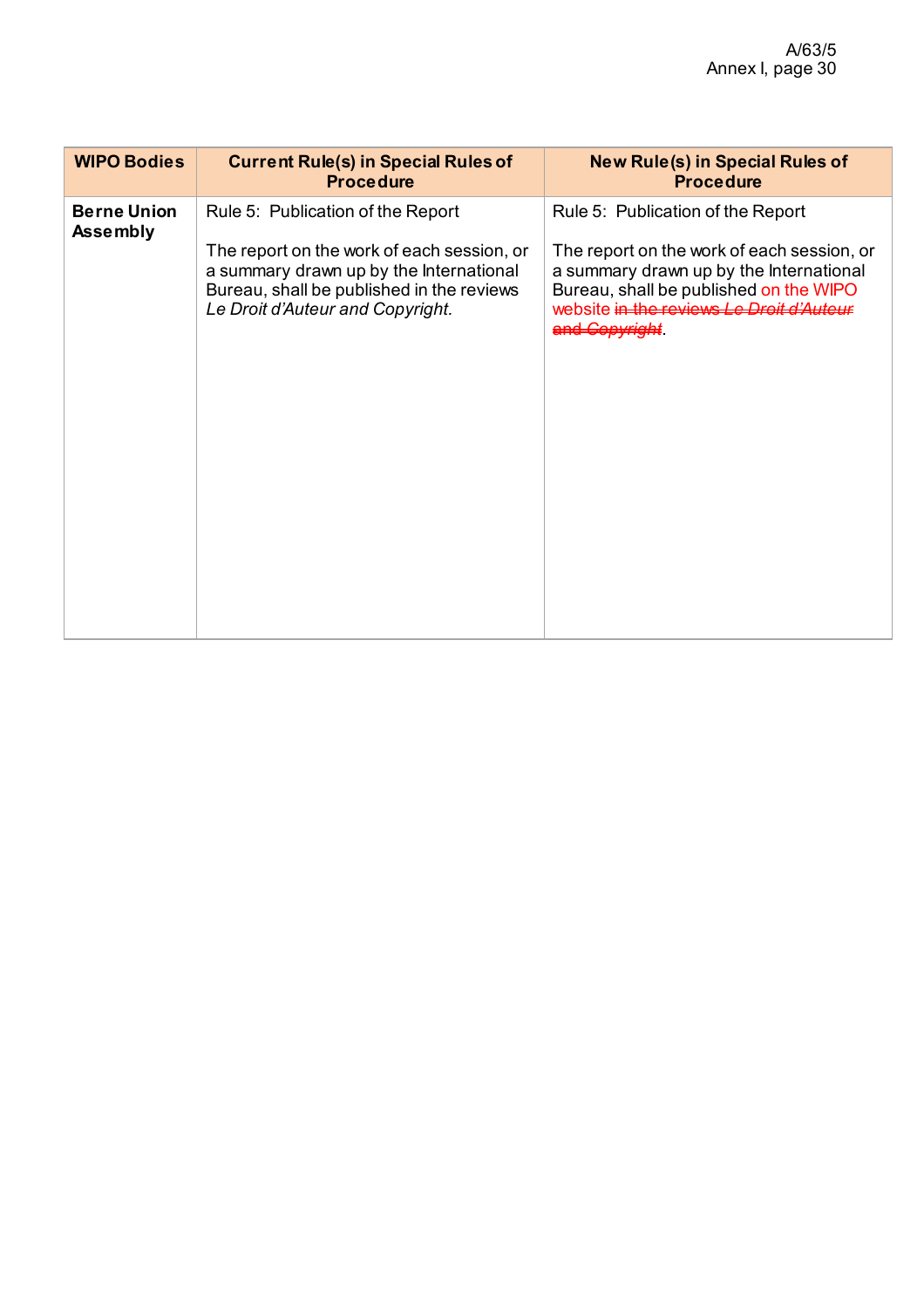| <b>WIPO Bodies</b>                     | <b>Current Rule(s) in Special Rules of</b><br><b>Procedure</b>                                                                                                                                                   | <b>New Rule(s) in Special Rules of</b><br><b>Procedure</b>                                                                                                                                                         |
|----------------------------------------|------------------------------------------------------------------------------------------------------------------------------------------------------------------------------------------------------------------|--------------------------------------------------------------------------------------------------------------------------------------------------------------------------------------------------------------------|
| <b>Berne Union</b><br><b>Executive</b> | Rule 2: Composition                                                                                                                                                                                              | Rule 2: Composition                                                                                                                                                                                                |
| <b>Committee</b>                       | (1) The Executive Committee of the Berne<br>Union shall be composed of ordinary<br>members, associate members, and<br>Switzerland in the capacity of ex officio<br>ordinary member.                              | (1) The Executive Committee of the Berne<br>Union shall be composed of ordinary<br>members <del>, associate members,</del> and<br>Switzerland in the capacity of ex officio<br>ordinary member.                    |
|                                        | (2) Ordinary members shall be the States<br>elected by the Assembly of the Berne<br>Union.                                                                                                                       | (2) Ordinary members shall be the States<br>elected by the Assembly of the Berne<br>Union.                                                                                                                         |
|                                        | (3) Associate members shall be the States<br>elected by the Conference of<br>Representatives of the Berne Union.                                                                                                 | .<br>ntatiwas of the Rerpe Unic                                                                                                                                                                                    |
|                                        | Rule 3: Officers                                                                                                                                                                                                 | Rule 3: Officers                                                                                                                                                                                                   |
|                                        | (1) At the first meeting of each session, the<br><b>Executive Committee of the Berne Union</b><br>shall elect a Chairman and two Vice-<br>Chairmen.                                                              | (1) At the first meeting of each session, the<br><b>Executive Committee of the Berne Union</b><br>shall elect a Chair <del>man</del> and two Vice-<br>Chairs <b>men</b>                                            |
|                                        | (2) The officers thus elected shall remain in<br>office until the election of new officers.                                                                                                                      | until the election of noweffice                                                                                                                                                                                    |
|                                        | (3) The outgoing Chairman and Vice-<br>Chairmen shall not be immediately eligible<br>for re-election to the office that they have<br>held, except where the election takes place<br>at an extraordinary session. | (32) The outgoing Chairman and Vice-<br>Chairsmen shall not be immediately eligible<br>for re-election to the office that they have<br>held, except where the election takes place<br>at an extraordinary session. |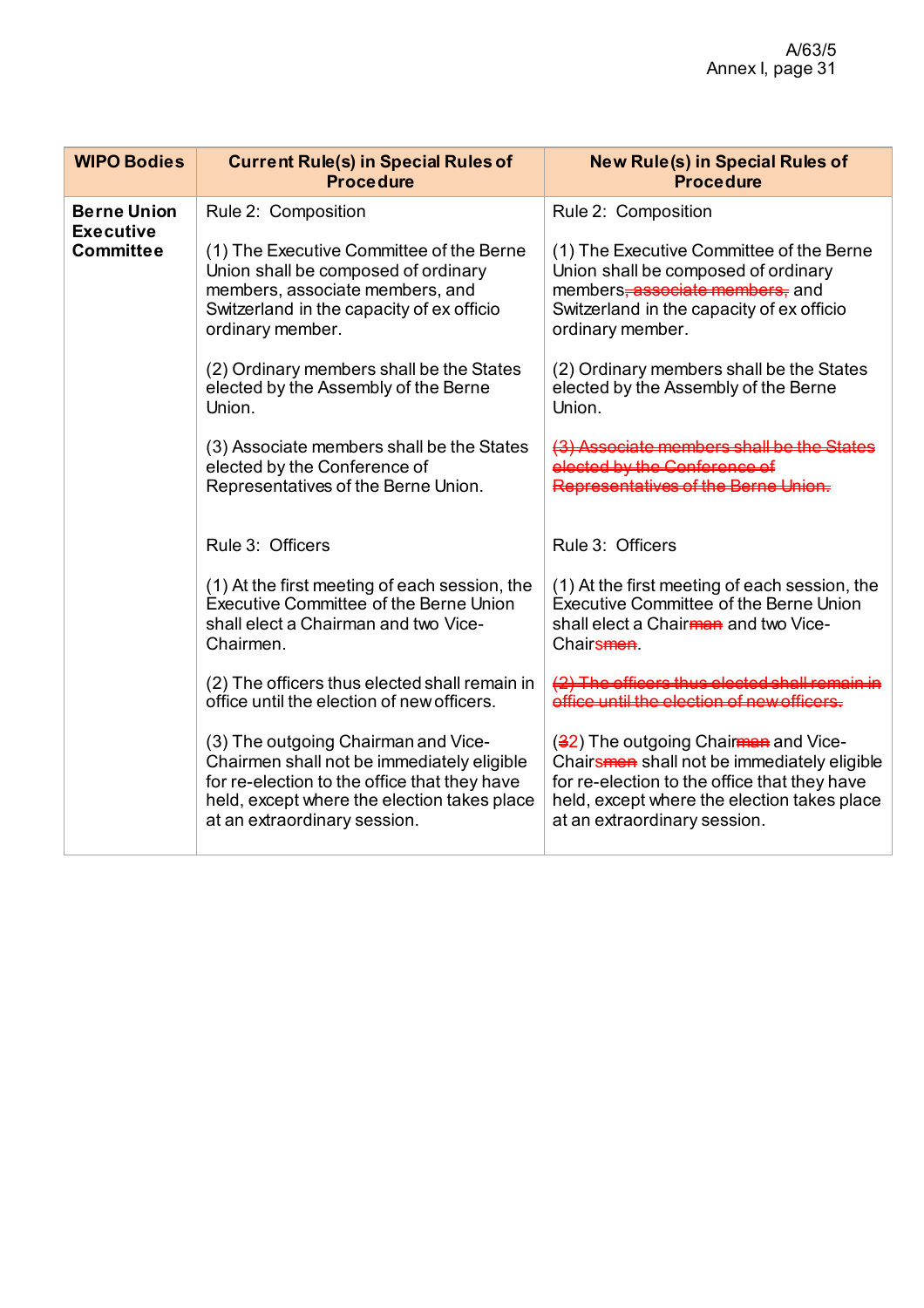| <b>WIPO Bodies</b> | <b>Current Rule(s) in Special Rules of</b><br><b>Procedure</b>                                                                                                                                                                                                                                                                                                                                                                                                                                                                                                                                   | <b>New Rule(s) in Special Rules of</b><br><b>Procedure</b>                                                                                                                                          |
|--------------------|--------------------------------------------------------------------------------------------------------------------------------------------------------------------------------------------------------------------------------------------------------------------------------------------------------------------------------------------------------------------------------------------------------------------------------------------------------------------------------------------------------------------------------------------------------------------------------------------------|-----------------------------------------------------------------------------------------------------------------------------------------------------------------------------------------------------|
|                    | (4) The Chairman and the two Vice-<br>Chairmen of the Executive Committee of<br>the Berne Union shall be elected from<br>among the delegates of the ordinary<br>members. However, as long as the number<br>of associate members if four or more, the<br>second Vice-Chairman shall be elected<br>from among the delegates of associate<br>members.                                                                                                                                                                                                                                               | $(43)$ The Chairman and the two Vice-<br>Chairsmen of the Executive Committee of<br>the Berne Union shall be elected from<br>among the delegates of the ordinary<br>members. <del>However, ar</del> |
|                    | Rule 4: Associate Members                                                                                                                                                                                                                                                                                                                                                                                                                                                                                                                                                                        |                                                                                                                                                                                                     |
|                    | (1) Associate members of the Executive<br>Committee of the Berne Union shall take<br>part in the debates of that body in an<br>advisory capacity, and shall express<br>opinions on matters within its competence.                                                                                                                                                                                                                                                                                                                                                                                |                                                                                                                                                                                                     |
|                    | (2) Associate members of the Executive<br>Committee of the Berne Union shall be<br>members of the Coordination Committee in<br>the same capacity. They shall take part in<br>the debates of that body in an advisory<br>capacity, and shall express opinions on<br>matters within its competence. In particular,<br>they shall advise the Swiss Government,<br>acting as supervisory authority, on<br>administrative and financial questions and<br>other matters of common interest,<br>particularly in the cases provided for in the<br><b>Staff Regulations and Financial</b><br>Regulations. |                                                                                                                                                                                                     |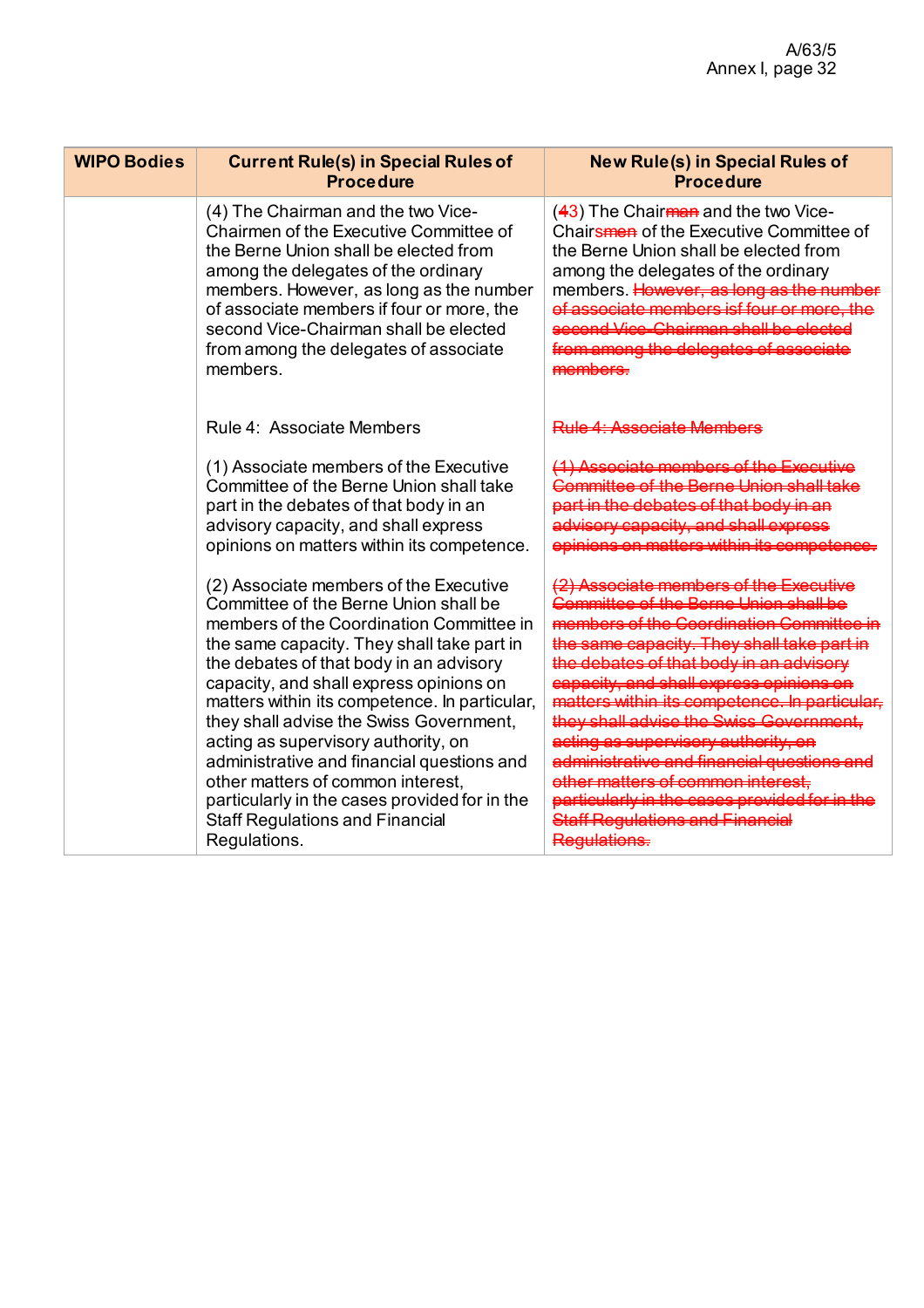| <b>WIPO Bodies</b> | <b>Current Rule(s) in Special Rules of</b><br><b>Procedure</b>                                                                                                                                                                                                                                         | <b>New Rule(s) in Special Rules of</b><br><b>Procedure</b>                                                                                                                                                                                                                                                    |
|--------------------|--------------------------------------------------------------------------------------------------------------------------------------------------------------------------------------------------------------------------------------------------------------------------------------------------------|---------------------------------------------------------------------------------------------------------------------------------------------------------------------------------------------------------------------------------------------------------------------------------------------------------------|
|                    | Rule 5: Separate Voting                                                                                                                                                                                                                                                                                | <del>Rule 5: Separate Voting</del>                                                                                                                                                                                                                                                                            |
|                    | (1) When the vote is not unanimous and it<br>is necessary to know the respective<br>decisions or opinions of the ordinary<br>members and the associate members of<br>the Executive Committee of the Berne<br>Union, the vote shall be taken again<br>separately within these two groups of<br>members. | <del>(1) When the vote is not unanimous and it</del><br>necessary to know the respective<br>decisions or opinions of the ordinary<br>members and the associate members of<br>the Executive Committee of the Berne<br>Union, the vote shall be taken again<br>separately within these two groups of<br>membere |
|                    | (2) When any question is clearly not within<br>the competence of both groups<br>of members, the vote shall be taken only<br>within the competent group.                                                                                                                                                | <del>(2) When any question is clearly not within</del><br>the competence of both groups<br><del>of members, the vote shall be taken only</del><br>within the competent group.                                                                                                                                 |
|                    | Rule 6: Publication of the Report                                                                                                                                                                                                                                                                      | Rule 46: Publication of the Report                                                                                                                                                                                                                                                                            |
|                    | The report on the work of each session, or<br>a summary drawn up by the International<br>Bureau, shall be published in the reviews<br>Le Droit d'Auteur and Copyright.                                                                                                                                 | The report on the work of each session, or<br>a summary drawn up by the International<br>Bureau, shall be published on the WIPO<br>website in the reviews Le Droit d'Auteur<br><del>and Copyright</del>                                                                                                       |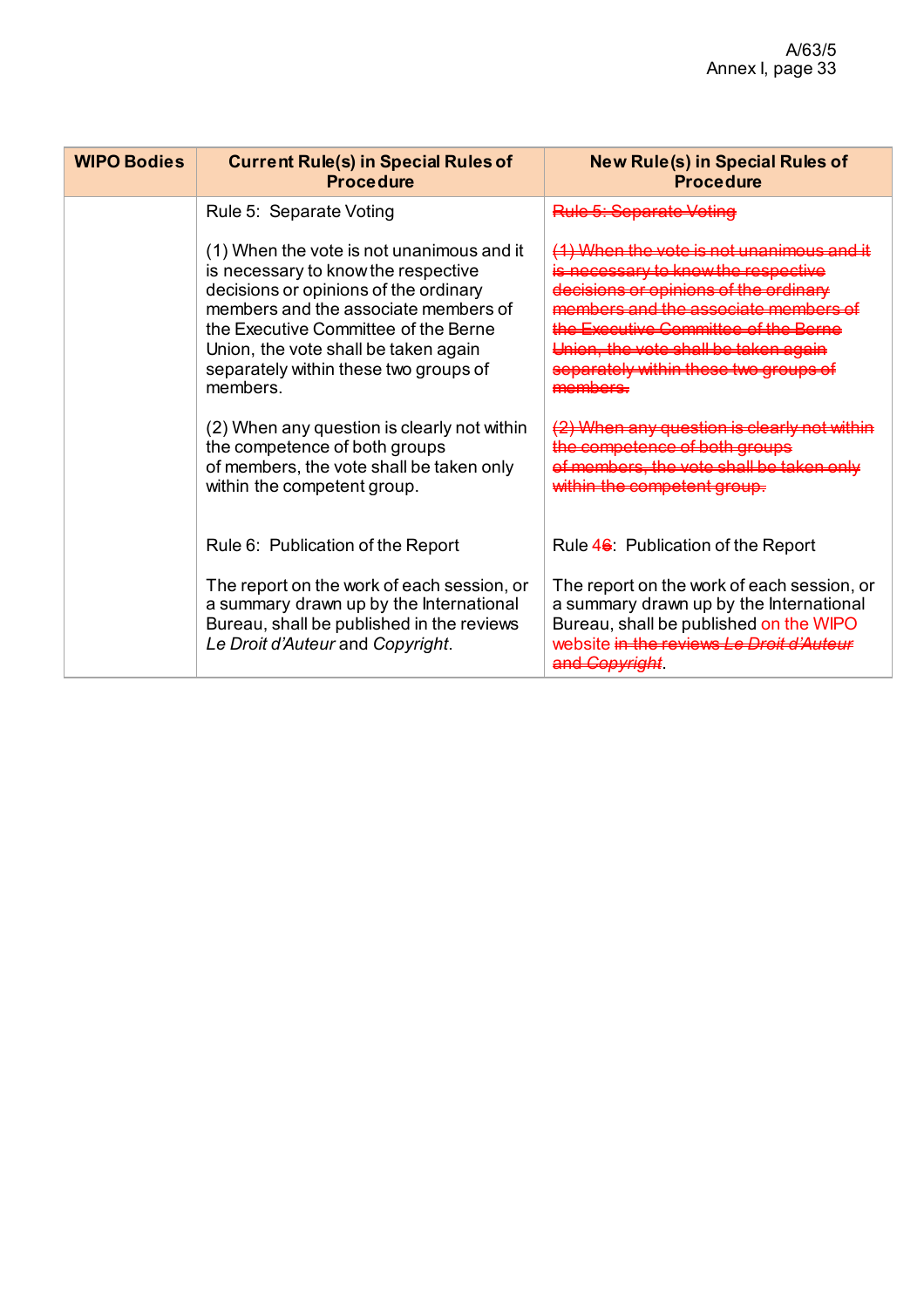| <b>WIPO Bodies</b>                     | <b>Current Rule(s) in Special Rules of</b><br><b>Procedure</b>                                                                                                                                                                                                                                                 | <b>New Rule(s) in Special Rules of</b><br><b>Procedure</b>                                                                                                                                                                                                                                  |
|----------------------------------------|----------------------------------------------------------------------------------------------------------------------------------------------------------------------------------------------------------------------------------------------------------------------------------------------------------------|---------------------------------------------------------------------------------------------------------------------------------------------------------------------------------------------------------------------------------------------------------------------------------------------|
| <b>Madrid Union</b><br><b>Assembly</b> | Rule 4: Publication of the Report<br>The report on the work of each session, or<br>a summary drawn up by the International<br>Bureau, shall be published in the reviews<br>La Propriété industrielle and Industrial<br><i>Property</i> , and, where appropriate, in the<br>review Les Marques internationales. | Rule 4: Publication of the Report<br>The report on the work of each session, or<br>a summary drawn up by the International<br>Bureau, shall be published on the WIPO<br>website. in the reviews La Propriété<br>ndustrielle and Industrial Property, and,<br><u>Aarques internationales</u> |
|                                        |                                                                                                                                                                                                                                                                                                                |                                                                                                                                                                                                                                                                                             |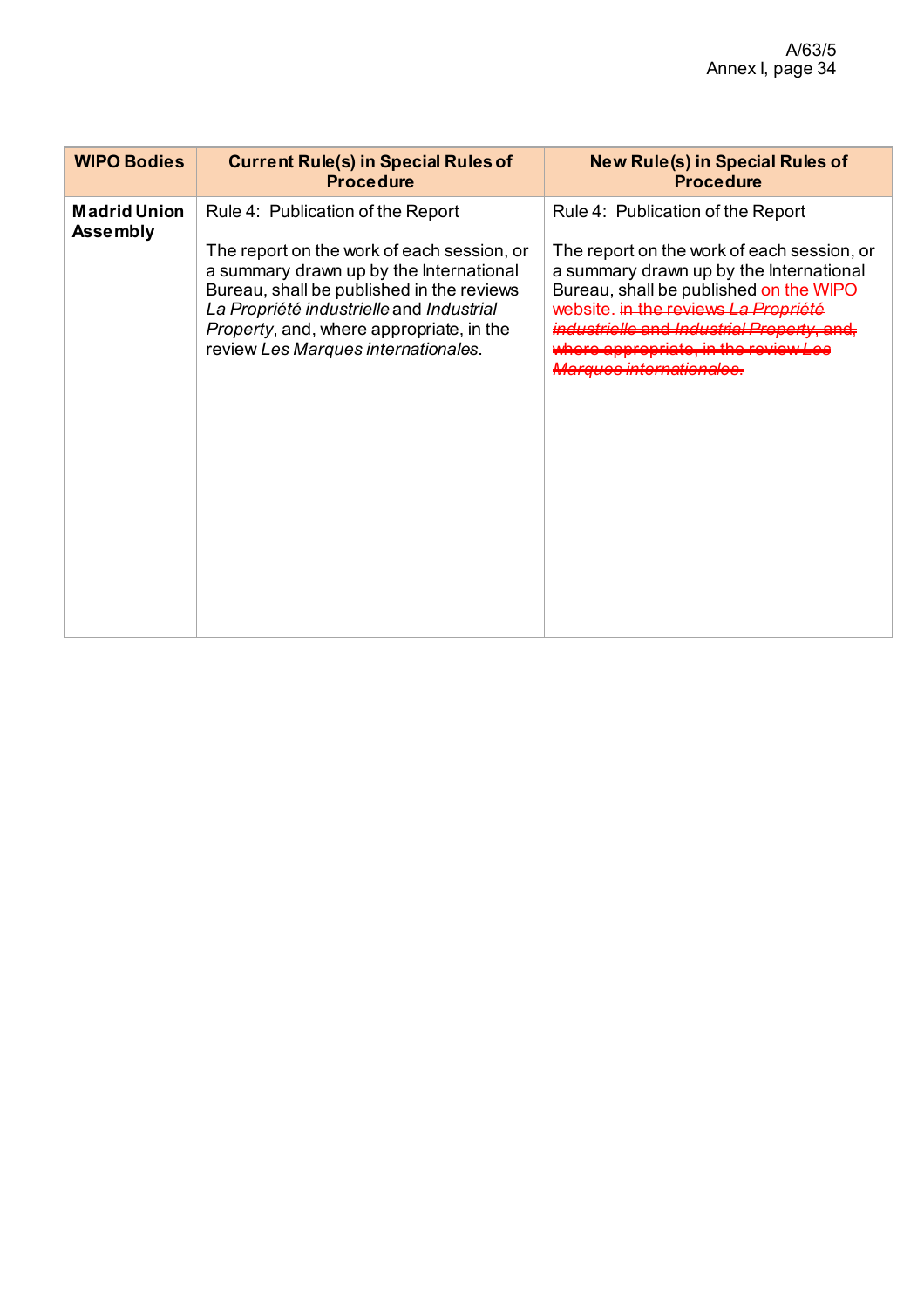| <b>WIPO Bodies</b>                    | <b>Current Rule(s) in Special Rules of</b><br><b>Procedure</b>                                                                                                                                                                   | <b>New Rule(s) in Special Rules of</b><br><b>Procedure</b>                                                                                                                                                                                            |
|---------------------------------------|----------------------------------------------------------------------------------------------------------------------------------------------------------------------------------------------------------------------------------|-------------------------------------------------------------------------------------------------------------------------------------------------------------------------------------------------------------------------------------------------------|
| <b>Hague Union</b><br><b>Assembly</b> | Rule 3: Publication of the Report<br>The report on the work of each session, or<br>a summary drawn up by the International<br>Bureau, shall be published in the reviews<br>La Propriété industrielle and Industrial<br>Property. | Rule 3: Publication of the Report<br>The report on the work of each session, or<br>a summary drawn up by the International<br>Bureau, shall be published on the WIPO<br>website. in the reviews La Propriété<br>industrielle and Industrial Property. |
|                                       |                                                                                                                                                                                                                                  |                                                                                                                                                                                                                                                       |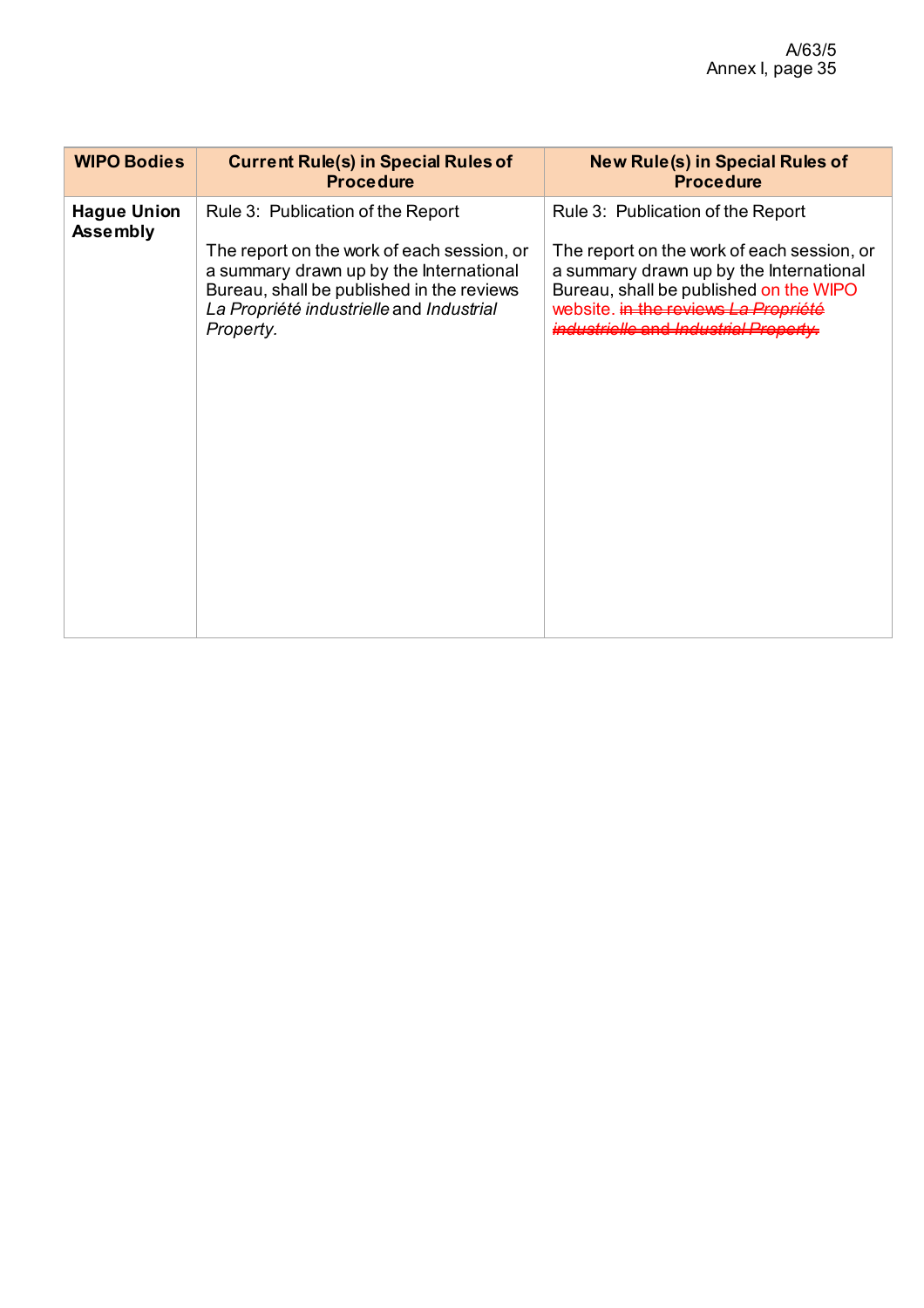| <b>WIPO Bodies</b>                   | <b>Current Rule(s) in Special Rules of</b><br><b>Procedure</b>                                                                                                                                                                   | <b>New Rule(s) in Special Rules of</b><br><b>Procedure</b>                                                                                                                                                                                            |
|--------------------------------------|----------------------------------------------------------------------------------------------------------------------------------------------------------------------------------------------------------------------------------|-------------------------------------------------------------------------------------------------------------------------------------------------------------------------------------------------------------------------------------------------------|
| <b>Nice Union</b><br><b>Assembly</b> | Rule 3: Publication of the Report<br>The report on the work of each session, or<br>a summary drawn up by the International<br>Bureau, shall be published in the reviews<br>La Propriété industrielle and Industrial<br>Property. | Rule 3: Publication of the Report<br>The report on the work of each session, or<br>a summary drawn up by the International<br>Bureau, shall be published on the WIPO<br>website. in the reviews La Propriété<br>industrielle and Industrial Property. |
|                                      |                                                                                                                                                                                                                                  |                                                                                                                                                                                                                                                       |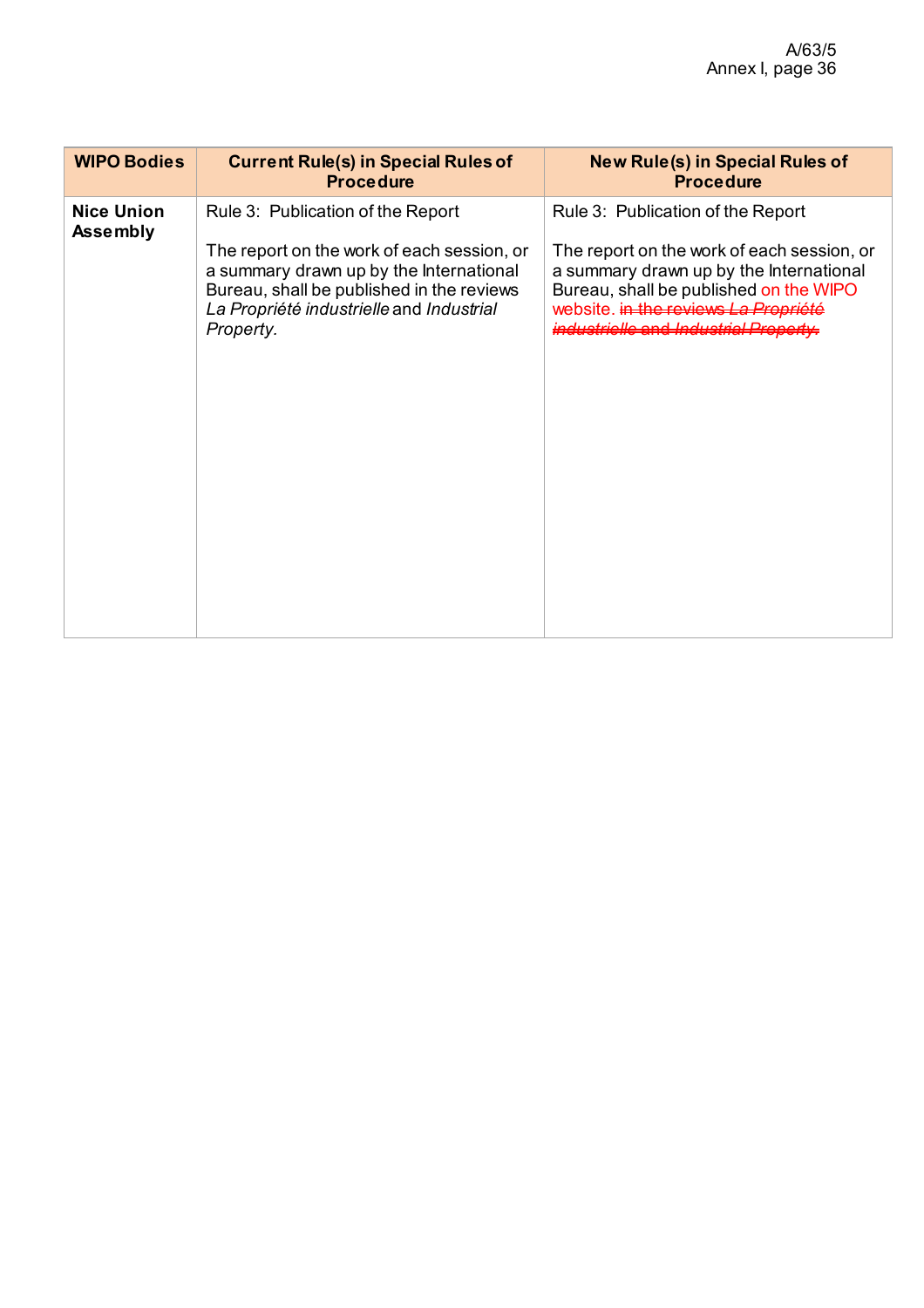| <b>WIPO Bodies</b>                     | <b>Current Rule(s) in Special Rules of</b><br><b>Procedure</b>                                                                                                                                                                   | <b>New Rule(s) in Special Rules of</b><br><b>Procedure</b>                                                                                                                                                                                                       |
|----------------------------------------|----------------------------------------------------------------------------------------------------------------------------------------------------------------------------------------------------------------------------------|------------------------------------------------------------------------------------------------------------------------------------------------------------------------------------------------------------------------------------------------------------------|
| <b>Lisbon Union</b><br><b>Assembly</b> | Rule 3: Publication of the Report<br>The report on the work of each session, or<br>a summary drawn up by the International<br>Bureau, shall be published in the reviews<br>La Propriété industrielle and Industrial<br>Property. | Rule 3: Publication of the Report<br>The report on the work of each session, or<br>a summary drawn up by the International<br>Bureau, shall be published on the WIPO<br>website. in the reviews La Propriété<br><del>industrielle and Industrial Property.</del> |
|                                        |                                                                                                                                                                                                                                  |                                                                                                                                                                                                                                                                  |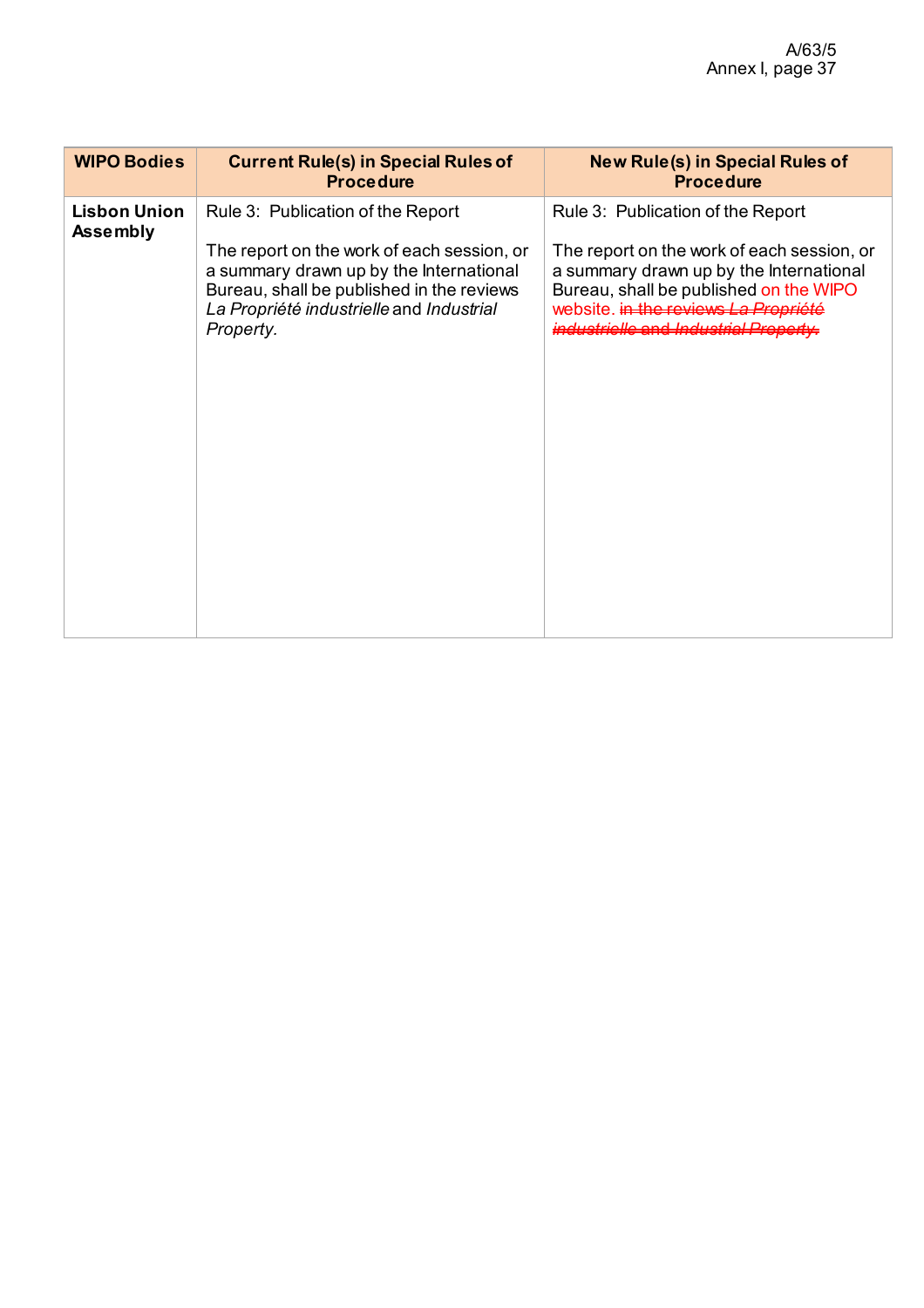| <b>WIPO Bodies</b>                  | <b>Current Rule(s) in Special Rules of</b><br><b>Procedure</b>                                                                                                                                                                   | <b>New Rule(s) in Special Rules of</b><br><b>Procedure</b>                                                                                                                                                                                  |
|-------------------------------------|----------------------------------------------------------------------------------------------------------------------------------------------------------------------------------------------------------------------------------|---------------------------------------------------------------------------------------------------------------------------------------------------------------------------------------------------------------------------------------------|
| Locarno<br><b>Union</b><br>Assembly | Rule 3: Publication of the Report<br>The report on the work of each session, or<br>a summary drawn up by the International<br>Bureau, shall be published in the reviews<br>La Propriété industrielle and Industrial<br>Property. | Rule 3: Publication of the Report<br>The report on the work of each session, or<br>a summary drawn up by the International<br>Bureau, shall be published on the WIPO<br>website. in the reviews La<br>industrielle and Industrial Property. |
|                                     |                                                                                                                                                                                                                                  |                                                                                                                                                                                                                                             |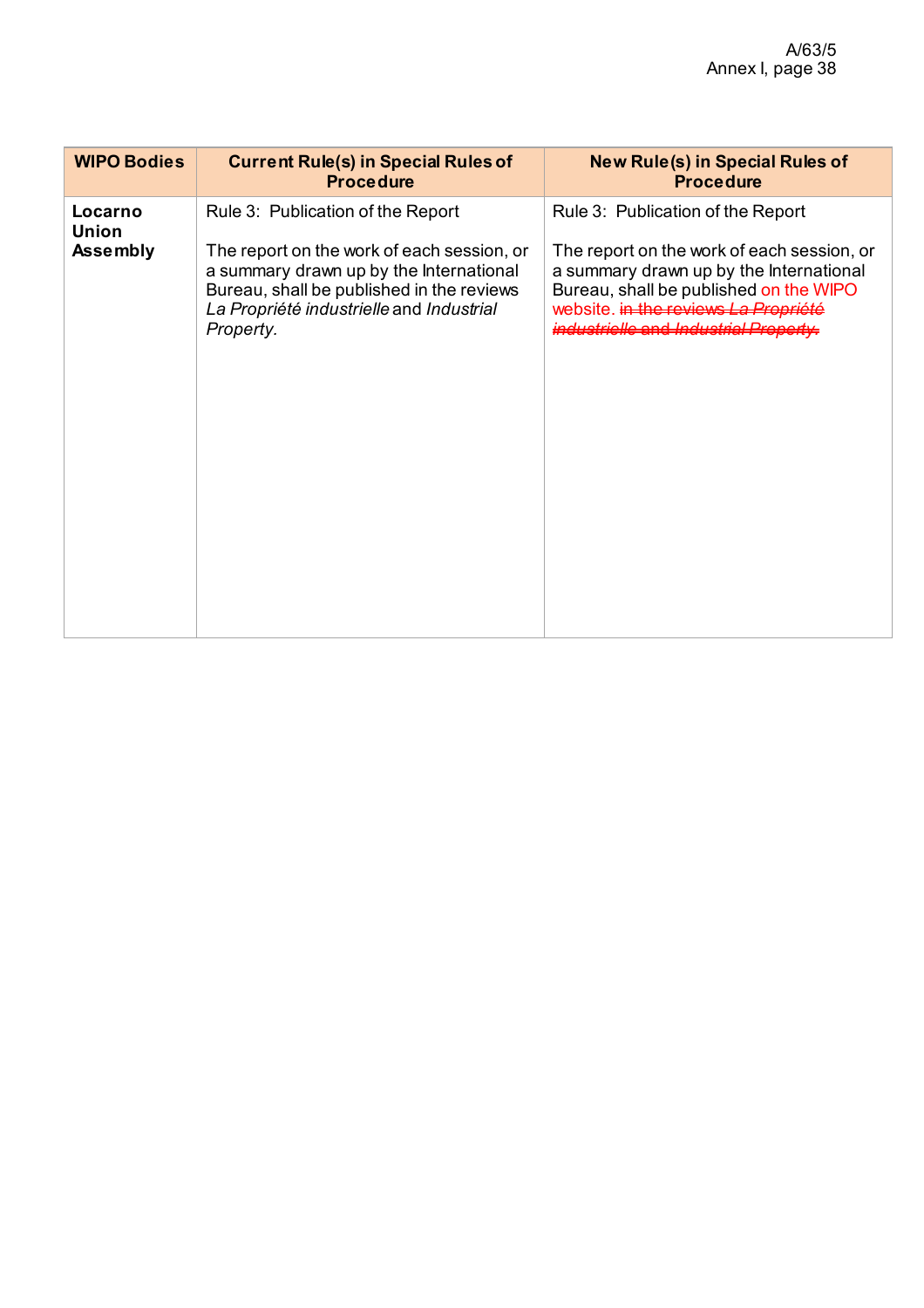| <b>WIPO Bodies</b>                                                                               | <b>Current Rule(s) in Special Rules of</b><br><b>Procedure</b>                                                                                                                                                                   | <b>New Rule(s) in Special Rules of</b><br><b>Procedure</b>                                                                                                                                                                                                  |
|--------------------------------------------------------------------------------------------------|----------------------------------------------------------------------------------------------------------------------------------------------------------------------------------------------------------------------------------|-------------------------------------------------------------------------------------------------------------------------------------------------------------------------------------------------------------------------------------------------------------|
| <b>International</b><br><b>Patent</b><br><b>Classification</b><br>(IPC) Union<br><b>Assembly</b> | Rule 4: Publication of the Report<br>The report on the work of each session, or<br>a summary drawn up by the International<br>Bureau, shall be published in the reviews<br>La Propriété industrielle and Industrial<br>Property. | Rule 4: Publication of the Report<br>The report on the work of each session, or<br>a summary drawn up by the International<br>Bureau, shall be published on the WIPO<br>website. in the reviews La Pro<br>industrielle and Industrial Property <del>.</del> |
|                                                                                                  |                                                                                                                                                                                                                                  |                                                                                                                                                                                                                                                             |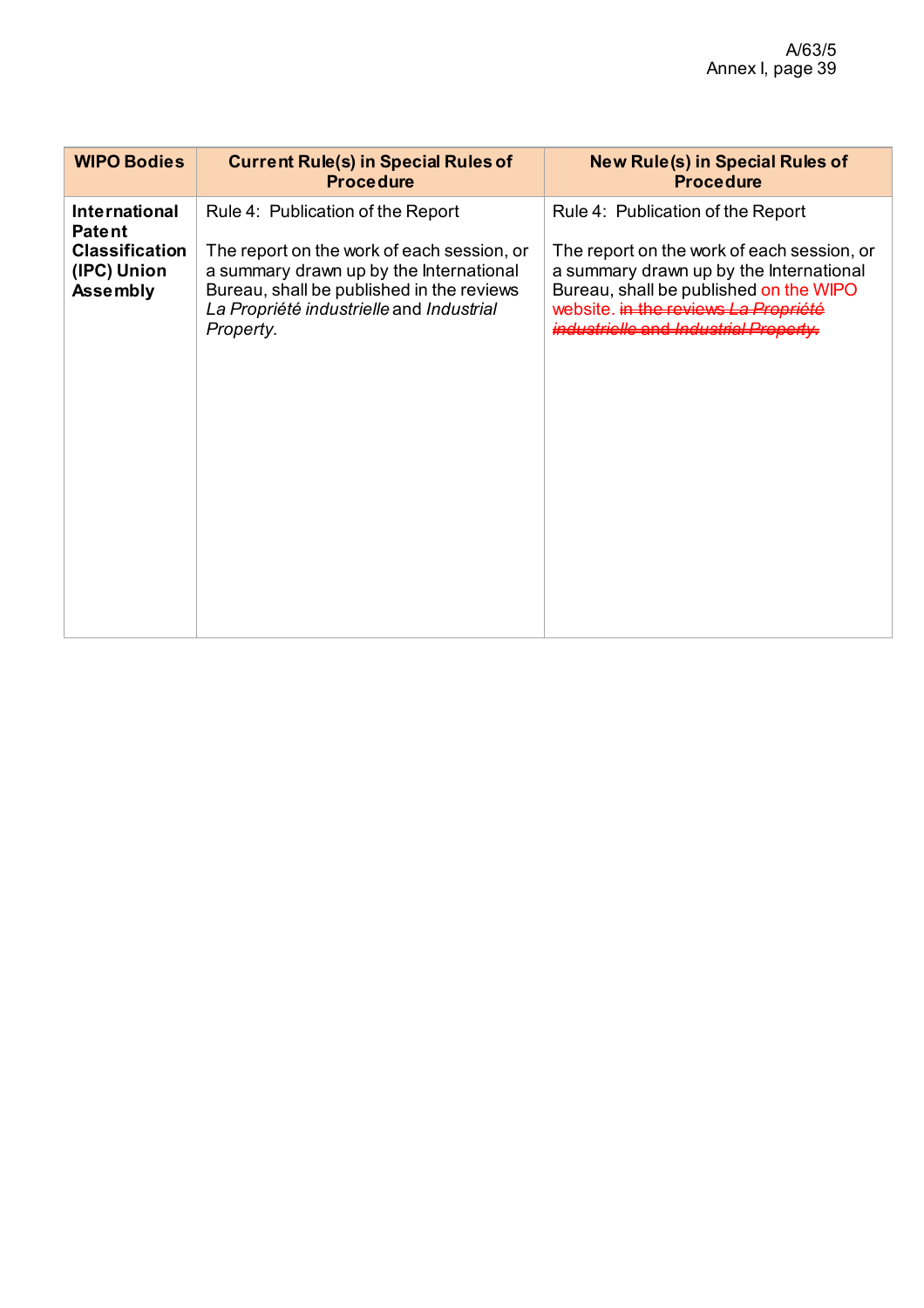| <b>WIPO Bodies</b>                                                              | <b>Current Rule(s) in Special Rules of</b><br><b>Procedure</b>                                                                                                                                                                                                                                                             | <b>New Rule(s) in Special Rules of</b><br><b>Procedure</b>                                                                                                                                                                                                                                                                                    |
|---------------------------------------------------------------------------------|----------------------------------------------------------------------------------------------------------------------------------------------------------------------------------------------------------------------------------------------------------------------------------------------------------------------------|-----------------------------------------------------------------------------------------------------------------------------------------------------------------------------------------------------------------------------------------------------------------------------------------------------------------------------------------------|
| <b>Patent</b><br>Cooperation<br>Treaty (PCT)<br><b>Union</b><br><b>Assembly</b> | Rule 4: Publication of the Report<br>The report on the work of each session, or<br>a summary drawn up by the International<br>Bureau, shall be published in the Gazette<br>of the PCT Union and in the reviews of the<br>World Intellectual Property Organization<br>La Propriété industrielle and Industrial<br>Property. | Rule 4: Publication of the Report<br>The report on the work of each session, or<br>a summary drawn up by the International<br>Bureau, shall be published in the Gazette<br>of the PCT Union and on the WIPO<br>website, in the reviews of the World<br><del>Intellectual Property Organization</del><br>Propriété industrielle and Industrial |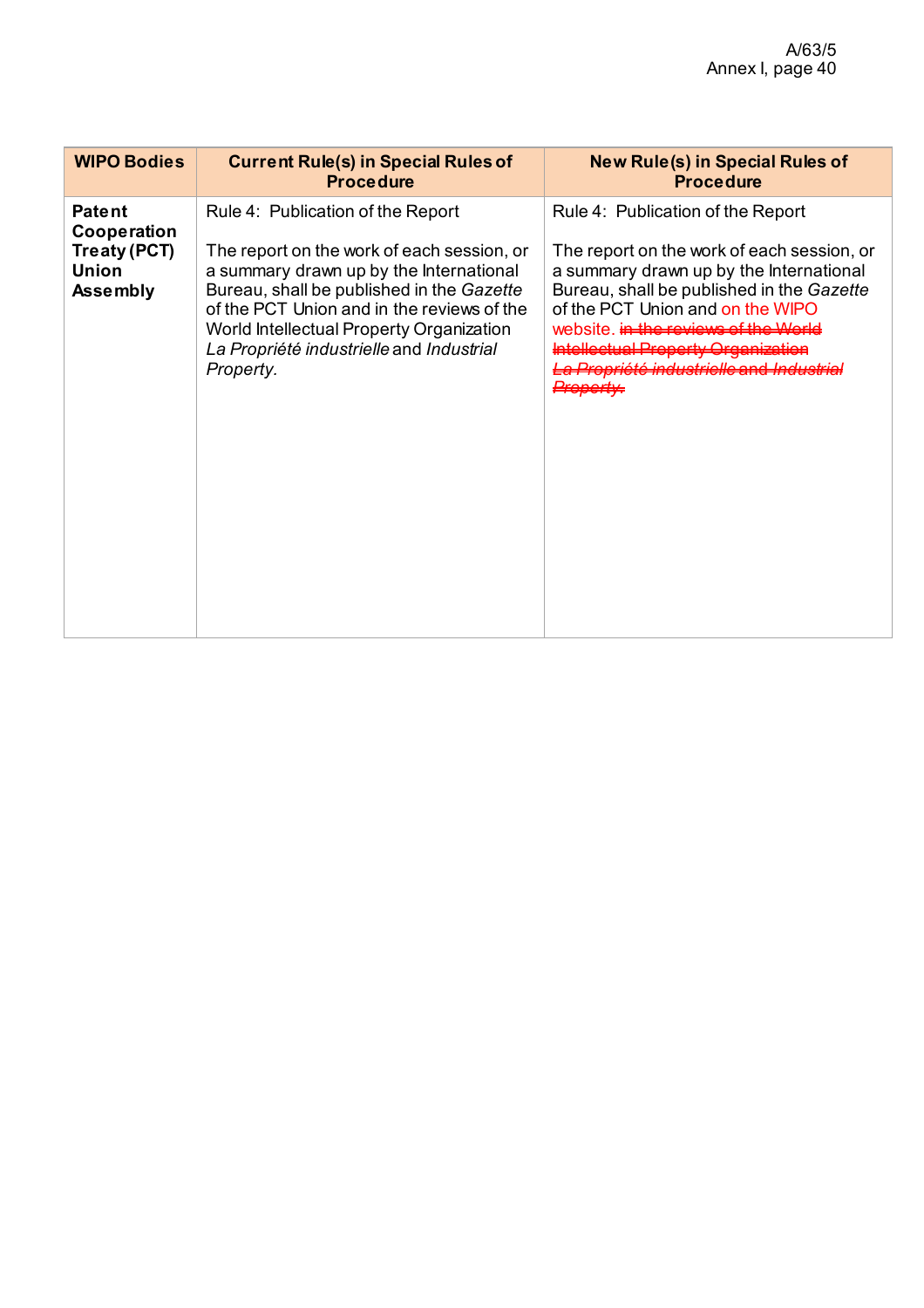| <b>WIPO Bodies</b>              | <b>Current Rule(s) in Special Rules of</b><br><b>Procedure</b>                                                                                                                                                                       | <b>New Rule(s) in Special Rules of</b><br><b>Procedure</b>                                                                                                                                                                                                      |
|---------------------------------|--------------------------------------------------------------------------------------------------------------------------------------------------------------------------------------------------------------------------------------|-----------------------------------------------------------------------------------------------------------------------------------------------------------------------------------------------------------------------------------------------------------------|
| <b>Budapest</b><br><b>Union</b> | Rule 2: Publication of the Report                                                                                                                                                                                                    | Rule 2: Publication of the Report                                                                                                                                                                                                                               |
| <b>Assembly</b>                 | The report on the work of each session of<br>the Assembly referred to in Rule 1, or a<br>summary drawn up by the International<br>Bureau, shall be published in the reviews<br>La Propriété industrielle and Industrial<br>Property. | The report on the work of each session of<br>the Assembly referred to in Rule 1, or a<br>summary drawn up by the International<br>Bureau, shall be published on the WIPO<br>website, <del>in the reviews La Propriété</del><br>inductriolle and Inductrial Pren |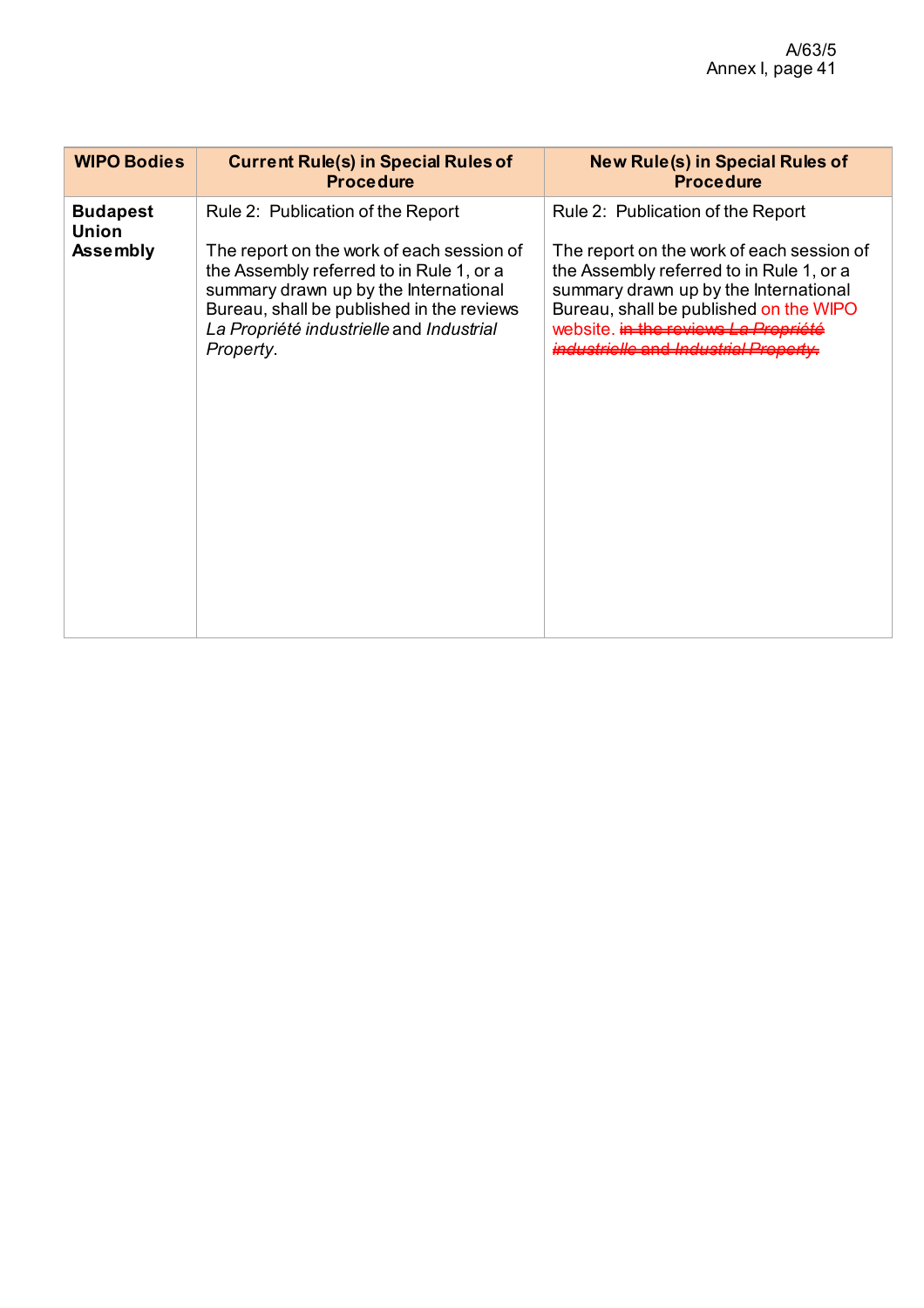| <b>WIPO Bodies</b>                     | <b>Current Rule(s) in Special Rules of</b><br><b>Procedure</b>                                                                                                                                                     | <b>New Rule(s) in Special Rules of</b><br><b>Procedure</b>                                                                                                                                                             |
|----------------------------------------|--------------------------------------------------------------------------------------------------------------------------------------------------------------------------------------------------------------------|------------------------------------------------------------------------------------------------------------------------------------------------------------------------------------------------------------------------|
| <b>Vienna Union</b><br><b>Assembly</b> | Rule 3: Publication of the Report                                                                                                                                                                                  | Rule 3: Publication of the Report                                                                                                                                                                                      |
|                                        | The report on the work of each session of<br>the Assembly, or a summary drawn up by<br>the International Bureau, shall be published<br>in the reviews La Propriété industrielle and<br><b>Industrial Property.</b> | The report on the work of each session of<br>the Assembly, or a summary drawn up by<br>the International Bureau, shall be published<br>on the WIPO website, in the reviews La<br>Propriété industrielle and Industrial |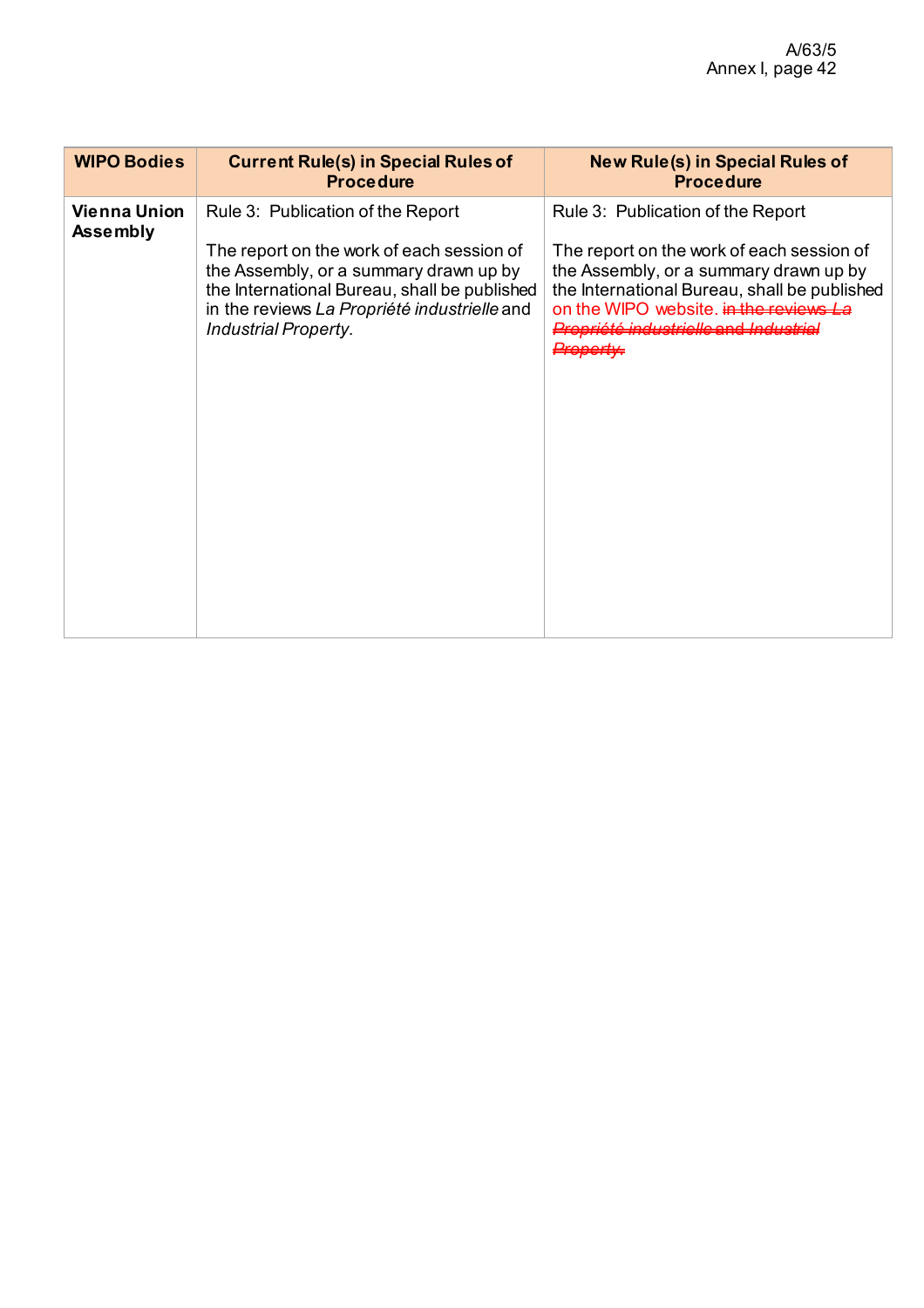| <b>WIPO Bodies</b>                                    | <b>Current Rule(s) in Special Rules of</b><br><b>Procedure</b>                                                                                                                                                                                                                                                                                                                                                                                            | <b>New Rule(s) in Special Rules of</b><br><b>Procedure</b>                                                                                                                                                                                                                                                                                                                                                                                                                              |
|-------------------------------------------------------|-----------------------------------------------------------------------------------------------------------------------------------------------------------------------------------------------------------------------------------------------------------------------------------------------------------------------------------------------------------------------------------------------------------------------------------------------------------|-----------------------------------------------------------------------------------------------------------------------------------------------------------------------------------------------------------------------------------------------------------------------------------------------------------------------------------------------------------------------------------------------------------------------------------------------------------------------------------------|
| <b>WIPO</b><br>Copyright<br><b>Treaty</b><br>Assembly | Rule 2: Delegations<br>[]<br>(5) Each delegate or alternate shall be<br>accredited by the competent authority of<br>the State or intergovernmental organization<br>which he represents. The Director General<br>shall be notified of the appointment of<br>delegates and alternates in a letter, note or<br>telegram, issuing preferably from the<br>Ministry of Foreign Affairs, or the<br>competent authority of the<br>intergovernmental organization. | Rule 2: Delegations<br>[]<br>$(5)$ Each-d-Delegates and $e\neq$ alternates<br>shall be accredited by the competent<br>authority of the State or intergovernmental<br>organization which he they represente. The<br>Director General shall be notified of their<br>appointment of delegates and alternates in<br>writing a-letter, note or telegram, issuing<br>preferably from the Ministry of Foreign<br>Affairs, or the competent authority of the<br>intergovernmental organization. |
|                                                       |                                                                                                                                                                                                                                                                                                                                                                                                                                                           |                                                                                                                                                                                                                                                                                                                                                                                                                                                                                         |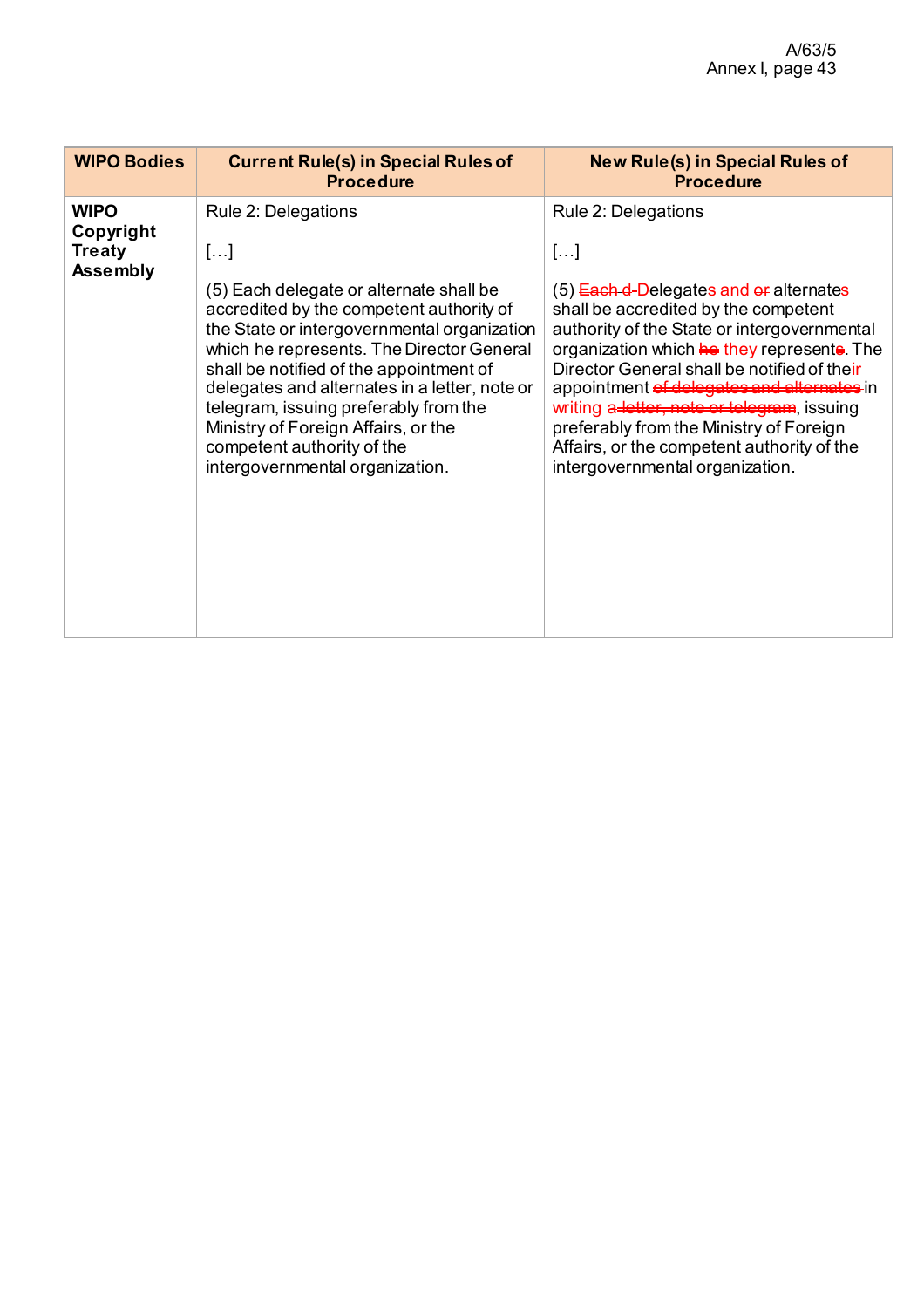| <b>WIPO Bodies</b>                                                                          | <b>Current Rule(s) in Special Rules of</b><br><b>Procedure</b>                                                                                                                                                                                                                                                                                                                                                                                            | <b>New Rule(s) in Special Rules of</b><br><b>Procedure</b>                                                                                                                                                                                                                                                                                                                                                                                                                    |
|---------------------------------------------------------------------------------------------|-----------------------------------------------------------------------------------------------------------------------------------------------------------------------------------------------------------------------------------------------------------------------------------------------------------------------------------------------------------------------------------------------------------------------------------------------------------|-------------------------------------------------------------------------------------------------------------------------------------------------------------------------------------------------------------------------------------------------------------------------------------------------------------------------------------------------------------------------------------------------------------------------------------------------------------------------------|
| <b>WIPO</b><br><b>Performances</b><br>and<br>Phonograms<br><b>Treaty</b><br><b>Assembly</b> | Rule 2: Delegations<br>[]<br>(5) Each delegate or alternate shall be<br>accredited by the competent authority of<br>the State or intergovernmental organization<br>which he represents. The Director General<br>shall be notified of the appointment of<br>delegates and alternates in a letter, note or<br>telegram, issuing preferably from the<br>Ministry of Foreign Affairs, or the<br>competent authority of the<br>intergovernmental organization. | Rule 2: Delegations<br>[]<br>$(5)$ Each dDelegates and of alternates shall<br>be accredited by the competent authority of<br>the State or intergovernmental organization<br>which they represent. The Director General<br>shall be notified of their appointment of<br>delegates and alternates in writing a letter,<br>note or telegram, issuing preferably from<br>the Ministry of Foreign Affairs, or the<br>competent authority of the<br>intergovernmental organization. |
|                                                                                             |                                                                                                                                                                                                                                                                                                                                                                                                                                                           |                                                                                                                                                                                                                                                                                                                                                                                                                                                                               |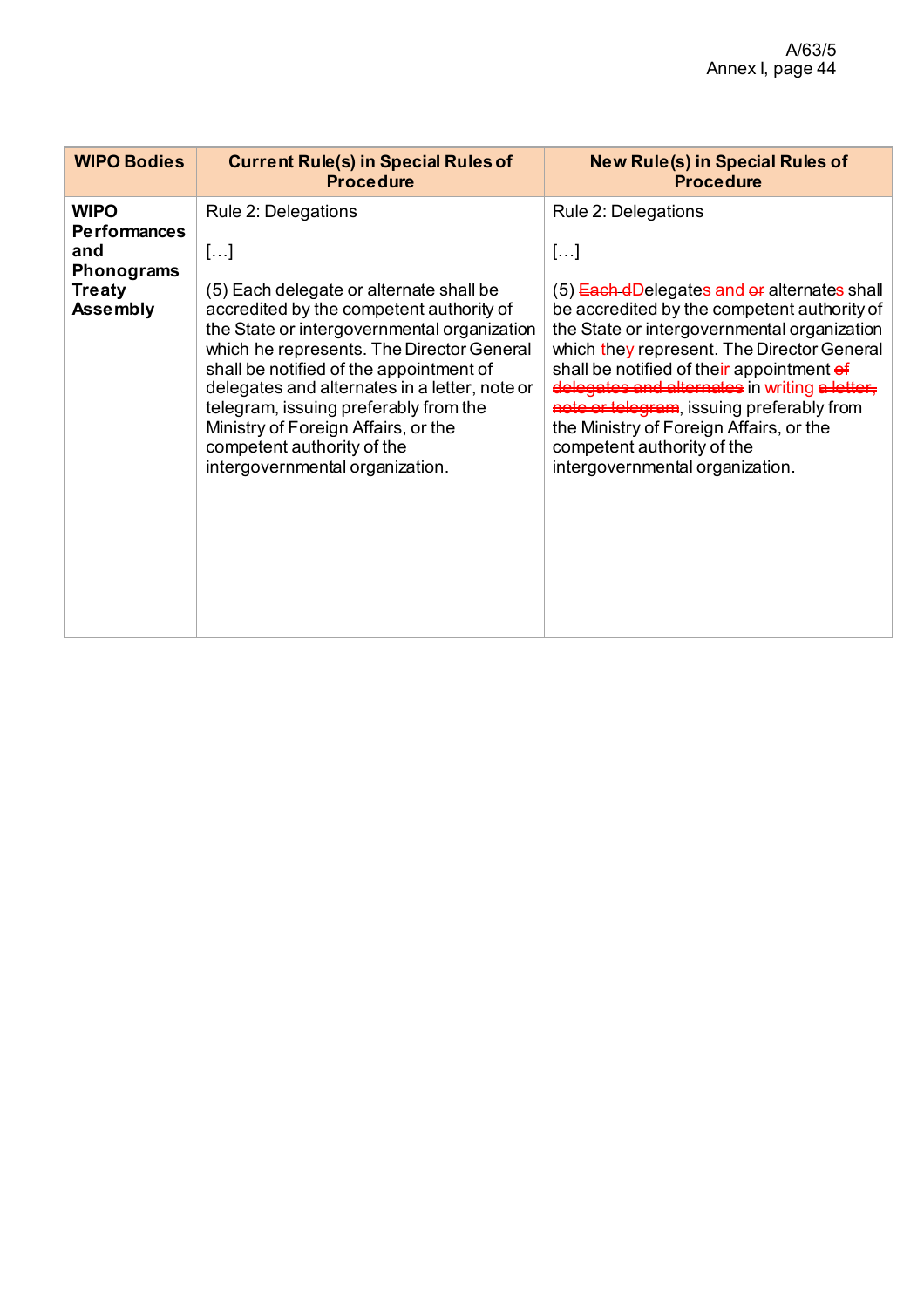| <b>WIPO Bodies</b>                | <b>Current Rule(s) in Special Rules of</b><br><b>Procedure</b>                                                                                               | <b>New Rule(s) in Special Rules of</b><br><b>Procedure</b>                                                                                                              |
|-----------------------------------|--------------------------------------------------------------------------------------------------------------------------------------------------------------|-------------------------------------------------------------------------------------------------------------------------------------------------------------------------|
| <b>Marrakesh</b><br><b>Treaty</b> | Rule 2: Officers                                                                                                                                             | Rule 2: Officers                                                                                                                                                        |
| <b>Assembly</b>                   | (1) The Assembly shall elect a Chair and<br>two Vice-Chairs, who shall remain in office<br>for two ordinary sessions, until the election<br>of new officers. | (1) The Assembly shall elect a Chair and<br>two Vice-Chairs, who shall remain in office<br>for two ordinary sessions <del>, until the election</del><br>af new afficere |
|                                   | (2) The outgoing Chair and Vice-Chair shall<br>not be immediately eligible for reelection to<br>the office which they have held.                             | (2) The outgoing Chair and Vice-Chairs<br>shall not be immediately eligible for<br>reelection to the office which they have<br>held.                                    |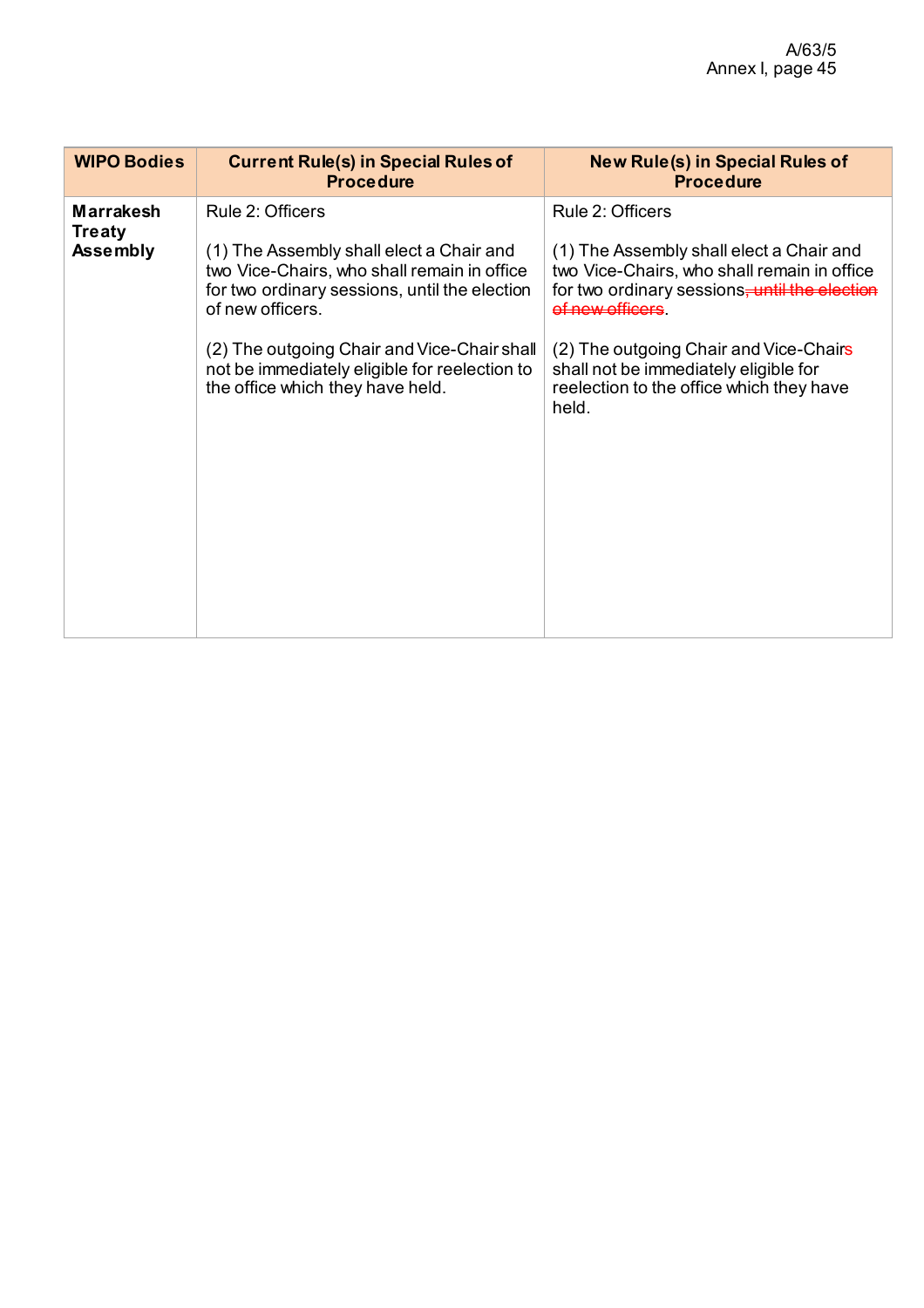| <b>WIPO Bodies</b>                                                                          | <b>Current Rule(s) in Special Rules of</b><br><b>Procedure</b>                                                                                                              | <b>New Rule(s) in Special Rules of</b><br><b>Procedure</b>                                                                                                                        |
|---------------------------------------------------------------------------------------------|-----------------------------------------------------------------------------------------------------------------------------------------------------------------------------|-----------------------------------------------------------------------------------------------------------------------------------------------------------------------------------|
| <b>Beijing Treaty</b><br>on<br><b>Audiovisual</b><br><b>Performances</b><br><b>Assembly</b> | Rule adopted by the Beijing Treaty on<br>Audiovisual Performances Assembly during<br>its first ordinary session (see BTAB/A/1/1<br>paragraph 8, and BTAP/A/1/3 paragraph 9) |                                                                                                                                                                                   |
|                                                                                             | Rule 9: Officers                                                                                                                                                            | Rule 9: Officers                                                                                                                                                                  |
|                                                                                             | (1) The Assembly shall elect a Chair and<br>two Vice-Chairs, who shall remain in office<br>for two ordinary sessions, until the election<br>of new officers.                | (1) The Assembly shall elect a Chair and<br>two Vice-Chairs, who shall remain in office<br>for two ordinary sessions <del>, until the election</del><br><del>t new officere</del> |
|                                                                                             | (2) The outgoing Chair and Vice-Chair shall<br>not be immediately eligible for reelection to<br>the office which they have held.                                            | (2) The outgoing Chair and Vice-Chairs<br>shall not be immediately eligible for<br>reelection to the office which they have<br>held.                                              |

[Annex II follows]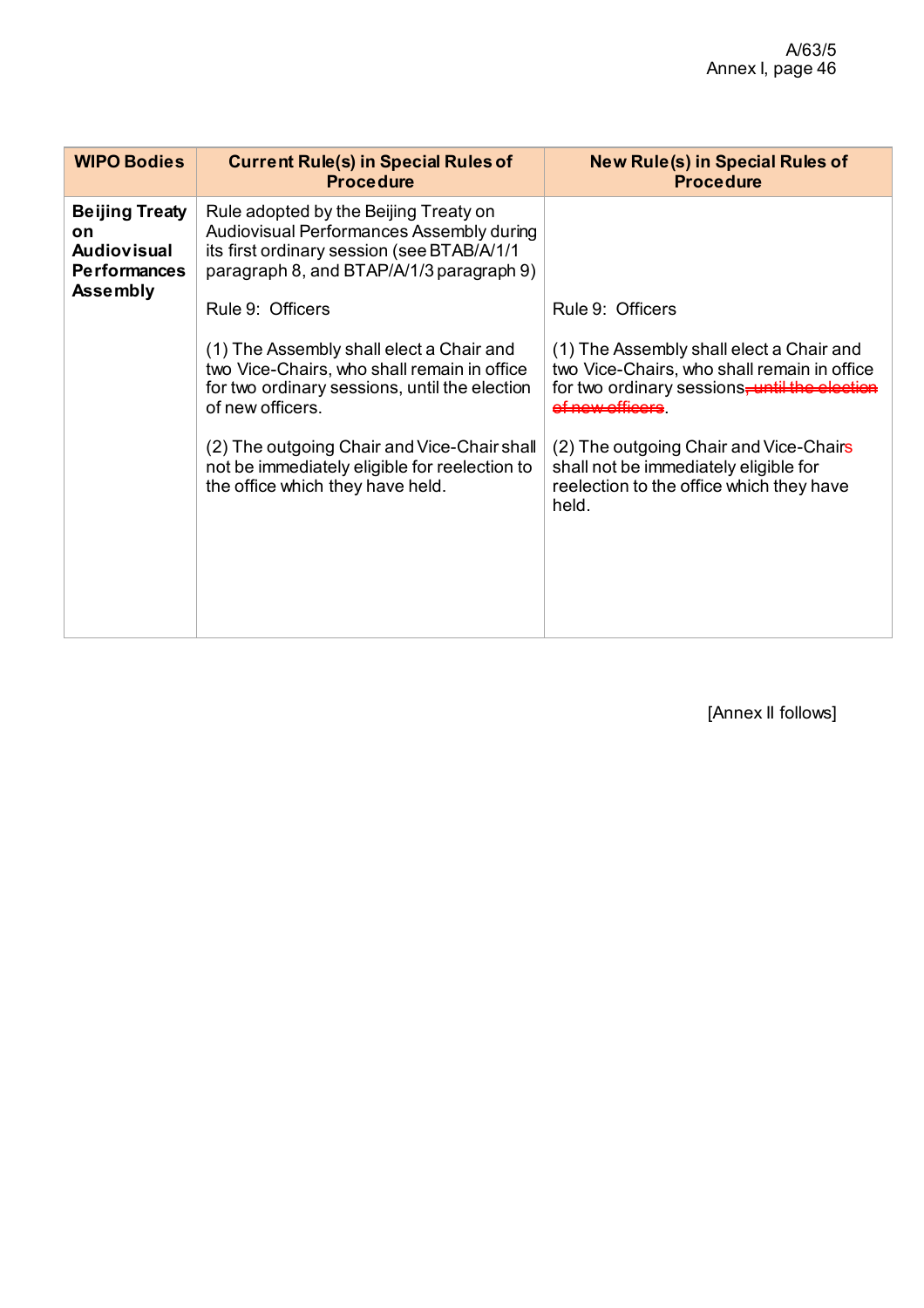## **Clean versions of the amended provisions in the General Rules of Procedure**

# **Rule 2: Definitions**

For the purposes of these General Rules of Procedure and the rules of procedure of the bodies and committees referred to in Rule 1 (1):

# $[...]$

"body" shall mean the General Assembly, the Conference and the Coordination Committee of WIPO, as well as the Assemblies, and the Executive Committees of the Unions, the Committee of Experts of the Locarno Union for the International Classification of Industrial Designs, the Committee of Experts of the Nice Union for the International Classification of Goods and Services for the Purposes of the Registration of Marks, the Committee of Experts of the Special Union for the International Patent Classification, the Committee of Experts of the Special Union for the International Classification of the Figurative Elements of Marks, the Program and Budget Committee, Advisory Committee on Enforcement, Committee on Development and Intellectual Property, Committee on WIPO Standards, Intergovernmental Committee on Intellectual Property and Genetic Resources, Traditional Knowledge and Folklore, Standing Committee on Copyright and Related Rights, Standing Committee on the Law of Patents, Standing Committee on the Law of Trademarks, Industrial Designs and Geographical Indications, Working Group on the Development of the Lisbon System, Working Group on the Legal Development of the Hague System for the International Registration of Industrial Designs, Working Group on the Legal Development of the Madrid System for the International Registration of Marks, Patent Cooperation Treaty (PCT) Working Group, Meeting of International Authorities under the Patent Cooperation Treaty (PCT), PCT Committee for Technical Cooperation, and all other subsidiary bodies established by one of the main organs, a Committee or Committee of Experts.

"Director General" shall mean the Director General of WIPO, including in all cases where Acts earlier than the Stockholm Acts are still applicable;

"International Bureau" shall mean the International Bureau of Intellectual Property established by Article 9 (1) of the WIPO Convention, including in all cases where Acts earlier than the Stockholm Acts are still applicable;

[…]

# **Rule 7: Delegations**

(1) Each State member of a body shall be represented by one or more delegates, who may be assisted by alternates, advisors, and experts.

(2) Each delegation shall have a head of delegation.

(3) Any alternate, advisor or expert may act as delegate by order of the head of the delegation.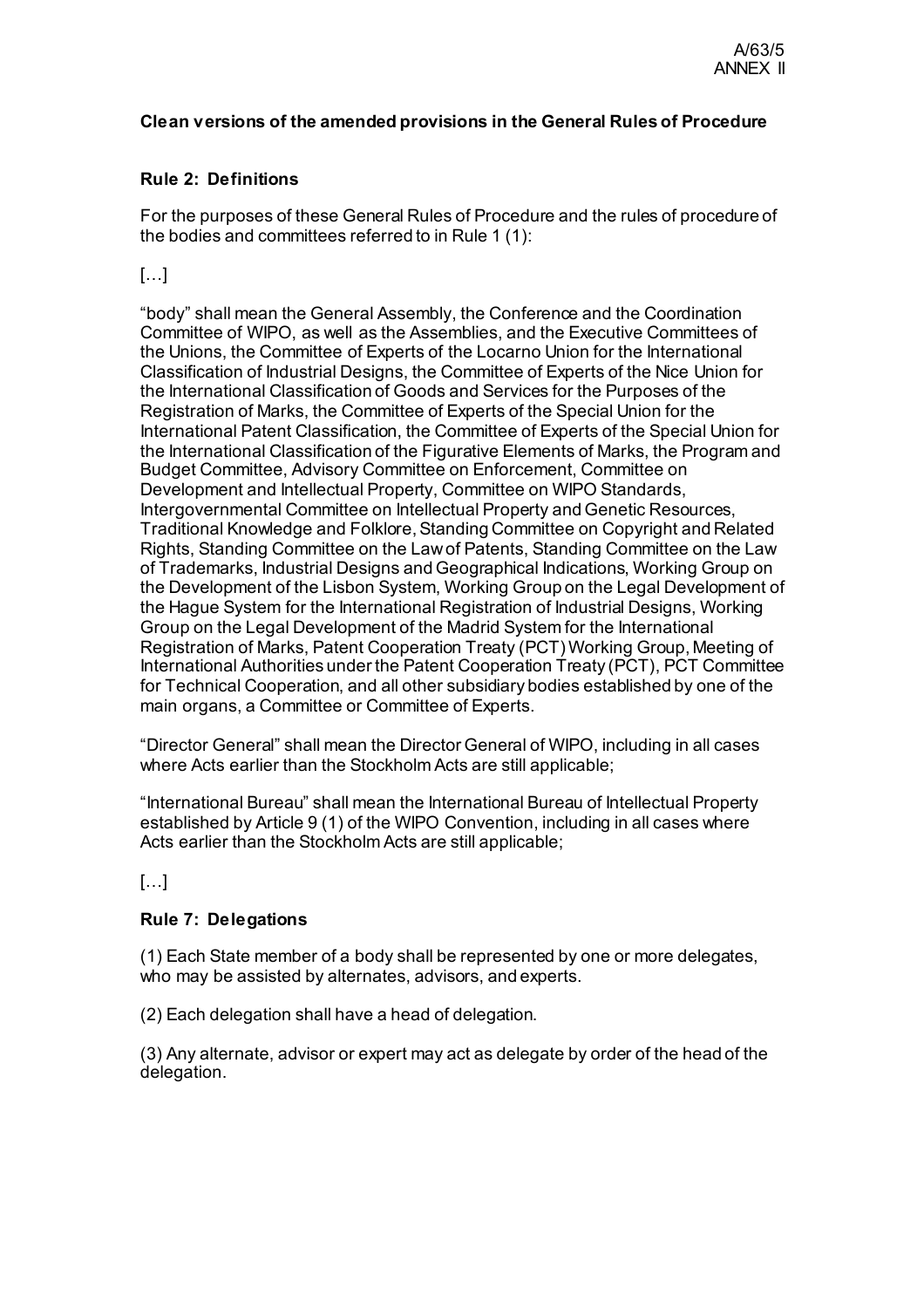(4) Delegates and alternates shall be accredited by the competent authority of the State which they represent. The Director General shall be notified of their appointment in writing, issuing preferably from the Ministry of Foreign Affairs.

## **Rule 8: Observers**

(1) The Director General shall invite such States and intergovernmental organizations to be represented by observers as are entitled to observer status under a treaty or agreement.

(2) In addition, each body shall decide, in a general way or for any particular session or meeting, which other States and organizations shall be invited to be represented by observers.

(3) Observers shall be accredited by the competent authority of their State or the competent representative of their organization, in writing addressed to the Director General; if they represent a State, such communication shall preferably be effected by the Ministry of Foreign Affairs.

# **Rule 9: Officers**

(1) In the first meeting of each ordinary session, each body shall elect a Chair and two Vice-Chairs.

(2) Officers' terms of office shall begin following the final meeting of the session during which they were elected. Officers shall remain in office until terms of office of newly elected officers begin.

(3) The outgoing Chair and Vice-Chairs shall not be immediately eligible for reelection to the office which they have held.

## **Rule 10: Acting Chairs**

(1) If the Chair dies or finds it necessary to be absent, or if the State he or she represents ceases to be a member of the body concerned, the older of the two Vice-Chairs shall act in his or her place.

(2) If, for any of the reasons mentioned in the preceding paragraph, none of the Vice-Chairs is able to act as Chair, the body concerned shall elect an Acting Chair.

# **Rule 11: Secretariat**

(1) The Director General, or a staff member of the International Bureau designated by the Director General, shall act as Secretary for all meetings, including those of subsidiary bodies.

(2) The International Bureau shall receive, translate and distribute documents, provide for the interpretation of oral interventions, prepare the draft reports of the sessions, be responsible for the safekeeping of documents in its archives, and, generally, perform all the tasks which the meetings of the body concerned may require and for which it has the necessary means at its disposal.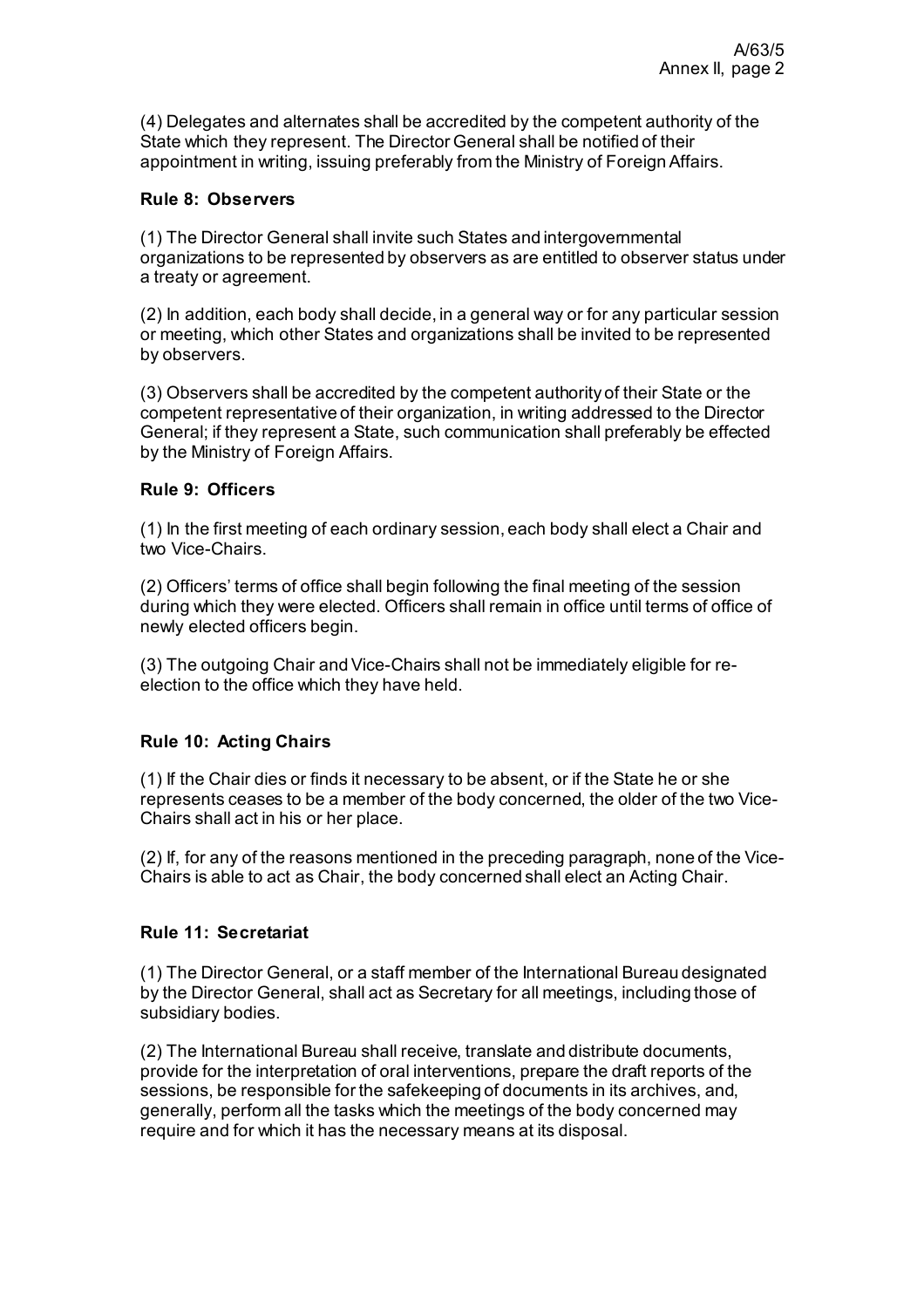# **Rule 13: General Powers of the Chair**

(1) The Chair shall declare the opening and closing of the meetings, direct the discussions, accord the right to speak, put questions to the vote, and announce decisions.

(2) The Chair shall rule on points of order and shall have complete control of the proceedings and over the maintenance of order thereat.

(3) The Chair may propose limiting the time to be allowed to each speaker, limiting the number of times each delegation may speak on any question, closing the list of speakers, and closing the debate.

(4) The Chair may propose the suspension or adjournment of the debate on the question under discussion, or the suspension or adjournment of the meeting.

# **Rule 14: Points of Order**

(1) In the course of a debate, any delegation may raise a point of order. It may not speak at the same time on the substance of the matter under discussion.

(2) Such points of order shall be immediately decided by the Chair.

(3) Any delegation may appeal against the ruling of the Chair. The appeal shall be immediately put to the vote and the Chair's ruling shall stand unless overruled by a majority of the delegations.

## **Rule 15: Right to Speak**

(1) No person may speak without having previously obtained the permission of the **Chair** 

(2) The Chair shall call upon speakers in the order in which they signify their desire to speak. The Secretariat shall be responsible for drawing up a list of such speakers.

(3) The Chair of a subsidiary body may be accorded precedence for the purpose of explaining the conclusions arrived at by that subsidiary body.

(4) The Director General, or a staff member of the International Bureau designated by the Director General, may at any time, with the approval of the Chair, make statements on any subject under discussion.

(5) The Chair may call a speaker to order if his or her remarks are not relevant to the subject under discussion.

## **Rule 16: Limitation of the Number and Length of Speeches**

(1) Any assembly may limit the number of times each delegation may speak on any question and the time to be allowed to each delegation.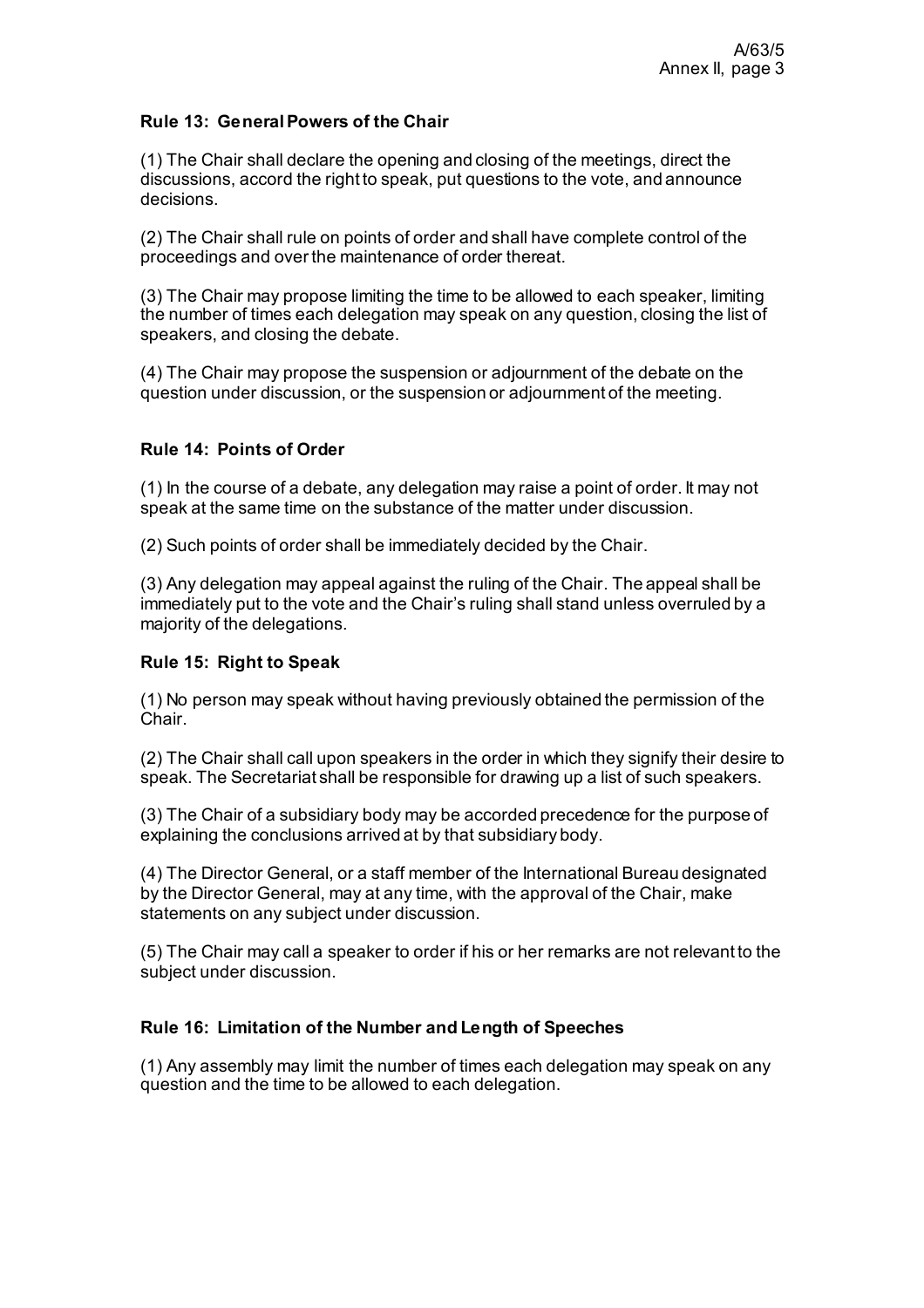(2) The Chair may limit the time to be allowed to any person speaking on the adjournment or closure of a debate, proposing the suspension or adjournment of the meeting, speaking on the reconsideration of proposals already adopted or rejected, or explaining the vote of his or her delegation.

(3) Speakers who exceed the time allotted to them, shall be called to order by the Chair without delay.

# **Rule 17: Closing of List of Speakers**

(1) During the discussion of any matter, the Chair may announce the list of speakers and, with the consent of the meeting, declare the list closed.

(2) The Chair may, however, accord the right of reply if a speech delivered after closure of the list makes it desirable.

## **Rule 18: Adjournment or Closure of Debate**

(1) During the course of a meeting, any delegation may move the adjournment or closure of the debate on the question under discussion, whether or not any other participant has signified a wish to speak.

(2) Such motion shall be immediately debated. In addition to the delegation proposing the motion, one other delegation may speak in favor of the motion, and two against it, after which the motion shall immediately be put to the vote.

(3) If the assembly is in favor of the adjournment or closure, the Chair shall immediately declare the debate adjourned or closed.

### **Rule 24: Observers**

(1) Observers may take part in debates at the invitation of the Chair.

(2) They may not submit proposals, amendments or motions.

## **Rule 27: Voting by Roll-Call**

(1) Voting shall be by roll-call:

(a) if, when the result of a vote by show of hands is in doubt, the Chair so decides; (b) if at least two delegations so request, either before voting takes place or immediately after a vote by show of hands.

(2) The roll shall be called in the alphabetical order of the names in French of the States represented, beginning with the delegation whose name is drawn by lot by the Chair.

(3) When voting is by roll-call, the vote of each delegation shall be recorded in the report on the session.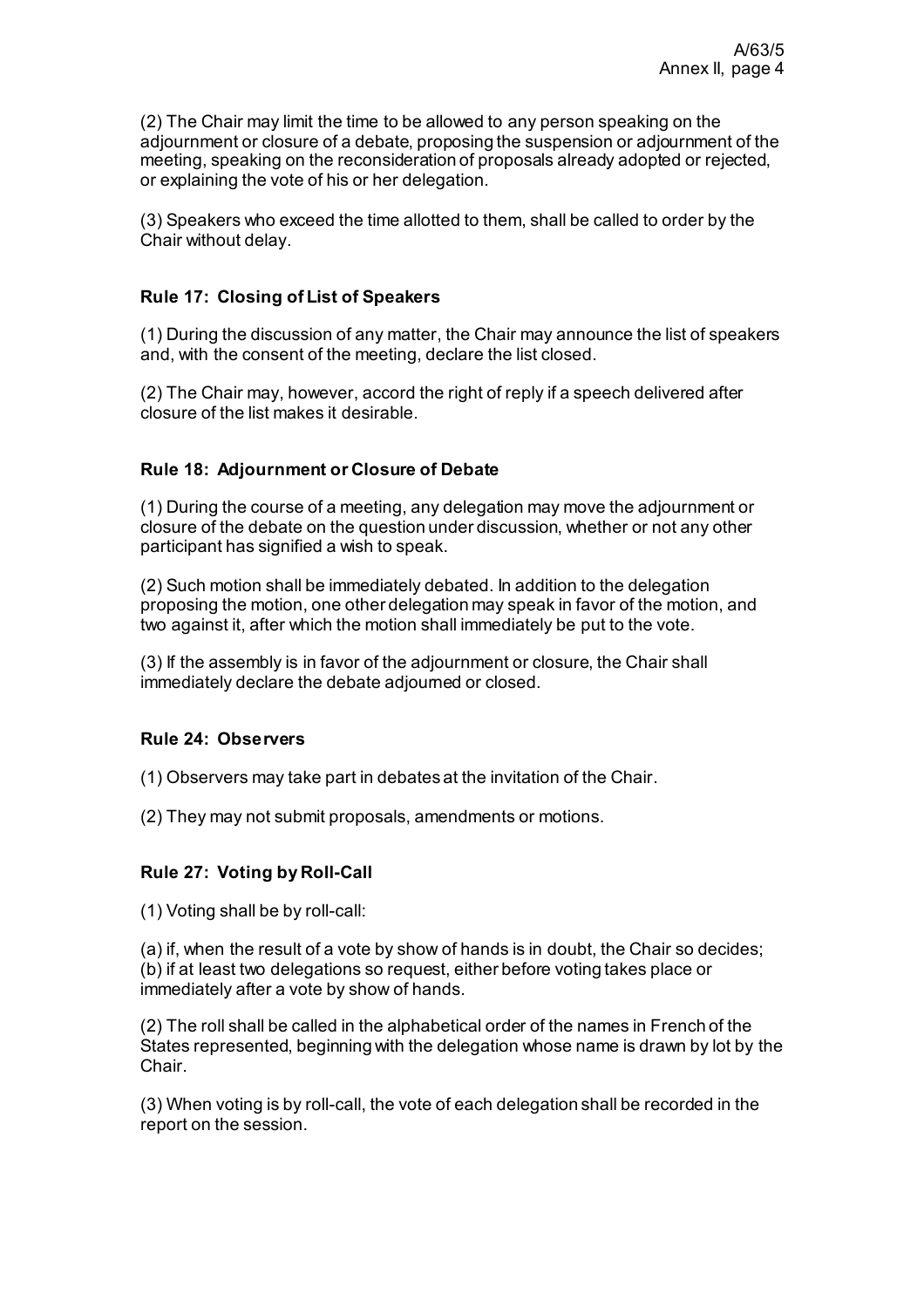# **Rule 29: Conduct During Voting**

After the Chair has announced the beginning of voting, no one shall interrupt the voting except on a point of order in connection with the actual conduct of such voting.

# **Rule 37: Explanations of Votes Cast**

(1) The Chair may allow delegations to explain their votes, either before or after the voting takes place, unless the vote is taken by secret ballot.

(2) Explanations of votes cast shall be recorded in the report on the session.

# **Rule 38: Chairs Not Entitled to Vote**

(1) No Chair or Acting Chair shall vote.

(2) Another member of their delegations may vote for the States they represent.

# **Rule 40: Languages of Documents**

(1) Documents intended for the various bodies shall be drawn up in English and French. The Director General may, in so far as he or she considers it advisable and practicable, decide that certain documents shall be drawn up also in Spanish or Russian, or in both of those languages.

(2) The Director General shall decide on the language or languages in which documents intended for subsidiary bodies shall be drawn up.

# **Rule 41: Languages of Oral Interventions. Interpretation**

(1) Oral interventions during meetings of the various bodies shall be in English or French, and interpretation shall be provided for in the other language. The Director General may, however, decide that oral interventions may also be made in Spanish or Russian, or in both of those languages; in such cases, interpretation shall be provided for in all the accepted languages.

(2) With regard to the subsidiary bodies, the Director General shall decide on the language or languages in which oral interventions shall be made and for which interpretation shall be provided.

(3) In any meeting in which simultaneous interpretation is provided by the Secretariat in at least two languages, participants may make oral interventions in another language in so far as they provide for simultaneous interpretation in one of the languages for which interpretation is provided by the Secretariat.

# **Rule 42: Joint Meetings**

(1) When two or more bodies of the Organization or of the Unions must examine questions of common interest to them, they shall hold joint meetings.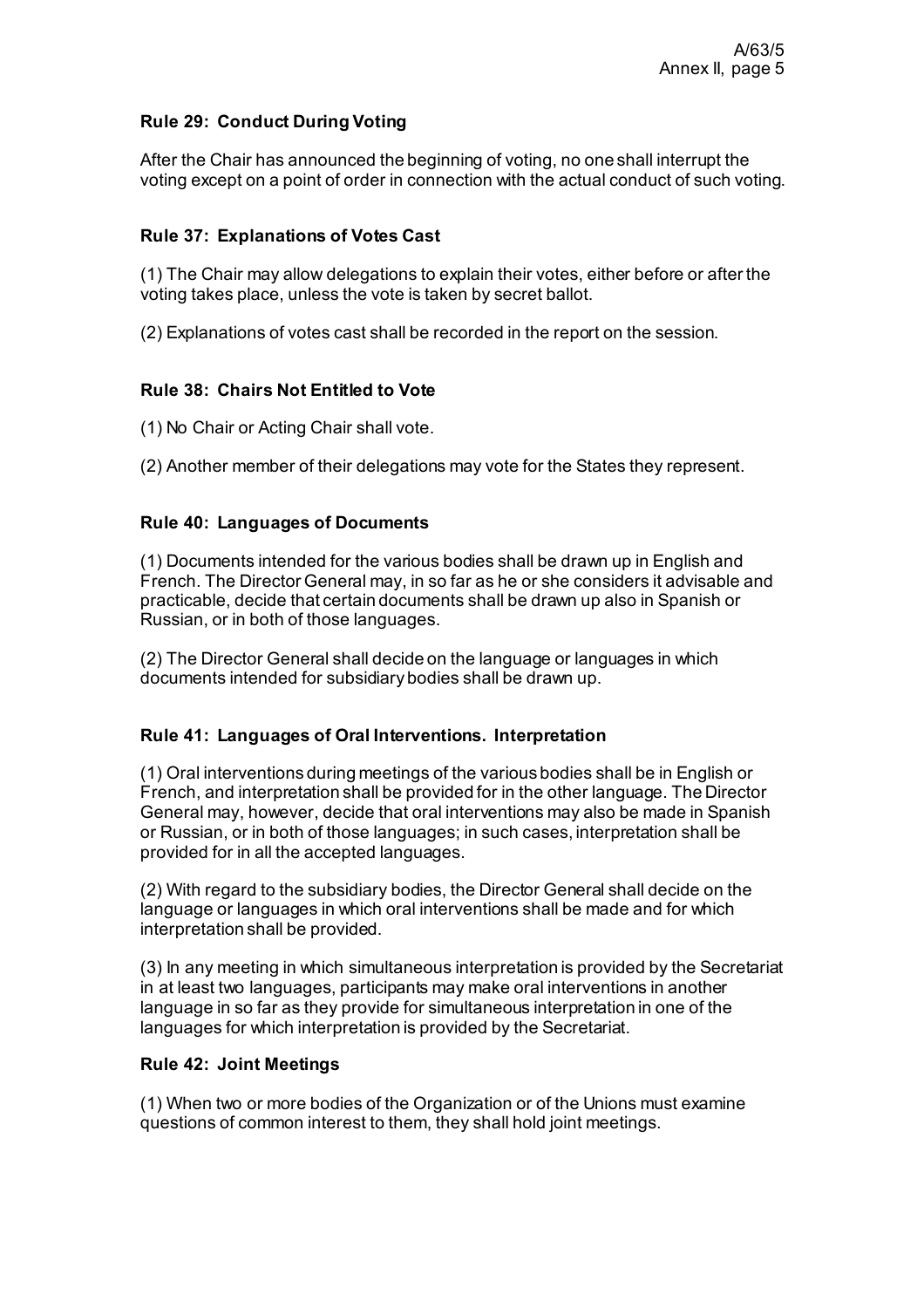(2) Every joint meeting shall be presided over by the Chair of the body which has precedence over the others, such precedence being determined as follows:

(i) among bodies of WIPO: 1. General Assembly, 2. Conference, 3. Coordination Committee;

(ii) among bodies of the same Union: 1. Assembly, 2. Executive Committee;

(iii) among bodies of WIPO and one or more Unions: the WIPO body;

(iv) among bodies of several Unions: the body of the oldest Union.

# **Rule 50: Agenda and Rules of Procedure**

(1) The Director General shall draw up the agenda of each ad hoc committee of experts. He or she may modify it on his or her own initiative or at the request of the ad hoc committee of experts.

(2) The provisions of Part II of the General Rules of Procedure shall, as far as possible, serve as rules of procedure for ad hoc committees of experts. To the extent that they apply to such committees, the Director General may modify them in each individual case, either on his or her own initiative or at the request of the ad hoc committee of experts concerned.

## **Rule 52: Officers of ad hoc Committees of Experts**

(1) During its first meeting, the ad hoc committee of experts shall elect from among its members a Chair and two Vice-Chairs.

(2) With the consent of the Director General, the ad hoc committee of experts may elect the Director General or another official of the International Bureau as Chair.

## **Rule 54: Publicity of Meetings**

(1) Meetings of ad hoc committees of experts shall be closed.

(2) The Director General may waive this rule on his or her own initiative or at the request of the ad hoc committee of experts.

## **Rule 55: Report**

Ad hoc committees of experts shall submit their reports to the Director General, who shall distribute and publicize them as he or she sees fit.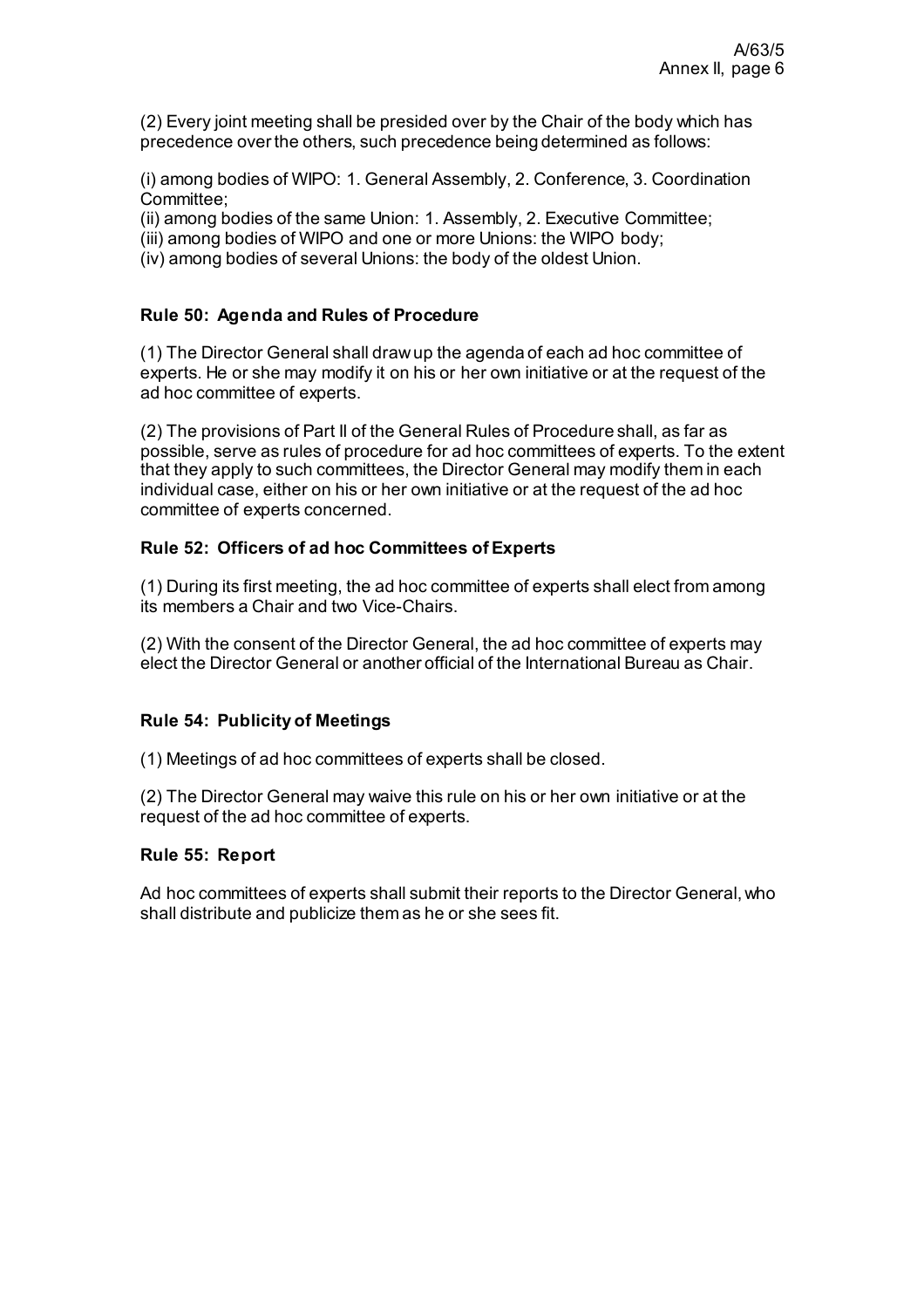## **Annex to the General Rules of Procedure of WIPO**

Rules for Voting by Secret Ballot

Rule 1. - In order to vote, delegations must be properly accredited.

Rule 2. - Before the ballot begins, the Chair shall appoint two tellers from among the delegates present. The Chair shall hand them the list of delegations entitled to vote and, where applicable, the list of candidates.

Rule 3. - The Secretariat shall distribute ballot papers and envelopes to the delegations. Ballot papers and envelopes shall be of white paper without distinguishing marks.

Rule 4. - The tellers shall satisfy themselves that the ballot box is empty, and, having locked it, shall hand the key to the Chair.

Rule 5. - Delegations shall be called in turn by the Secretary of the meeting, in the alphabetical order of the names of the member States in French, beginning with the member State whose name shall have been drawn by lot.

Rule 6. - When their names are called, delegations shall hand their ballot papers, in the envelopes, to a teller, who shall place them in the ballot box.

Rule 7. - To indicate the recording of each member State's vote, the Secretary of the meeting and one of the tellers shall sign or initial the list in the margin opposite the name of the member State in question.

Rule 8. - At the conclusion of the calling, the Chair shall declare the ballot closed and announce that the votes are to be counted.

Rule 9.- When the Chair has opened the ballot box, the tellers shall check the number of envelopes. If the number is greater or less than that of the voters, the Chair shall be informed, and· shall then declare the vote invalid and announce that it is necessary to re-open the ballot.

Rule 10. - One of the tellers shall open the envelopes, one by one, read aloud what is written on the ballot paper, and pass it to the other teller. The votes inscribed on the ballot papers shall be entered on lists prepared for that purpose.

Rule 11. - Blank ballot papers shall be considered to be abstentions.

Rule 12. - The following shall be considered invalid:

(a) ballot papers on which there are more names than there are States or persons to be elected;

(b) ballot papers in which the voters have revealed their identity, in particular, by apposing their signature or mentioning the name of the member State they represent;

(c) ballot papers which do not give a clear reply to the question asked.

Rule 13. - Candidates are entitled to only one vote each per ballot paper, even if their names appear more than once thereon.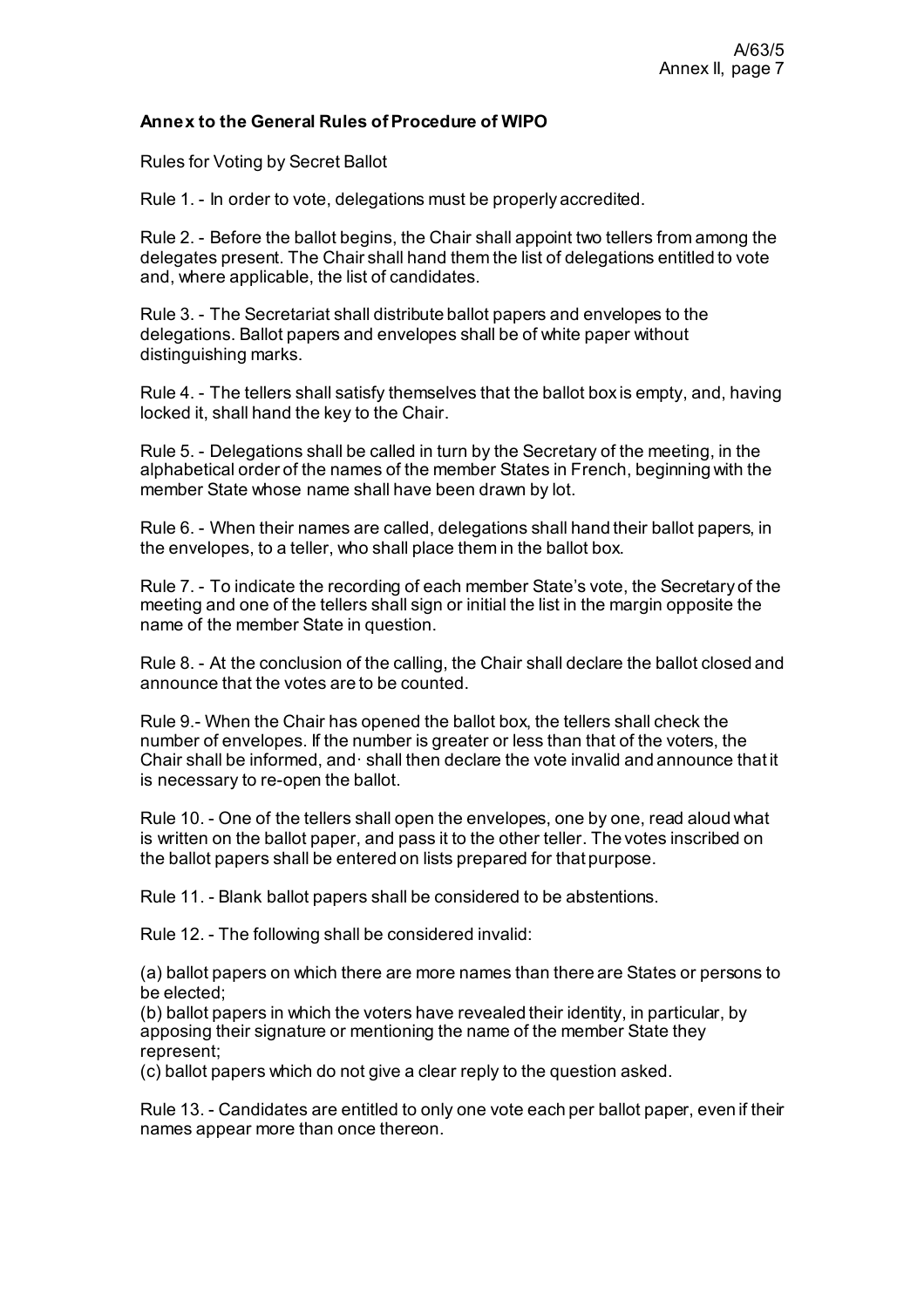Rule 14. -When the counting of the votes is completed, the Chair shall announce the results of the ballot in the following order:

number of member States entitled to vote at the session; number absent; number of abstentions; number of invalid ballot papers; number of votes recorded; number of votes constituting the required majority; number of votes for or against the proposal or names of the candidates and number of votes secured by each of them, in descending order of the number of votes.

Rule 15. - The Chair shall announce the decision resulting from the vote. In particular, the Chair shall declare elected those candidates who have obtained the required majority.

Rule 16. - Immediately after the announcement of the results of the ballot, the ballot papers shall be burnt in the presence of the tellers.

Rule 17. -The lists on which the tellers have recorded the results of the vote shall, after signature by the Chair and by the tellers, constitute the official record of the ballot, and shall be deposited in the archives of the Organization.

Rule 18. - The Chair of the meeting shall draw the attention of delegations to these Rules whenever a vote is taken by secret ballot.

Rule 19. -

(1) These Rules shall in no way affect the provisions according to which a quorum may, in certain conditions, be attained after the session.

(2) Votes expressed by correspondence shall not be secret.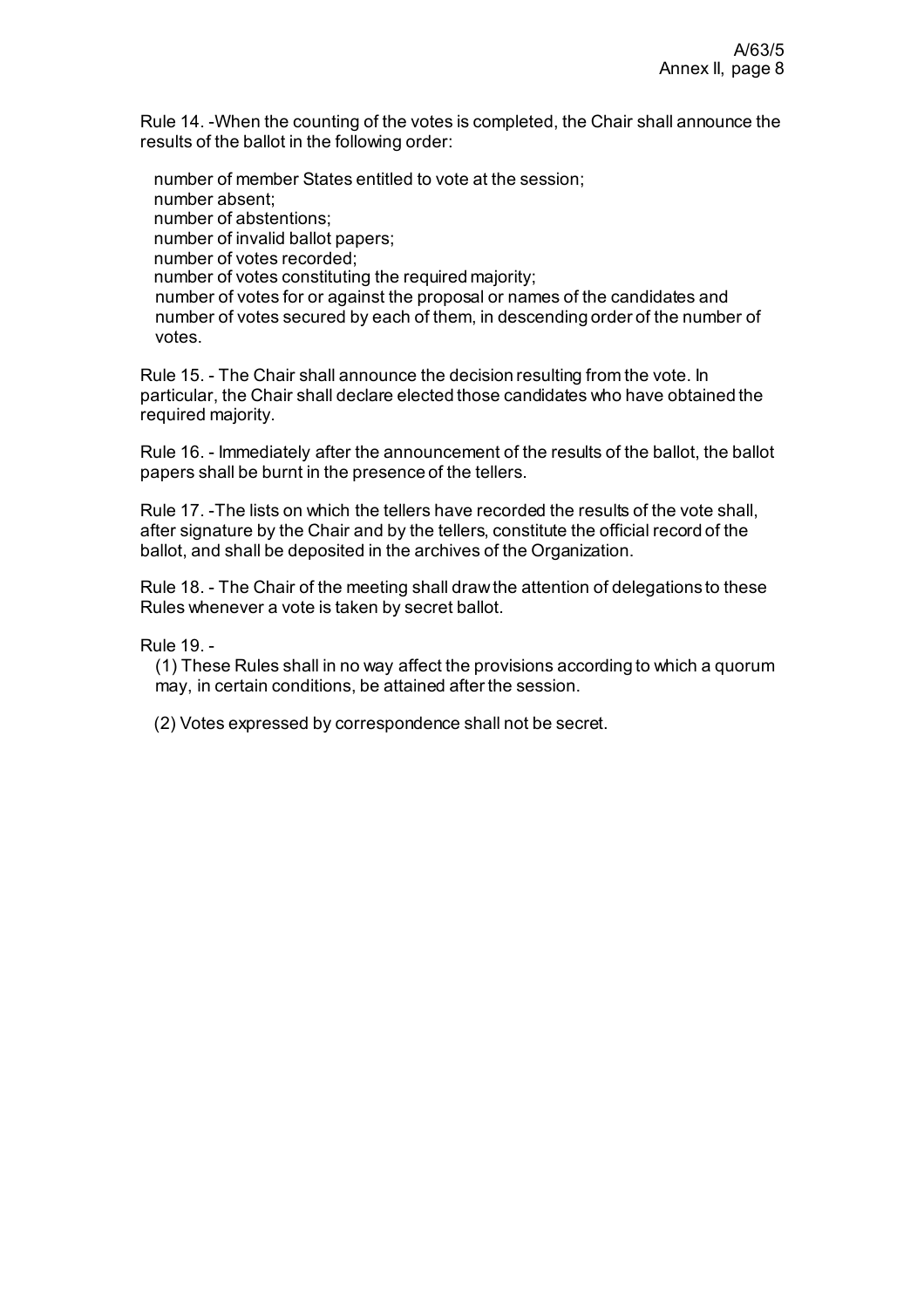#### **Clean versions of the amended provisions in the Special Rules of Procedure of the Governing Bodies of WIPO and of the Unions Administered by WIPO**

### **WIPO General Assembly**

#### **Rule 5: Publication of the Report**

The report on the work of each session, or a summary drawn up by the International Bureau, shall be published on the WIPO website.

#### **WIPO Conference**

#### **Rule 4: Publication of the Report**

The report on the work of each session, or a summary drawn up by the International Bureau, shall be published on the WIPO website.

#### **WIPO Coordination Committee**

#### **Rule 2: Composition**

(1) The Coordination Committee shall be composed of ordinary members and ad hoc members.

(2) Ordinary members shall be States which are ordinary members of the Executive Committee of the Paris Union, or of the Executive Committee of the Berne Union, or of both of the said Committees.

(3) Ad hoc members shall be States elected by the Conference in accordance with Article 8(1)(c) of the WIPO Convention.

## **Rule 3: Officers**

(1) At the first meeting of each ordinary session, the Coordination Committee shall elect a Chair and two Vice-Chairs.

(2) (a) At each ordinary session of odd number [1st, 3rd, 5th, etc.], the Chair and the second Vice-Chair shall be elected from among the delegates of the ordinary members of the Executive Committee of the Paris Union and the first Vice-Chair shall be elected from among the delegates of the ordinary members of the Executive Committee of the Berne Union.

(b) At each ordinary session of even number [2nd, 4th, 6th, etc.], the Chair and the second Vice-Chair shall be elected from among the delegates of the ordinary members of the Executive Committee of the Berne Union and the first Vice-Chair shall be elected from among the delegates of the ordinary members of the Executive Committee of the Paris Union.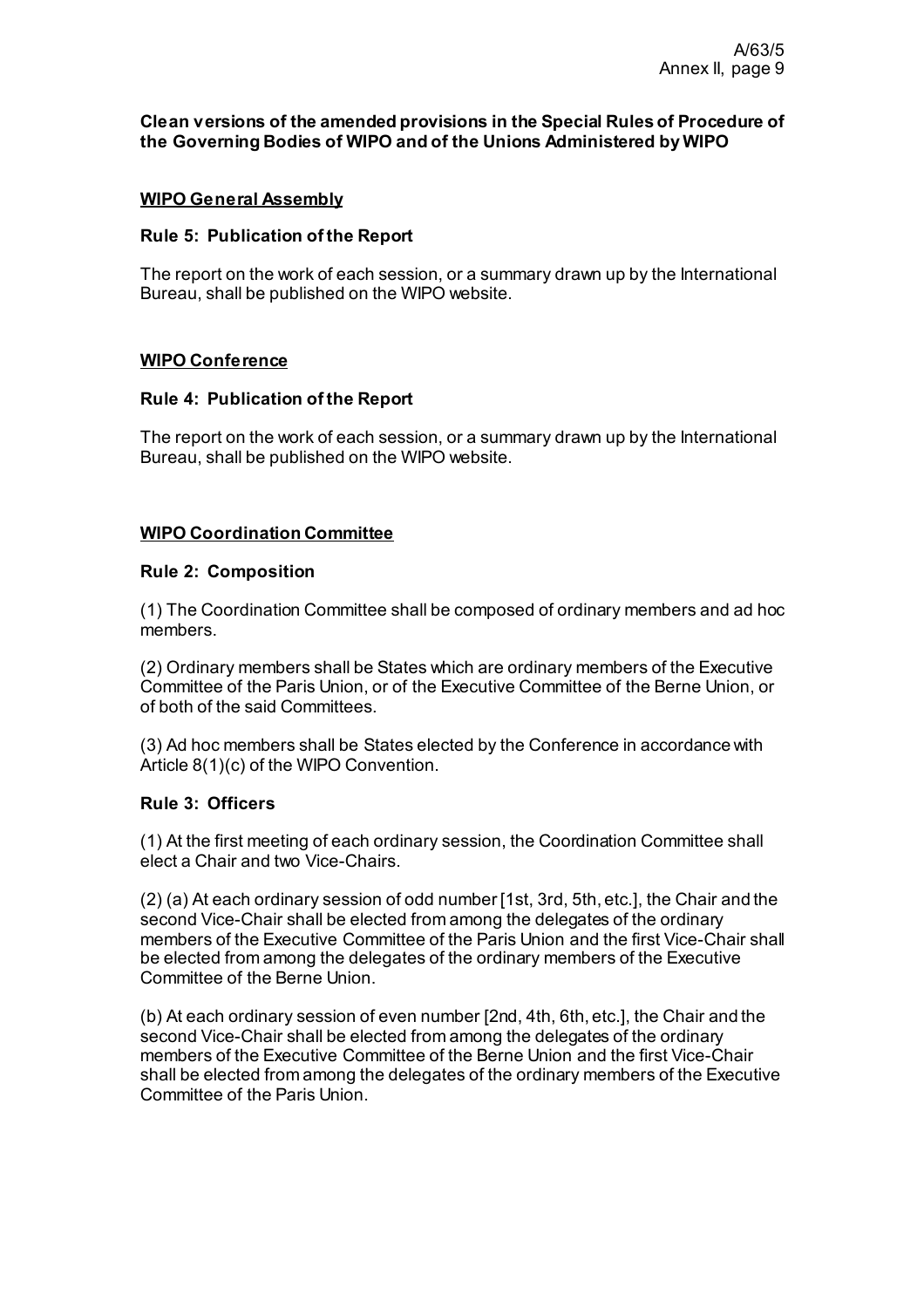# **Rule 4: Separate Voting**

(1) When a vote is not unanimous and it is necessary to know the respective decisions or opinions of ordinary members and ad hoc members, the vote shall be taken again separately within each of the groups.

(2) When any question is clearly not within the competence of all the groups of members, the vote shall be taken only within the competent group or groups.

## **Rule 5: Publication of the Report**

The report on the work of each session, or a summary drawn up by the International Bureau, shall be published on the WIPO website.

# **Paris Union Assembly**

# **Rule 5: Publication of the Report**

The report on the work of each session, or a summary drawn up by the International Bureau, shall be published on the WIPO website.

# **Paris Union Executive Committee**

## **Rule 2: Composition**

(1) The Executive Committee of the Paris Union shall be composed of ordinary members and Switzerland in the capacity of ex officio ordinary member.

(2) Ordinary members shall be the States elected by the Assembly of the Paris Union.

# **Rule 3: Officers**

The Chair and the two Vice-Chairs of the Executive Committee of the Paris Union shall be elected from among the delegates of the ordinary members.

## **Rule 4: Publication of the Report**

The report on the work of each session, or a summary drawn up by the International Bureau, shall be published on the WIPO website.

## **Berne Union Assembly**

## **Rule 5: Publication of the Report**

The report on the work of each session, or a summary drawn up by the International Bureau, shall be published on the WIPO website.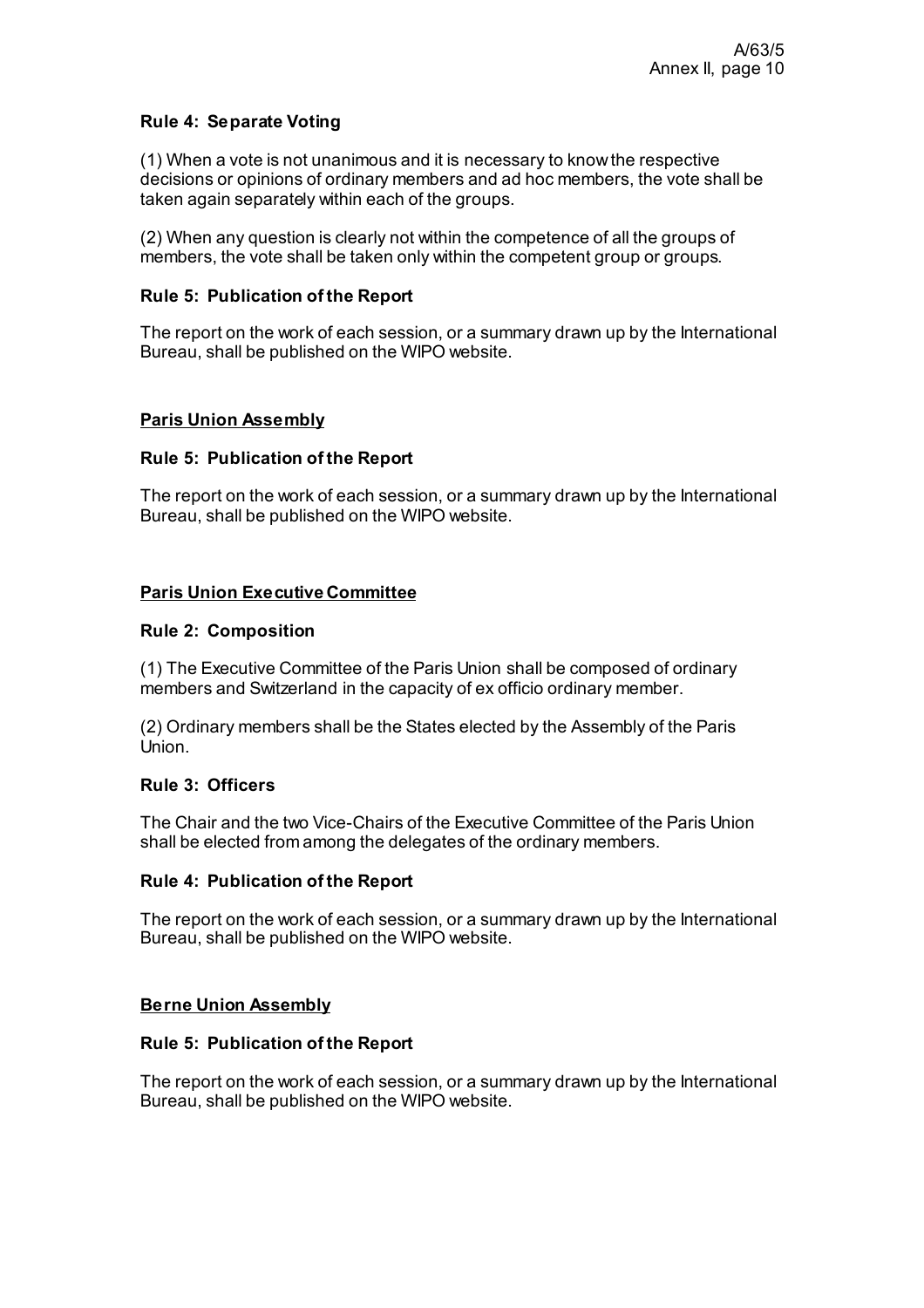# **Berne Union Executive Committee**

## **Rule 2: Composition**

(1) The Executive Committee of the Berne Union shall be composed of ordinary members and Switzerland in the capacity of ex officio ordinary member.

(2) Ordinary members shall be the States elected by the Assembly of the Berne Union.

# **Rule 3: Officers**

(1) At the first meeting of each session, the Executive Committee of the Berne Union shall elect a Chair and two Vice-Chairs.

(2) The outgoing Chair and Vice-Chairs shall not be immediately eligible for reelection to the office that they have held, except where the election takes place at an extraordinary session.

(3) The Chair and the two Vice-Chairs of the Executive Committee of the Berne Union shall be elected from among the delegates of the ordinary members.

## **Rule 4: Publication of the Report**

The report on the work of each session, or a summary drawn up by the International Bureau, shall be published on the WIPO website.

## **Madrid Union Assembly**

## **Rule 4: Publication of the Report**

The report on the work of each session, or a summary drawn up by the International Bureau, shall be published on the WIPO website.

## **Hague Union Assembly**

## **Rule 3: Publication of the Report**

The report on the work of each session, or a summary drawn up by the International Bureau, shall be published on the WIPO website.

#### **Nice Union Assembly**

## **Rule 3: Publication of the Report**

The report on the work of each session, or a summary drawn up by the International Bureau, shall be published on the WIPO website.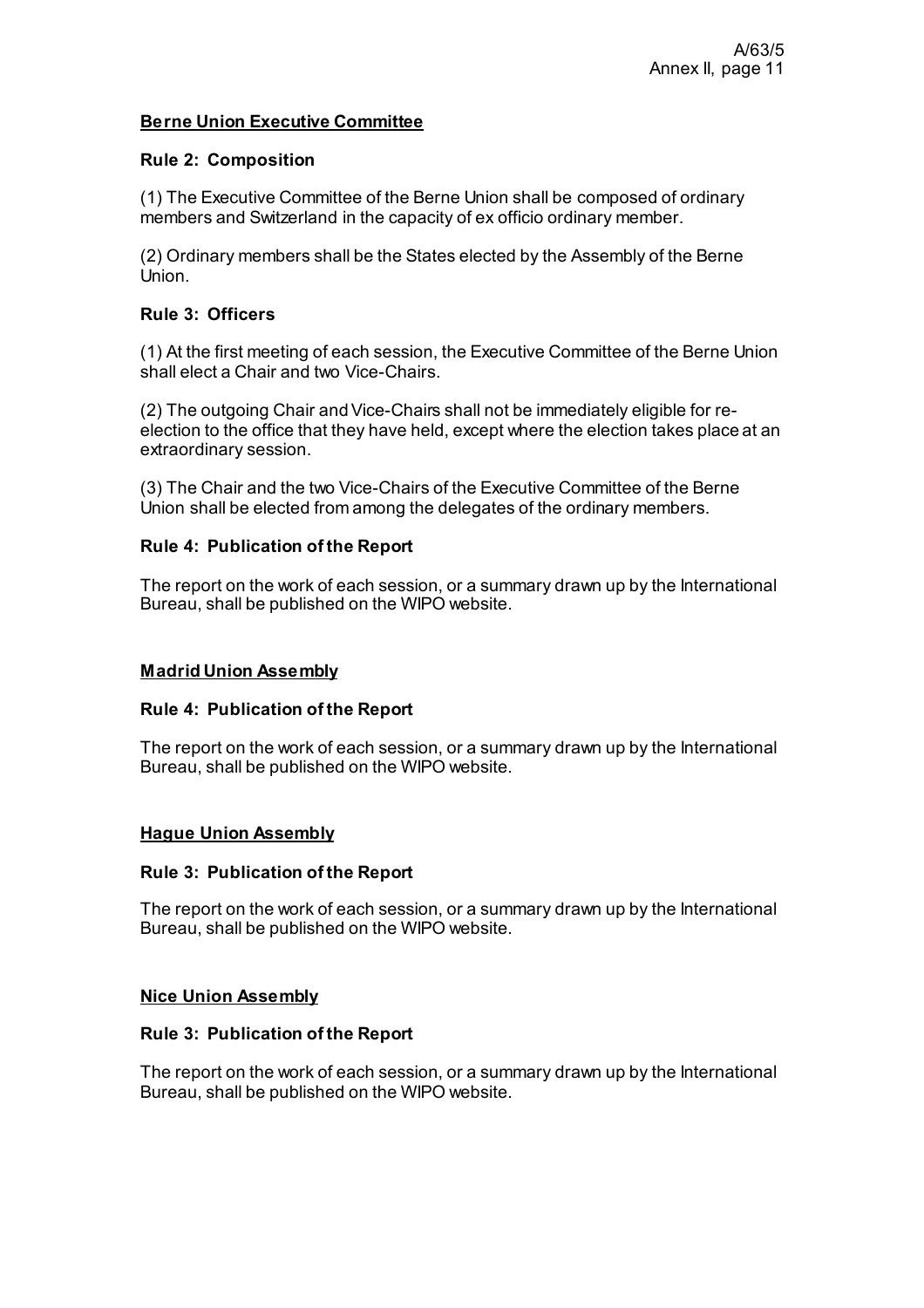## **Lisbon Union Assembly**

### **Rule 3: Publication of the Report**

The report on the work of each session, or a summary drawn up by the International Bureau, shall be published on the WIPO website.

## **Locarno Union Assembly**

#### **Rule 3: Publication of the Report**

The report on the work of each session, or a summary drawn up by the International Bureau, shall be published on the WIPO website.

#### **International Patent Classification (IPC) Union Assembly**

#### **Rule 4: Publication of the Report**

The report on the work of each session, or a summary drawn up by the International Bureau, shall be published on the WIPO website.

#### **Patent Cooperation Treaty (PCT) Union Assembly**

#### **Rule 4: Publication of the Report**

The report on the work of each session, or a summary drawn up by the International Bureau, shall be published in the *Gazette* of the PCT Union and on the WIPO website.

## **Budapest Union Assembly**

#### **Rule 2: Publication of the Report**

The report on the work of each session of the Assembly referred to in Rule 1, or a summary drawn up by the International Bureau, shall be published on the WIPO website.

#### **Vienna Union Assembly**

#### **Rule 3: Publication of the Report**

The report on the work of each session of the Assembly, or a summary drawn up by the International Bureau, shall be published on the WIPO website.